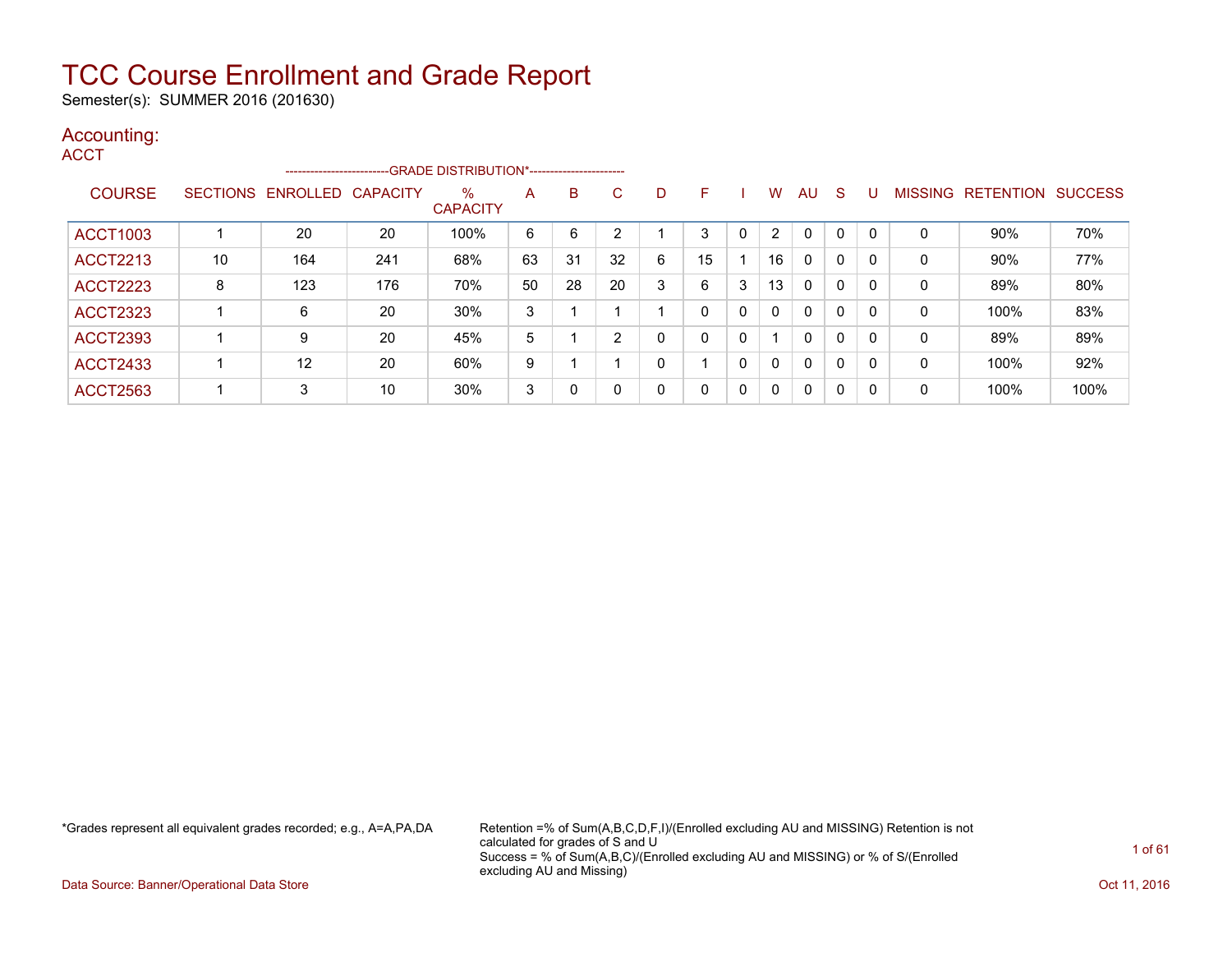Semester(s): SUMMER 2016 (201630)

#### Allied Health:

|                 |                            | ------------------------GRADE DISTRIBUTION*----------------------- |               |    |       |  |              |    |  |  |                                          |     |
|-----------------|----------------------------|--------------------------------------------------------------------|---------------|----|-------|--|--------------|----|--|--|------------------------------------------|-----|
| COLIRSE         | SECTIONS ENROLLED CAPACITY |                                                                    | %<br>CAPACITY |    | A B C |  |              |    |  |  | D F I W AU S U MISSING RETENTION SUCCESS |     |
| <b>ALDH1323</b> | 101                        | 130                                                                | 78%           | 58 | 20    |  | $\mathbf{0}$ | 14 |  |  | 86%                                      | 82% |

\*Grades represent all equivalent grades recorded; e.g., A=A,PA,DA Retention =% of Sum(A,B,C,D,F,I)/(Enrolled excluding AU and MISSING) Retention is not calculated for grades of S and U Success = % of Sum(A,B,C)/(Enrolled excluding AU and MISSING) or % of S/(Enrolled excluding AU and Missing)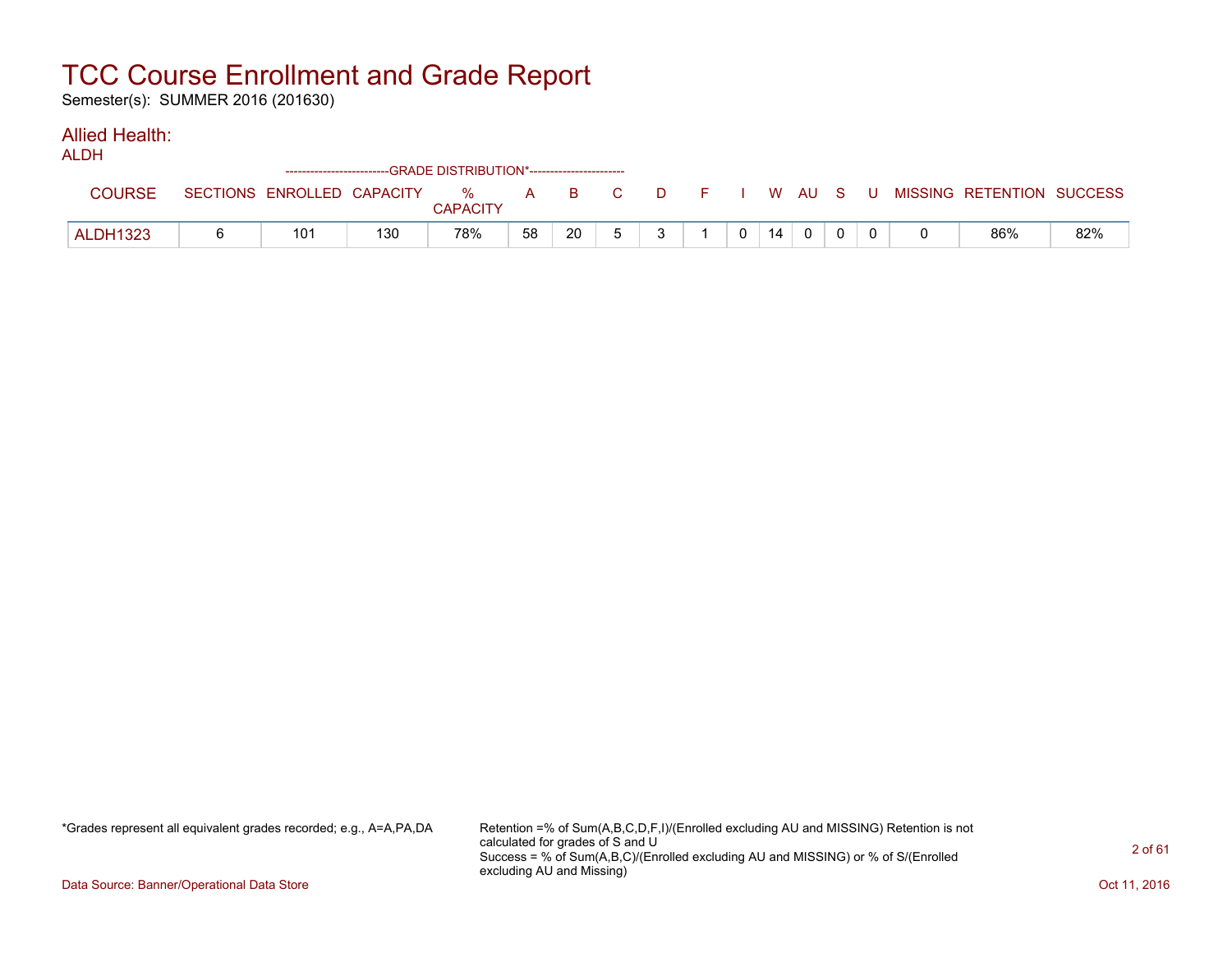Semester(s): SUMMER 2016 (201630)

#### Art: ART

| 71 N L         |                 | ------------------------ |                 | --GRADE DISTRIBUTION*----------------------- |    |                |   |                |   |              |              |              |             |              |                |                  |                |
|----------------|-----------------|--------------------------|-----------------|----------------------------------------------|----|----------------|---|----------------|---|--------------|--------------|--------------|-------------|--------------|----------------|------------------|----------------|
| <b>COURSE</b>  | <b>SECTIONS</b> | ENROLLED                 | <b>CAPACITY</b> | %<br><b>CAPACITY</b>                         | A  | B              | С | D              | F |              | W            | AU           | <b>S</b>    |              | <b>MISSING</b> | <b>RETENTION</b> | <b>SUCCESS</b> |
| <b>ART1053</b> | っ               | 39                       | 40              | 98%                                          | 18 | 4              | 6 | $\overline{2}$ | 0 |              | 8            | $\mathbf 0$  | $\mathbf 0$ | $\mathsf{C}$ | 0              | 79%              | 72%            |
| <b>ART1113</b> | 4               | 72                       | 80              | 90%                                          | 46 | 13             | 6 |                |   | 0            | 5            | $\mathbf{0}$ | $\mathbf 0$ | $\Omega$     | 0              | 93%              | 90%            |
| <b>ART1123</b> |                 | 8                        | 10              | 80%                                          | 3  | 4              |   | 0              | 0 | 0            | $\Omega$     | $\mathbf{0}$ | $\mathbf 0$ | $\Omega$     | 0              | 100%             | 100%           |
| <b>ART1133</b> |                 | 4                        | 5               | 80%                                          | 2  | $\overline{2}$ | ი | $\mathbf 0$    | 0 | $\mathbf{0}$ | $\mathbf{0}$ | $\mathbf{0}$ | $\mathbf 0$ | $\Omega$     | 0              | 100%             | 100%           |
| ART2063        |                 | 6                        | 8               | 75%                                          | 3  |                | 0 | $\Omega$       | 0 | 0            | $\mathbf{0}$ | 2            | 0           | $\Omega$     | 0              | 100%             | 100%           |
| <b>ART2073</b> |                 | 4                        | 3               | 133%                                         |    | $\Omega$       | n | $\Omega$       | 0 | 0            | $\mathbf{0}$ | 3            | 0           | $\Omega$     | 0              | 100%             | 100%           |
| <b>ART2263</b> |                 | 9                        | 10              | 90%                                          | 8  |                |   | 0              | 0 | 0            | $\Omega$     | 0            | 0           | 0            | 0              | 100%             | 100%           |

\*Grades represent all equivalent grades recorded; e.g., A=A,PA,DA Retention =% of Sum(A,B,C,D,F,I)/(Enrolled excluding AU and MISSING) Retention is not calculated for grades of S and U Success = % of Sum(A,B,C)/(Enrolled excluding AU and MISSING) or % of S/(Enrolled excluding AU and Missing)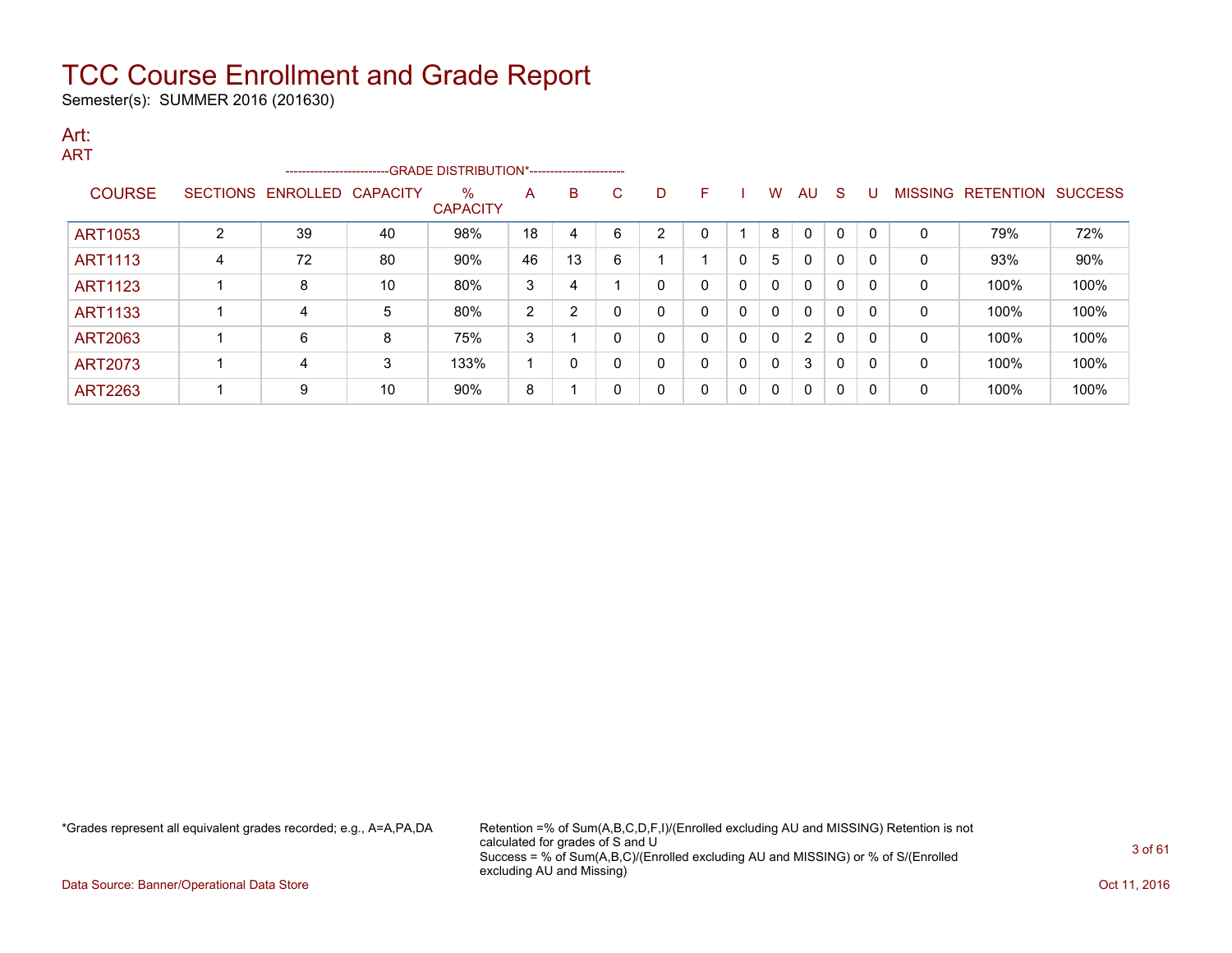Semester(s): SUMMER 2016 (201630)

### American Sign Language Ed:

ASLE

|                 |                            |    | -GRADE DISTRIBUTION*----------------------- |    |    |  |  |               |              |  |                           |      |
|-----------------|----------------------------|----|---------------------------------------------|----|----|--|--|---------------|--------------|--|---------------------------|------|
| <b>COURSE</b>   | SECTIONS ENROLLED CAPACITY |    | $\%$<br><b>CAPACITY</b>                     | А  | B. |  |  | W.            | AU           |  | MISSING RETENTION SUCCESS |      |
| ASLE1363        | 31                         | 45 | 69%                                         | 14 | 11 |  |  | $\mathcal{D}$ | $\mathbf{0}$ |  | 94%                       | 94%  |
| <b>ASLE1373</b> | 15                         | 15 | 100%                                        | 10 |    |  |  |               | $\mathbf{0}$ |  | 93%                       | 93%  |
| <b>ASLE2993</b> | 10                         | 10 | 100%                                        | 10 |    |  |  | 0             | 0            |  | 100%                      | 100% |

\*Grades represent all equivalent grades recorded; e.g., A=A,PA,DA Retention =% of Sum(A,B,C,D,F,I)/(Enrolled excluding AU and MISSING) Retention is not calculated for grades of S and U Success = % of Sum(A,B,C)/(Enrolled excluding AU and MISSING) or % of S/(Enrolled excluding AU and Missing)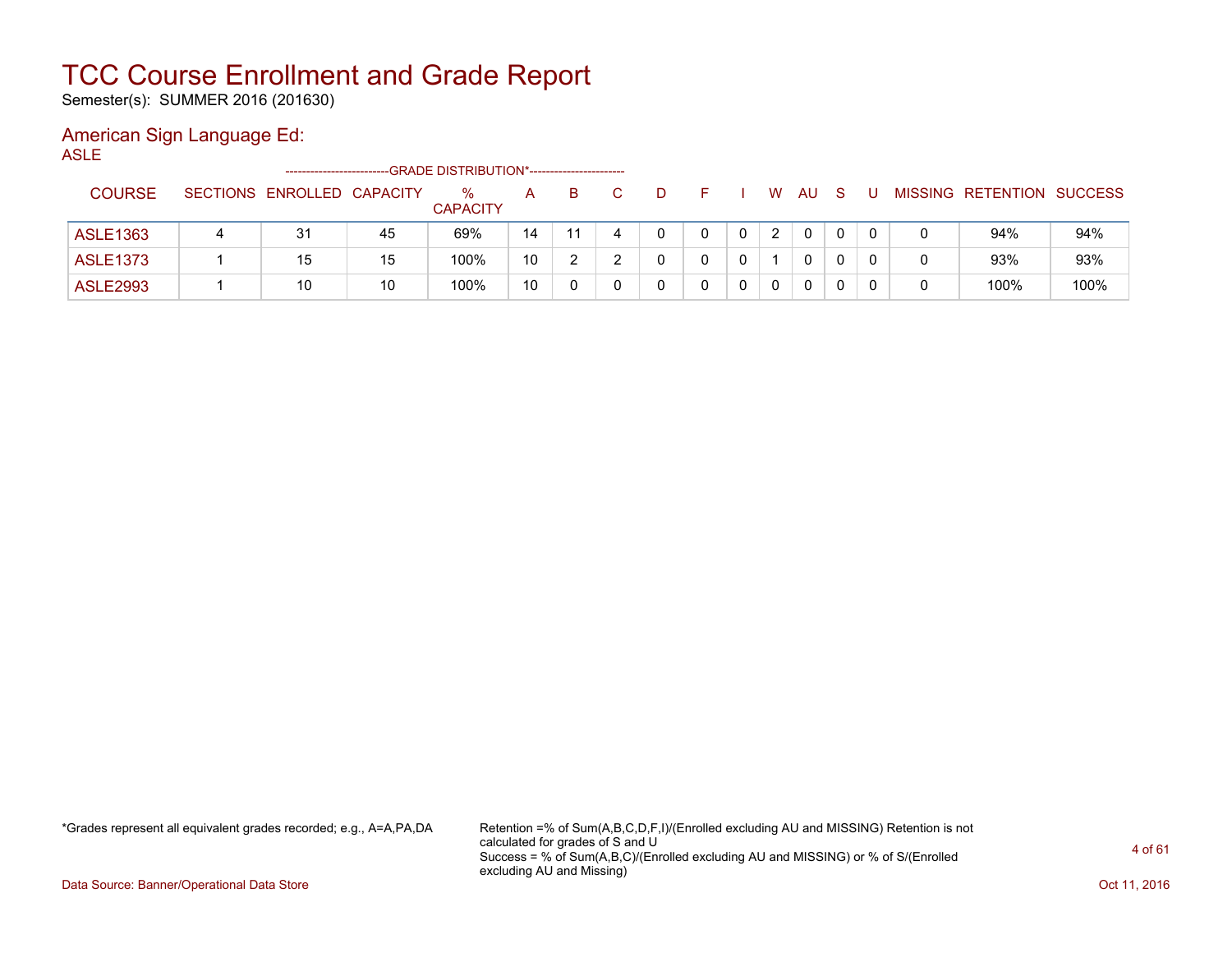Semester(s): SUMMER 2016 (201630)

#### Astronomy:

| ASTR            |    |    | ------------------------GRADE DISTRIBUTION*----------------------- |  |               |          |                |                |              |                |  |                                                                             |     |
|-----------------|----|----|--------------------------------------------------------------------|--|---------------|----------|----------------|----------------|--------------|----------------|--|-----------------------------------------------------------------------------|-----|
| <b>COURSE</b>   |    |    | <b>CAPACITY</b>                                                    |  |               |          |                |                |              |                |  | SECTIONS ENROLLED CAPACITY % A B C D F I W AU S U MISSING RETENTION SUCCESS |     |
| <b>ASTR1104</b> | 19 | 20 | 95%                                                                |  | $\mathcal{P}$ | $\Omega$ | 0 <sup>1</sup> | 3 <sup>1</sup> | $\mathbf{0}$ | $\overline{0}$ |  | 84%                                                                         | 74% |

\*Grades represent all equivalent grades recorded; e.g., A=A,PA,DA Retention =% of Sum(A,B,C,D,F,I)/(Enrolled excluding AU and MISSING) Retention is not calculated for grades of S and U Success = % of Sum(A,B,C)/(Enrolled excluding AU and MISSING) or % of S/(Enrolled excluding AU and Missing)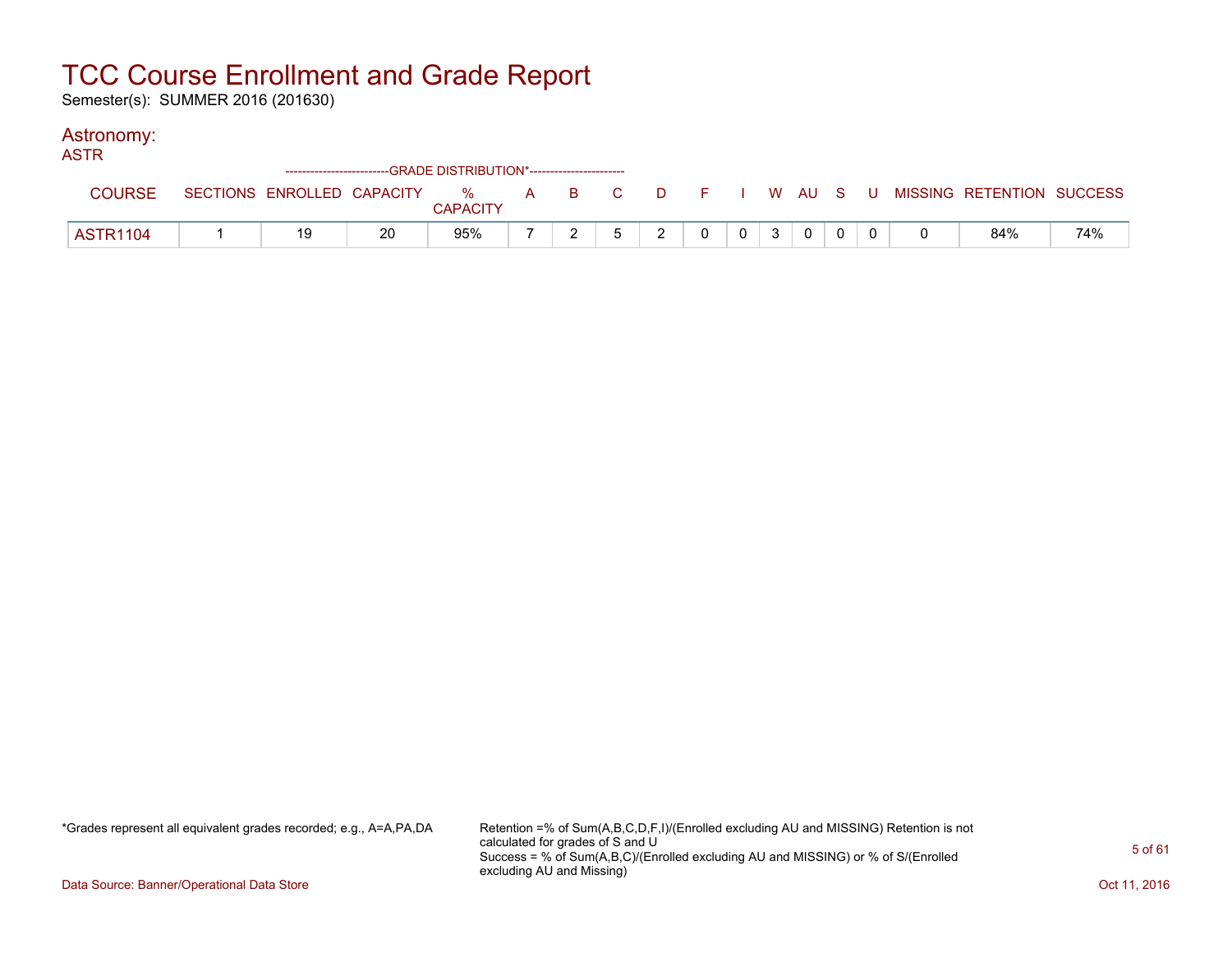Semester(s): SUMMER 2016 (201630)

### Aviation Sciences Technology:

| I |
|---|
|---|

|                 |                            |    | --------------------------GRADE DISTRIBUTION*---------------------- |   |              |   |              |   |              |              |              |              |          |                |                  |                |
|-----------------|----------------------------|----|---------------------------------------------------------------------|---|--------------|---|--------------|---|--------------|--------------|--------------|--------------|----------|----------------|------------------|----------------|
| <b>COURSE</b>   | SECTIONS ENROLLED CAPACITY |    | $\%$<br><b>CAPACITY</b>                                             | A | B            | C | D            | F |              | W            | AU           | <sub>S</sub> | U        | <b>MISSING</b> | <b>RETENTION</b> | <b>SUCCESS</b> |
| <b>AVST1232</b> | C.                         | 20 | 10%                                                                 |   | $\Omega$     |   | $\Omega$     | 0 |              | $\Omega$     | $\mathbf{0}$ | $\mathbf 0$  |          | $\Omega$       | 100%             | 50%            |
| <b>AVST1239</b> | $\overline{2}$             | 20 | 10%                                                                 |   | $\Omega$     |   |              | 0 | 0            | $\mathbf{0}$ | 0            | $\mathbf 0$  | - 0      | 0              | 100%             | 50%            |
| <b>AVST1259</b> | 4                          | 10 | 40%                                                                 | 3 | $\mathbf{0}$ |   | $\mathbf{0}$ | 0 | $\mathbf{0}$ | $\Omega$     | $\mathbf{0}$ | 0            | $\Omega$ | 0              | 100%             | 100%           |
| <b>AVST1343</b> | 6                          | 20 | 30%                                                                 | 5 |              |   | $\Omega$     | 0 | 0            | $\Omega$     | $\mathbf{0}$ | 0            | 0        | 0              | 100%             | 100%           |
| <b>AVST2181</b> | 5                          | 10 | 50%                                                                 | 0 | $\mathbf{0}$ |   | 0            | 0 | $\Omega$     | $\Omega$     | $\mathbf{0}$ | 0            | $\Omega$ | 5              |                  |                |
| <b>AVST2182</b> |                            | 10 | 10%                                                                 | 0 | $\mathbf{0}$ |   | 0            | 0 |              | $\Omega$     | $\mathbf{0}$ | 0            | 0        | 0              | 100%             | 0%             |
| <b>AVST2253</b> | 6                          | 20 | 30%                                                                 | 6 | $\mathbf{0}$ |   | 0            | 0 | 0            | $\mathbf{0}$ | 0            | $\mathbf{0}$ | 0        | 0              | 100%             | 100%           |

\*Grades represent all equivalent grades recorded; e.g., A=A,PA,DA Retention =% of Sum(A,B,C,D,F,I)/(Enrolled excluding AU and MISSING) Retention is not calculated for grades of S and U Success = % of Sum(A,B,C)/(Enrolled excluding AU and MISSING) or % of S/(Enrolled excluding AU and Missing)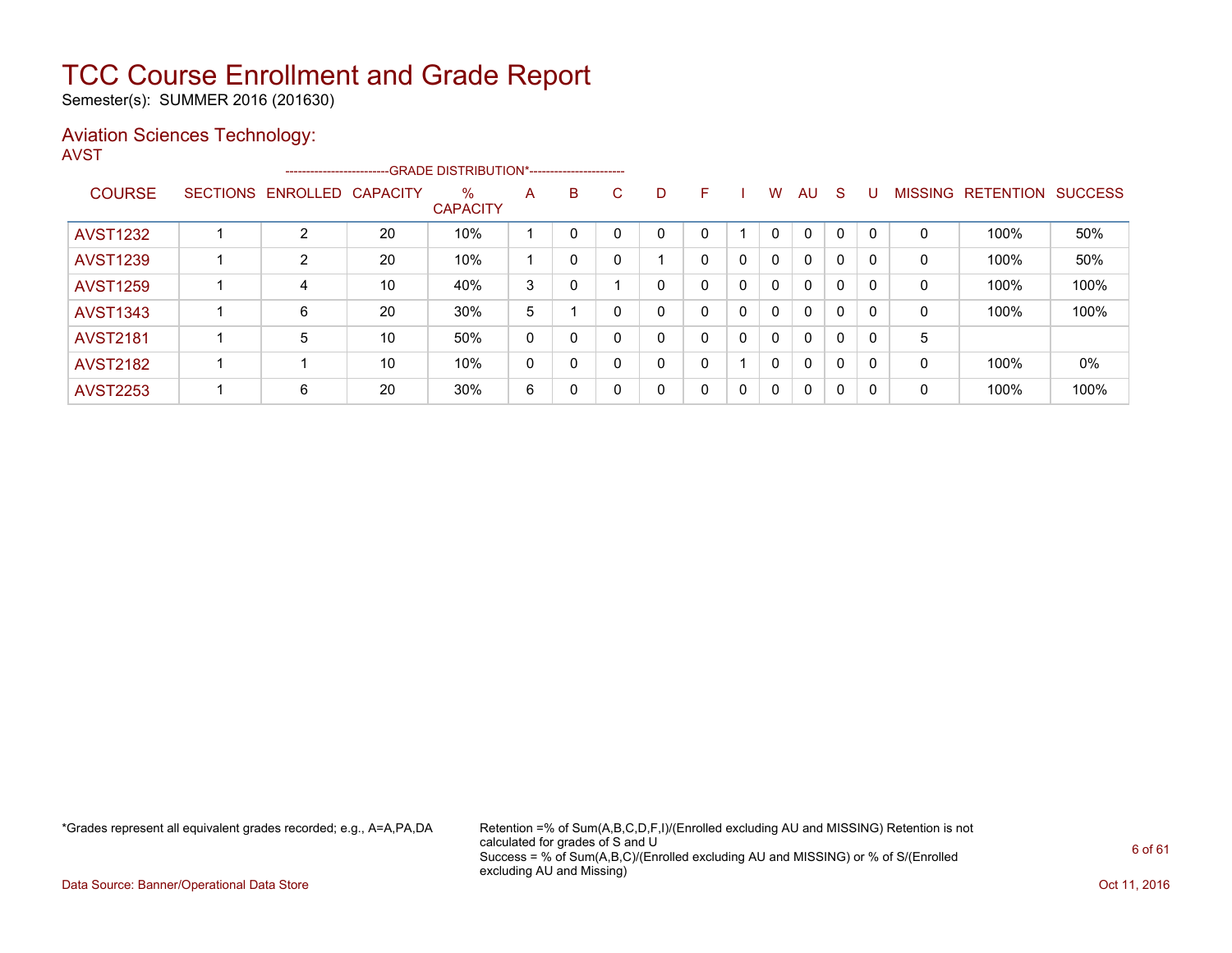Semester(s): SUMMER 2016 (201630)

#### Biology: BIOL

|                 |                 | ------------------------ |     | <b>GRADE DISTRIBUTION*-----------------------</b> |     |    |              |                |                |              |                |              |              |          |              |                  |                |
|-----------------|-----------------|--------------------------|-----|---------------------------------------------------|-----|----|--------------|----------------|----------------|--------------|----------------|--------------|--------------|----------|--------------|------------------|----------------|
| <b>COURSE</b>   | <b>SECTIONS</b> | ENROLLED CAPACITY        |     | ℅<br><b>CAPACITY</b>                              | A   | B  | C            | D              | F              |              | W              | AU           | S            | U        | MISSING      | <b>RETENTION</b> | <b>SUCCESS</b> |
| <b>BIOL1114</b> | 12              | 229                      | 255 | 90%                                               | 105 | 64 | 26           |                | 9              | 0            | 17             |              | 0            | 0        | $\mathbf{0}$ | 93%              | 86%            |
| <b>BIOL1224</b> |                 | 134                      | 167 | 80%                                               | 71  | 40 | 13           | $\overline{2}$ | $\overline{2}$ | $\mathbf{0}$ | 6              | 0            | 0            | 0        | 0            | 96%              | 93%            |
| <b>BIOL1314</b> | 5               | 72                       | 119 | 61%                                               | 27  | 25 | 13           | $\overline{2}$ | 0              |              | 4              | $\Omega$     | $\mathbf{0}$ | $\Omega$ | $\mathbf{0}$ | 94%              | 90%            |
| <b>BIOL1323</b> |                 | 18                       | 24  | 75%                                               | 8   |    | 2            | 0              |                | $\mathbf{0}$ | <sup>0</sup>   | $\mathbf{0}$ | $\mathbf{0}$ | 0        | 0            | 100%             | 94%            |
| <b>BIOL1383</b> | 16              | 293                      | 362 | 81%                                               | 134 | 81 | 37           | 11             | 11             | $\mathbf{0}$ | 18             |              | 0            | 0        | 0            | 94%              | 86%            |
| <b>BIOL2134</b> | 7               | 145                      | 168 | 86%                                               | 49  | 45 | 20           | 11             | 4              | $\mathbf{0}$ | 16             | 0            | 0            | 0        | 0            | 89%              | 79%            |
| <b>BIOL2154</b> | 6               | 115                      | 144 | 80%                                               | 59  | 42 | 11           | 0              |                | $\mathbf{0}$ | $\overline{2}$ | 0            | 0            | $\Omega$ | $\mathbf{0}$ | 98%              | 97%            |
| <b>BIOL2164</b> | 5               | 102                      | 120 | 85%                                               | 39  | 44 | 11           | 0              |                | 0            |                | $\mathbf{0}$ | $\mathbf{0}$ | 0        | 0            | 93%              | 92%            |
| <b>BIOL2313</b> |                 | 14                       | 20  | 70%                                               | 8   | 5  | $\mathbf{0}$ | 0              | 0              | $\mathbf{0}$ |                | $\Omega$     | $\mathbf{0}$ | 0        | $\mathbf{0}$ | 93%              | 93%            |
| <b>BIOL2992</b> |                 | -1                       | 5   | 20%                                               | 0   | 0  |              | $\Omega$       | 0              | $\mathbf{0}$ | $\Omega$       | $\mathbf{0}$ | $\mathbf{0}$ | $\Omega$ | $\mathbf{0}$ | 100%             | 100%           |
| <b>BIOL2993</b> |                 | 1                        | 2   | 50%                                               | 1   | 0  | 0            | 0              | 0              | 0            | 0              | 0            | 0            | 0        | 0            | 100%             | 100%           |

\*Grades represent all equivalent grades recorded; e.g., A=A,PA,DA Retention =% of Sum(A,B,C,D,F,I)/(Enrolled excluding AU and MISSING) Retention is not calculated for grades of S and U Success = % of Sum(A,B,C)/(Enrolled excluding AU and MISSING) or % of S/(Enrolled excluding AU and Missing)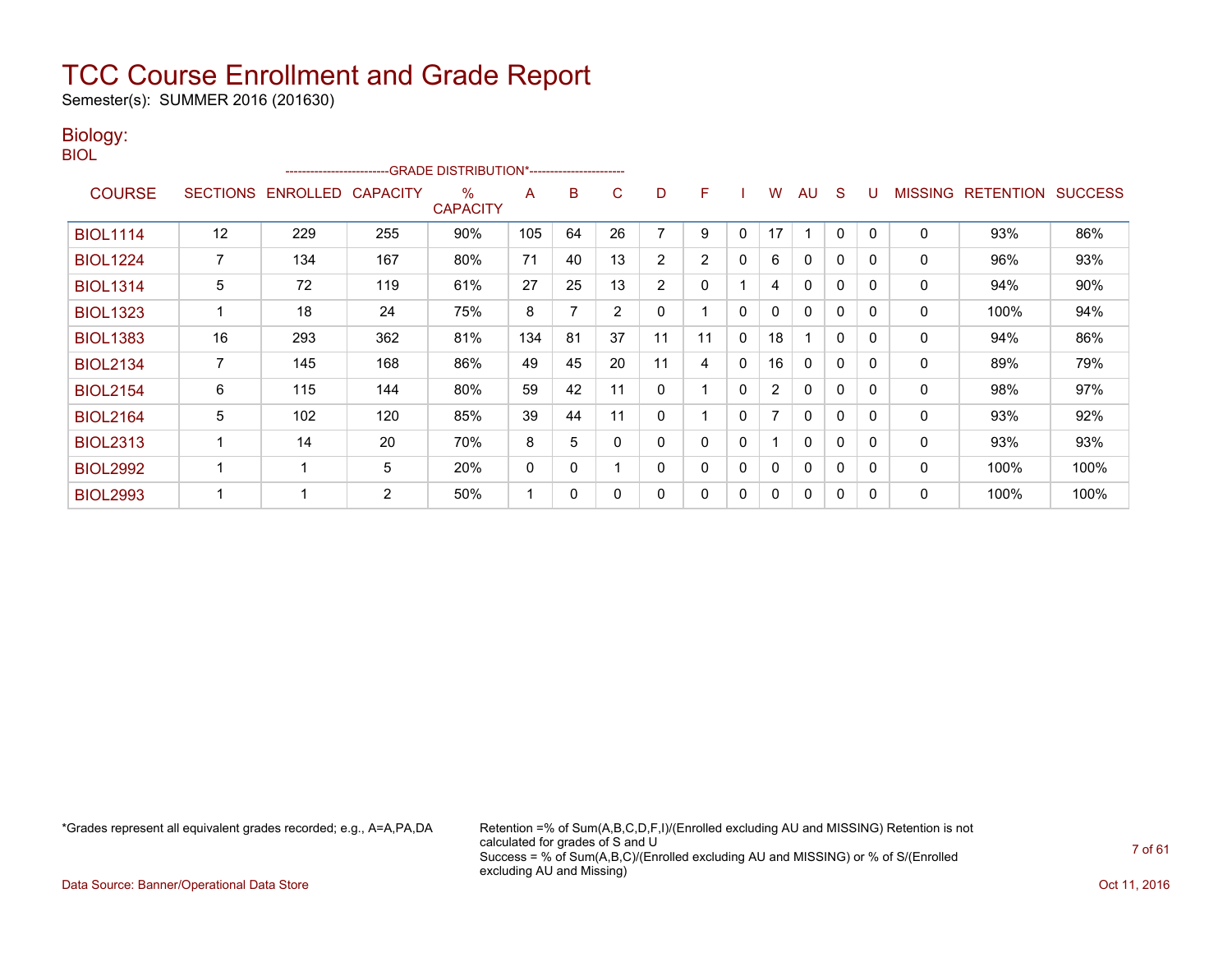Semester(s): SUMMER 2016 (201630)

### Biotechnology:

BIOT

|                 | ------------------------   |    | -GRADE DISTRIBUTION*----------------------- |   |    |   |  |   |    |  |                           |      |
|-----------------|----------------------------|----|---------------------------------------------|---|----|---|--|---|----|--|---------------------------|------|
| <b>COURSE</b>   | SECTIONS ENROLLED CAPACITY |    | $\%$<br><b>CAPACITY</b>                     | А | B. | D |  | W | AU |  | MISSING RETENTION SUCCESS |      |
| <b>BIOT2202</b> |                            | 5  | 20%                                         |   |    |   |  |   | 0  |  | 100%                      | 100% |
| <b>BIOT2991</b> |                            | 27 | 15%                                         | 4 |    |   |  |   | 0  |  | 100%                      | 100% |
| <b>BIOT2992</b> |                            | 12 | 50%                                         | b |    |   |  | 0 |    |  | 100%                      | 100% |

\*Grades represent all equivalent grades recorded; e.g., A=A,PA,DA Retention =% of Sum(A,B,C,D,F,I)/(Enrolled excluding AU and MISSING) Retention is not calculated for grades of S and U Success = % of Sum(A,B,C)/(Enrolled excluding AU and MISSING) or % of S/(Enrolled excluding AU and Missing)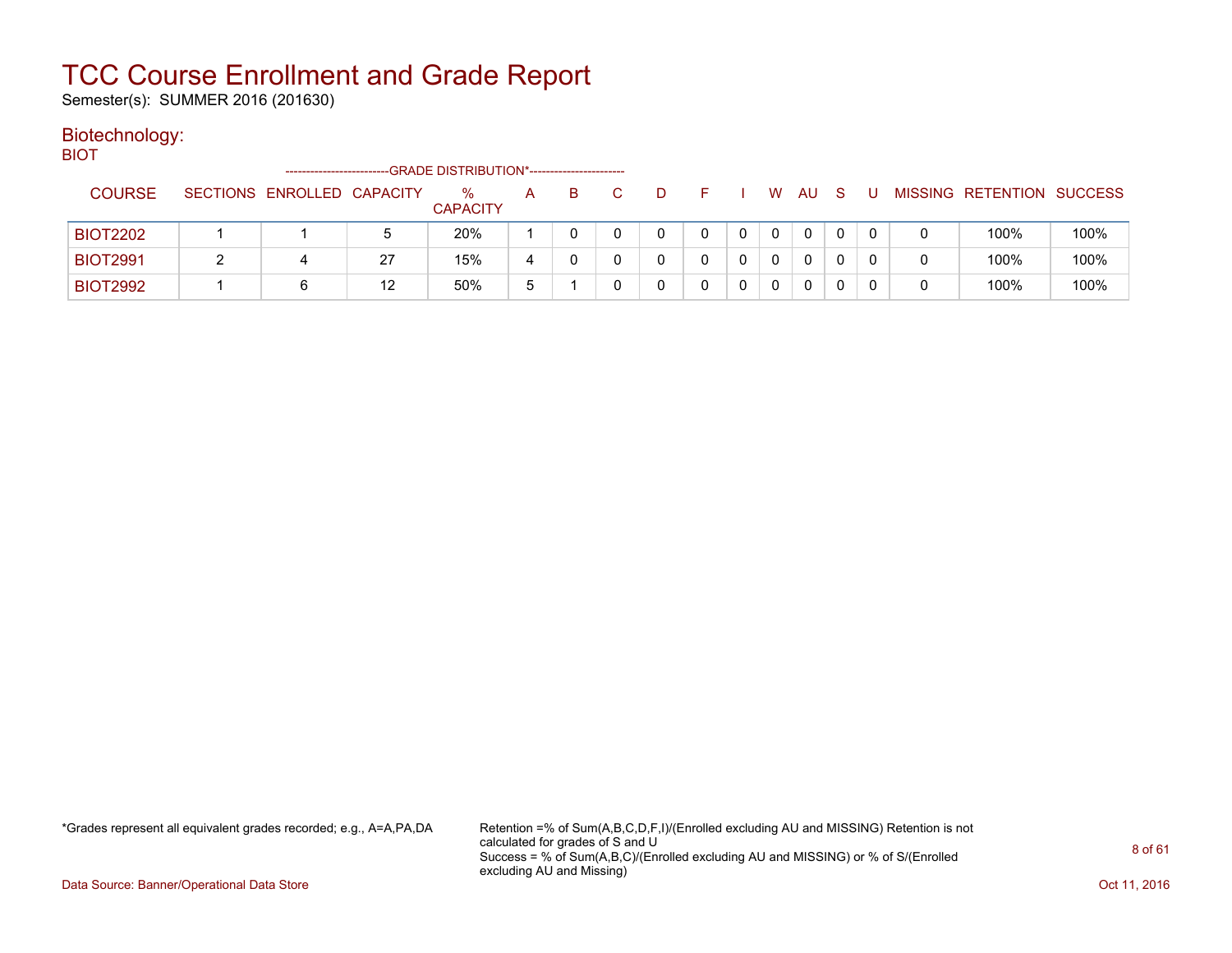Semester(s): SUMMER 2016 (201630)

### Biomedical Equipment Technolog:

BMET

|                 |                            | ------------------------GRADE            DISTRIBUTION*------------------------- |               |   |     |                                                                                                               |       |  |              |    |   |                           |      |
|-----------------|----------------------------|---------------------------------------------------------------------------------|---------------|---|-----|---------------------------------------------------------------------------------------------------------------|-------|--|--------------|----|---|---------------------------|------|
| <b>COURSE</b>   | SECTIONS ENROLLED CAPACITY |                                                                                 | %<br>CAPACITY | A | B C | a na mata a ta 1970 a tsa a tsa a tsa a tsa a tsa a tsa a tsa a tsa a tsa a tsa a tsa a tsa a tsa a tsa a tsa | - F - |  | , WAU        | S. | U | MISSING RETENTION SUCCESS |      |
| <b>BMET2373</b> |                            |                                                                                 | 100%          |   |     |                                                                                                               |       |  | $\mathbf{0}$ |    |   | 100%                      | 100% |

\*Grades represent all equivalent grades recorded; e.g., A=A,PA,DA Retention =% of Sum(A,B,C,D,F,I)/(Enrolled excluding AU and MISSING) Retention is not calculated for grades of S and U Success = % of Sum(A,B,C)/(Enrolled excluding AU and MISSING) or % of S/(Enrolled excluding AU and Missing)

Data Source: Banner/Operational Data Store **Contract of the Contract of Contract Contract of the Contract Oct 11, 2016**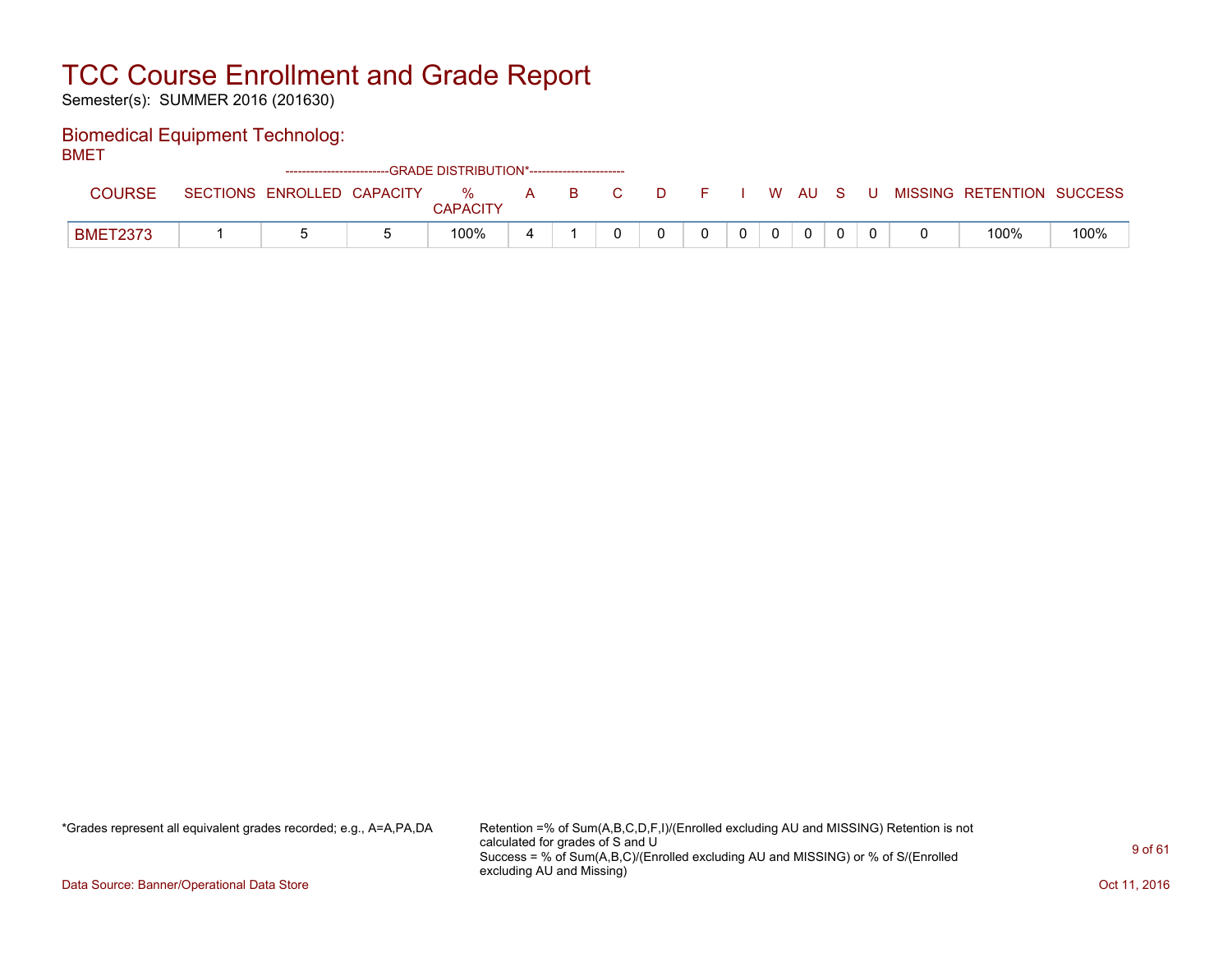Semester(s): SUMMER 2016 (201630)

#### Business: **BUSN**

| ----            |                |                   |                 | --------------------------GRADE DISTRIBUTION*----------------------- |                |    |    |   |    |          |   |          |              |          |                |                  |                |
|-----------------|----------------|-------------------|-----------------|----------------------------------------------------------------------|----------------|----|----|---|----|----------|---|----------|--------------|----------|----------------|------------------|----------------|
| <b>COURSE</b>   |                | SECTIONS ENROLLED | <b>CAPACITY</b> | $\%$<br><b>CAPACITY</b>                                              | Α              | B  | C  | D | F. |          | w | AU       | S            |          | <b>MISSING</b> | <b>RETENTION</b> | <b>SUCCESS</b> |
| <b>BUSN1053</b> | 5              | 82                | 102             | 80%                                                                  | 34             | 17 | 11 | ົ |    | 0        |   | $\Omega$ | $\mathbf{0}$ | $\Omega$ | 0              | 91%              | 76%            |
| <b>BUSN1123</b> |                | 14                | 20              | 70%                                                                  | ⇁              | 3  |    | っ |    | 0        | 0 | 0        | 0            | 0        | $\Omega$       | 100%             | 79%            |
| <b>BUSN1143</b> | $\overline{2}$ | 20                | 40              | 50%                                                                  | 9              | 2  | 3  |   |    | $\Omega$ | 5 | 0        | 0            | 0        | 0              | 75%              | 70%            |
| <b>BUSN2053</b> |                | 4                 | 20              | 20%                                                                  | $\overline{2}$ | 0  | 0  |   | າ  | $\Omega$ | 0 | 0        | 0            | 0        | $\Omega$       | 100%             | 50%            |
| <b>BUSN2213</b> |                | 14                | 20              | 70%                                                                  | 6              | 5  | 0  |   |    | 0        |   | 0        | 0            | 0        | $\Omega$       | 93%              | 79%            |
| <b>BUSN2313</b> | 2              | 32                | 40              | 80%                                                                  | 8              | 10 | 6  |   | 3  | $\Omega$ | 4 | 0        | $\mathbf{0}$ | 0        | 0              | 88%              | 75%            |
| <b>BUSN2993</b> |                | 20                | 20              | 100%                                                                 | 6              | 6  | າ  |   |    |          | 4 | 0        | 0            | 0        | 0              | 80%              | 70%            |

\*Grades represent all equivalent grades recorded; e.g., A=A,PA,DA Retention =% of Sum(A,B,C,D,F,I)/(Enrolled excluding AU and MISSING) Retention is not calculated for grades of S and U Success = % of Sum(A,B,C)/(Enrolled excluding AU and MISSING) or % of S/(Enrolled excluding AU and Missing)

Data Source: Banner/Operational Data Store **Contract of the Contract of Contract Contract of the Contract Oct 11, 2016**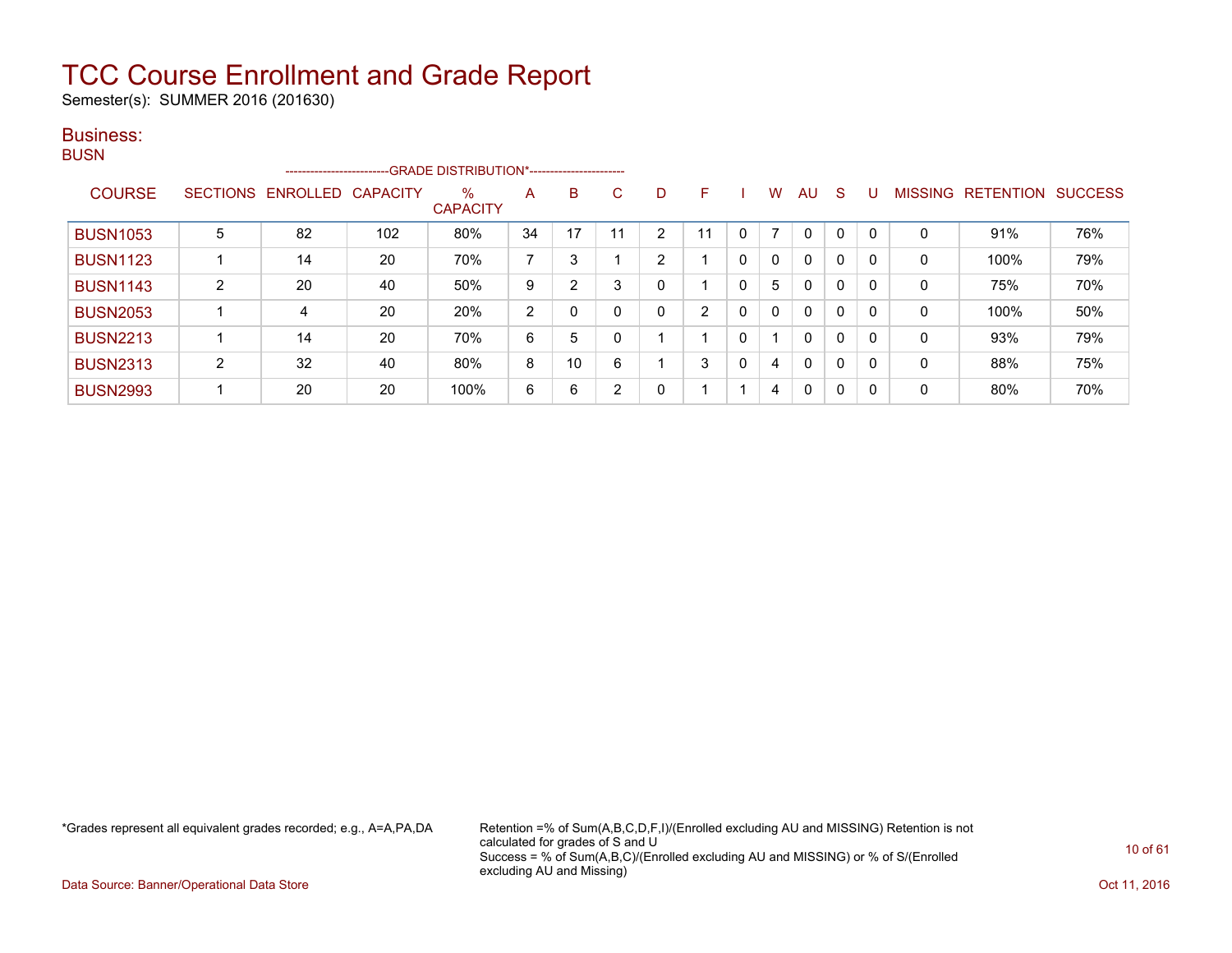Semester(s): SUMMER 2016 (201630)

#### Chemistry:

| <b>CHEM</b>     |   |                            |     |                                             |    |    |    |   |    |   |          |              |              |          |   |                                  |     |
|-----------------|---|----------------------------|-----|---------------------------------------------|----|----|----|---|----|---|----------|--------------|--------------|----------|---|----------------------------------|-----|
|                 |   | -----------------          |     | -GRADE DISTRIBUTION*----------------------- |    |    |    |   |    |   |          |              |              |          |   |                                  |     |
| <b>COURSE</b>   |   | SECTIONS ENROLLED CAPACITY |     | $\%$<br><b>CAPACITY</b>                     | A  | B  | C. | D | F  |   | W        | <b>AU</b>    | <sub>S</sub> |          |   | <b>MISSING RETENTION SUCCESS</b> |     |
| <b>CHEM1114</b> | 6 | 110                        | 132 | 83%                                         | 25 | 31 | 26 | 3 | 11 | 0 | 14       | 0            | 0            | $\Omega$ | 0 | 87%                              | 75% |
| <b>CHEM1315</b> | 8 | 154                        | 192 | 80%                                         | 88 | 36 | 19 | 3 | 4  | 0 | 4        | $\mathbf{0}$ | 0            | 0        | 0 | 97%                              | 93% |
| <b>CHEM1415</b> | 5 | 109                        | 120 | 91%                                         | 58 | 28 | 16 | 4 | 0  | 0 | 3        | $\mathbf{0}$ | 0            | 0        | 0 | 97%                              | 94% |
| <b>CHEM2145</b> | 3 | 35                         | 36  | 97%                                         | 10 | 13 | 6  |   | 0  | 0 | 5        | $\mathbf{0}$ | 0            | $\Omega$ | 0 | 86%                              | 83% |
| <b>CHEM2245</b> |   | 12                         | 12  | 100%                                        | 4  | 3  | 3  |   | 0  | 0 | $\Omega$ |              | 0            | -0       | 0 | 100%                             | 91% |

\*Grades represent all equivalent grades recorded; e.g., A=A,PA,DA Retention =% of Sum(A,B,C,D,F,I)/(Enrolled excluding AU and MISSING) Retention is not calculated for grades of S and U Success = % of Sum(A,B,C)/(Enrolled excluding AU and MISSING) or % of S/(Enrolled excluding AU and Missing)

Data Source: Banner/Operational Data Store **Contract of the Contract of Contract Contract of the Contract Oct 11, 2016**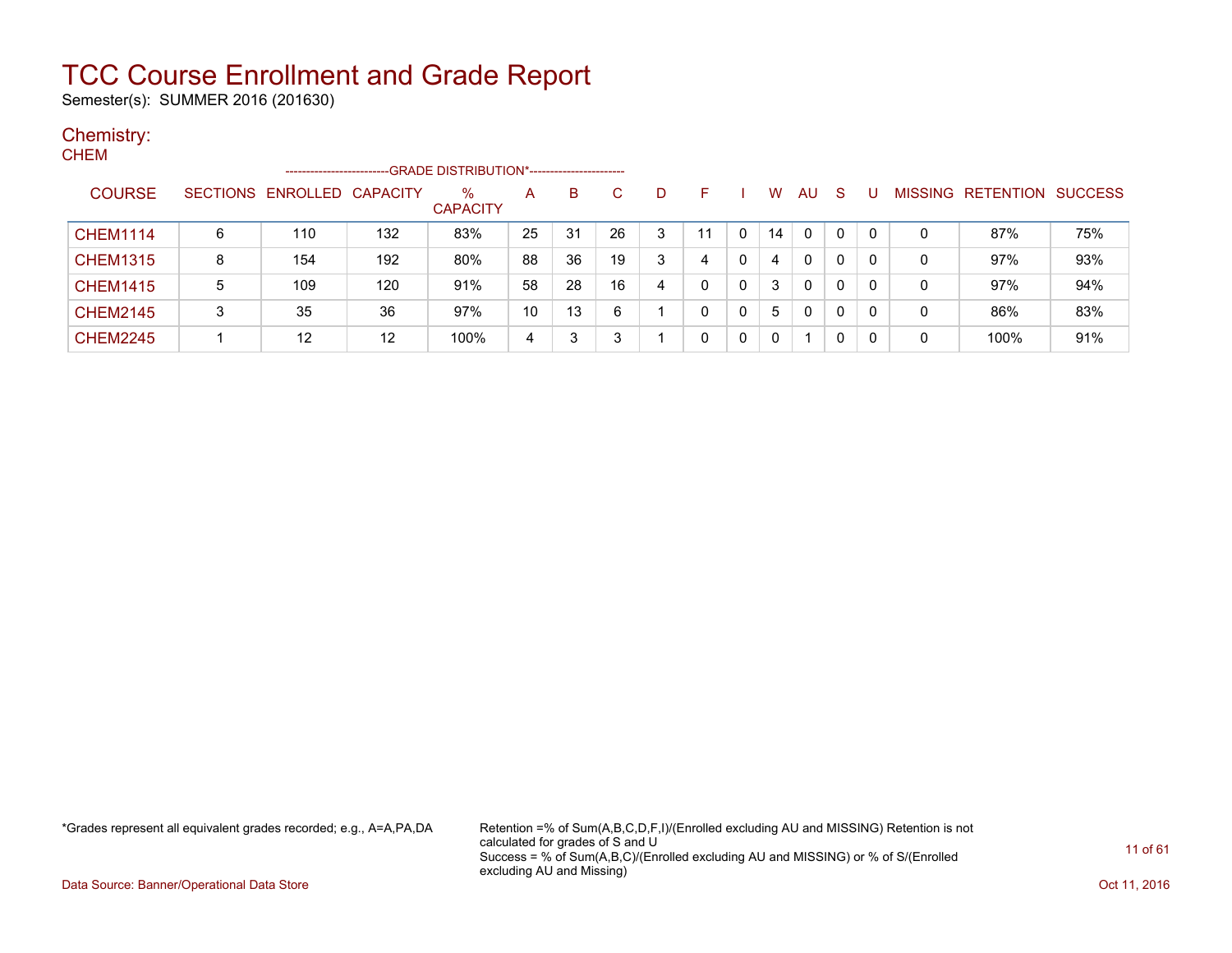Semester(s): SUMMER 2016 (201630)

#### Child Development:

**CHLD** 

|                 |                 | ------------------------- |                 | --GRADE DISTRIBUTION*---------------------- |    |                |   |                |   |              |                |              |              |          |                |                  |                |
|-----------------|-----------------|---------------------------|-----------------|---------------------------------------------|----|----------------|---|----------------|---|--------------|----------------|--------------|--------------|----------|----------------|------------------|----------------|
| <b>COURSE</b>   | <b>SECTIONS</b> | ENROLLED                  | <b>CAPACITY</b> | $\%$<br><b>CAPACITY</b>                     | A  | B              | C | D              | F |              | W              | AU           | S            | U        | <b>MISSING</b> | <b>RETENTION</b> | <b>SUCCESS</b> |
| <b>CHLD1101</b> |                 | 10                        | 20              | 50%                                         | 8  | 2              |   | 0              | 0 | $\mathbf{0}$ | 0              | $\mathbf 0$  | 0            | $\Omega$ | 0              | 100%             | 100%           |
| <b>CHLD1202</b> |                 |                           | 2               | 50%                                         |    | 0              |   | 0              | 0 | 0            | 0              | 0            | 0            |          | 0              | 100%             | 100%           |
| <b>CHLD1402</b> |                 | 9                         | 20              | 45%                                         | 5  |                |   | 0              | 2 | $\Omega$     | 0              | $\Omega$     | 0            | $\Omega$ | 0              | 100%             | 78%            |
| <b>CHLD2003</b> |                 | 18                        | 20              | 90%                                         | 8  | 4              | 2 | $\overline{2}$ | 0 | 0            | $\overline{2}$ | 0            | $\mathbf 0$  | $\Omega$ | 0              | 89%              | 78%            |
| <b>CHLD2023</b> |                 | 11                        | 20              | 55%                                         | 3  | 3              |   | 0              | 3 | 0            |                | 0            | $\mathbf 0$  | $\Omega$ | 0              | 91%              | 64%            |
| <b>CHLD2103</b> |                 | 19                        | 20              | 95%                                         | 7  | 5              | 4 |                | 2 | 0            | 0              | 0            | 0            | 0        | 0              | 100%             | 84%            |
| <b>CHLD2203</b> |                 | 8                         | 20              | 40%                                         | 4  | $\overline{2}$ |   | 0              |   | $\Omega$     | $\mathbf{0}$   | 0            | $\mathbf{0}$ | $\Omega$ | 0              | 100%             | 88%            |
| <b>CHLD2213</b> |                 | 12                        | 20              | 60%                                         | 6  | $\overline{2}$ | 2 | 0              |   | 0            | -1             | $\mathbf{0}$ | $\Omega$     | $\Omega$ | 0              | 92%              | 83%            |
| <b>CHLD2233</b> |                 | 14                        | 20              | 70%                                         | 13 | 0              |   | 0              | 0 | 0            | 0              | 0            | 0            | ſ        | 0              | 100%             | 100%           |

\*Grades represent all equivalent grades recorded; e.g., A=A,PA,DA Retention =% of Sum(A,B,C,D,F,I)/(Enrolled excluding AU and MISSING) Retention is not calculated for grades of S and U Success = % of Sum(A,B,C)/(Enrolled excluding AU and MISSING) or % of S/(Enrolled excluding AU and Missing)

Data Source: Banner/Operational Data Store **Contract of the Contract of Contract of Contract of the Contract of the Contract of the Contract of the Contract of the Contract of the Contract of the Contract of the Contract o**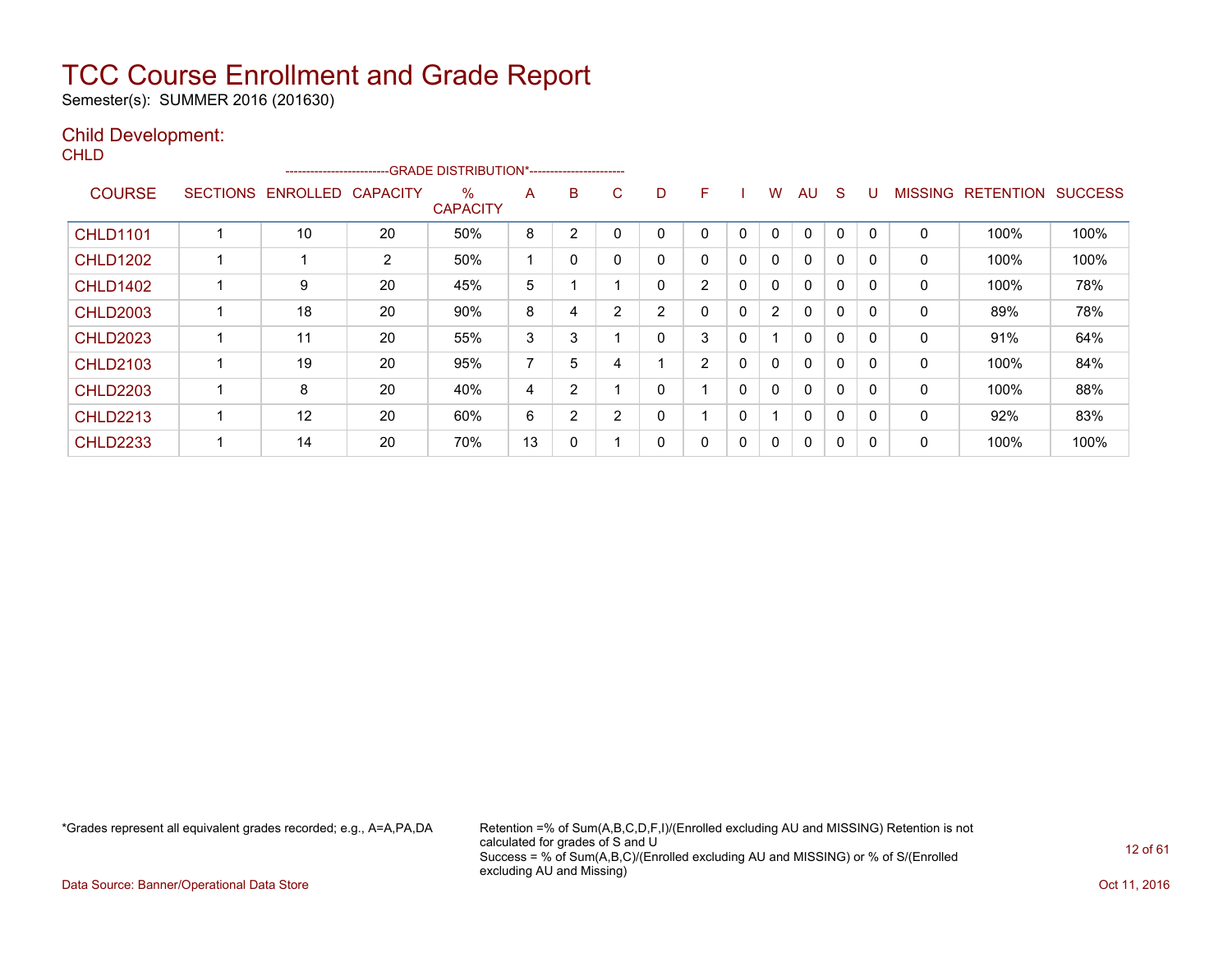Semester(s): SUMMER 2016 (201630)

#### Communication:

COMM

|                 |    |                            |     | -GRADE DISTRIBUTION*---------------------- |     |     |    |    |    |     |   |  |                           |     |
|-----------------|----|----------------------------|-----|--------------------------------------------|-----|-----|----|----|----|-----|---|--|---------------------------|-----|
| <b>COURSE</b>   |    | SECTIONS ENROLLED CAPACITY |     | $\%$                                       | A   | B.  |    |    | W  | AU. |   |  | MISSING RETENTION SUCCESS |     |
|                 |    |                            |     | <b>CAPACITY</b>                            |     |     |    |    |    |     |   |  |                           |     |
| <b>COMM1113</b> | 20 | 358                        | 404 | 89%                                        | 138 | 113 | 39 | 17 | 43 |     | 0 |  | 88%                       | 81% |
| <b>COMM2053</b> |    | ററ<br>22                   | 40  | 55%                                        |     |     |    |    |    |     |   |  | 77%                       | 77% |

\*Grades represent all equivalent grades recorded; e.g., A=A,PA,DA Retention =% of Sum(A,B,C,D,F,I)/(Enrolled excluding AU and MISSING) Retention is not calculated for grades of S and U Success = % of Sum(A,B,C)/(Enrolled excluding AU and MISSING) or % of S/(Enrolled excluding AU and Missing)

Data Source: Banner/Operational Data Store **Contract of the Contract of Contract Contract of the Contract Oct 11, 2016**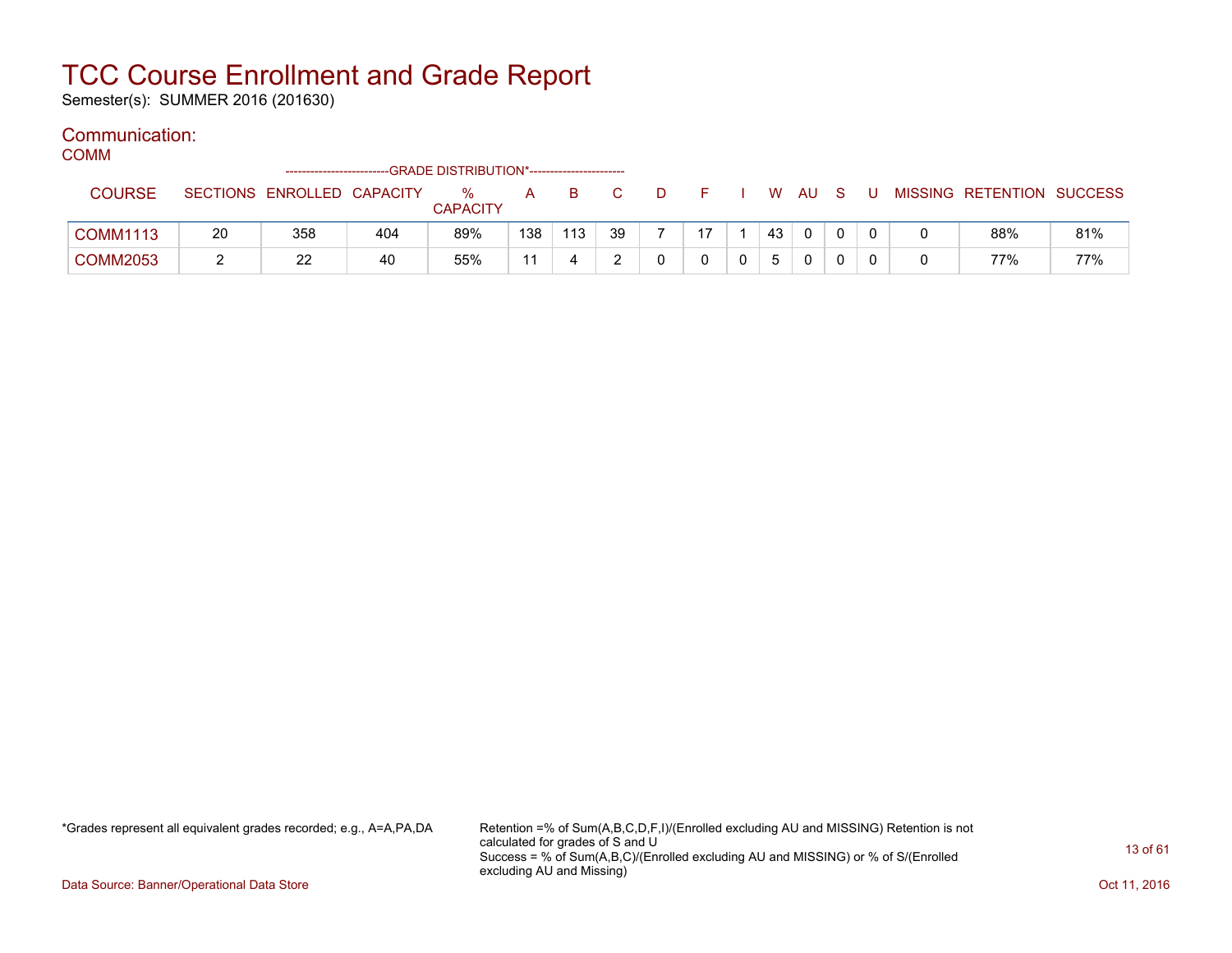Semester(s): SUMMER 2016 (201630)

#### CSCI Computer Info Systems:

**CSCI** 

|                 |                 |          |          | --------------------------GRADE DISTRIBUTION*----------------------- |     |    |    |    |                |   |                |                |              |             |                |                  |                |
|-----------------|-----------------|----------|----------|----------------------------------------------------------------------|-----|----|----|----|----------------|---|----------------|----------------|--------------|-------------|----------------|------------------|----------------|
| <b>COURSE</b>   | <b>SECTIONS</b> | ENROLLED | CAPACITY | $\%$<br><b>CAPACITY</b>                                              | A   | B  | С  | D  | F              |   | W              | AU.            | S.           | U           | <b>MISSING</b> | <b>RETENTION</b> | <b>SUCCESS</b> |
| <b>CSCI1203</b> | 19              | 272      | 368      | 74%                                                                  | 150 | 31 | 18 | 12 | 17             | 4 | 38             | $\overline{2}$ | $\mathbf{0}$ | $\mathbf 0$ | 0              | 86%              | 74%            |
| <b>CSCI1263</b> |                 | 16       | 20       | 80%                                                                  | 10  |    |    | 0  | 3              |   | $\overline{2}$ | $\Omega$       | 0            |             | 0              | 88%              | 62%            |
| <b>CSCI1483</b> |                 | 20       | 20       | 100%                                                                 | 8   | 2  | 5  | 0  | $\overline{2}$ | 0 | 3              | $\Omega$       | 0            |             | 0              | 85%              | 75%            |
| <b>CSCI2033</b> | ົ               | 41       | 41       | 100%                                                                 | 9   | 6  |    | 2  | 9              | 0 | 8              | $\Omega$       | 0            |             | 0              | 80%              | 54%            |
| <b>CSCI2133</b> |                 | 11       | 15       | 73%                                                                  | 6   | 2  |    | 0  | $\mathbf{0}$   | 0 | $\overline{2}$ | $\mathbf{0}$   | 0            |             | 0              | 82%              | 82%            |
| <b>CSCI2473</b> | ົ               | 30       | 30       | 100%                                                                 | 23  | 4  | C. |    | $\Omega$       | 0 | $\mathbf{0}$   | $\mathbf{0}$   | 0            | 0           | 0              | 100%             | 97%            |
| <b>CSCI2843</b> |                 | 14       | 15       | 93%                                                                  | 8   | 3  |    | 0  | C.             | 0 | -1             | $\Omega$       | 0            | 0           | 0              | 93%              | 79%            |

\*Grades represent all equivalent grades recorded; e.g., A=A,PA,DA Retention =% of Sum(A,B,C,D,F,I)/(Enrolled excluding AU and MISSING) Retention is not calculated for grades of S and U Success = % of Sum(A,B,C)/(Enrolled excluding AU and MISSING) or % of S/(Enrolled excluding AU and Missing)

Data Source: Banner/Operational Data Store **Contract of the Contract of Contract Contract of the Contract Oct 11, 2016**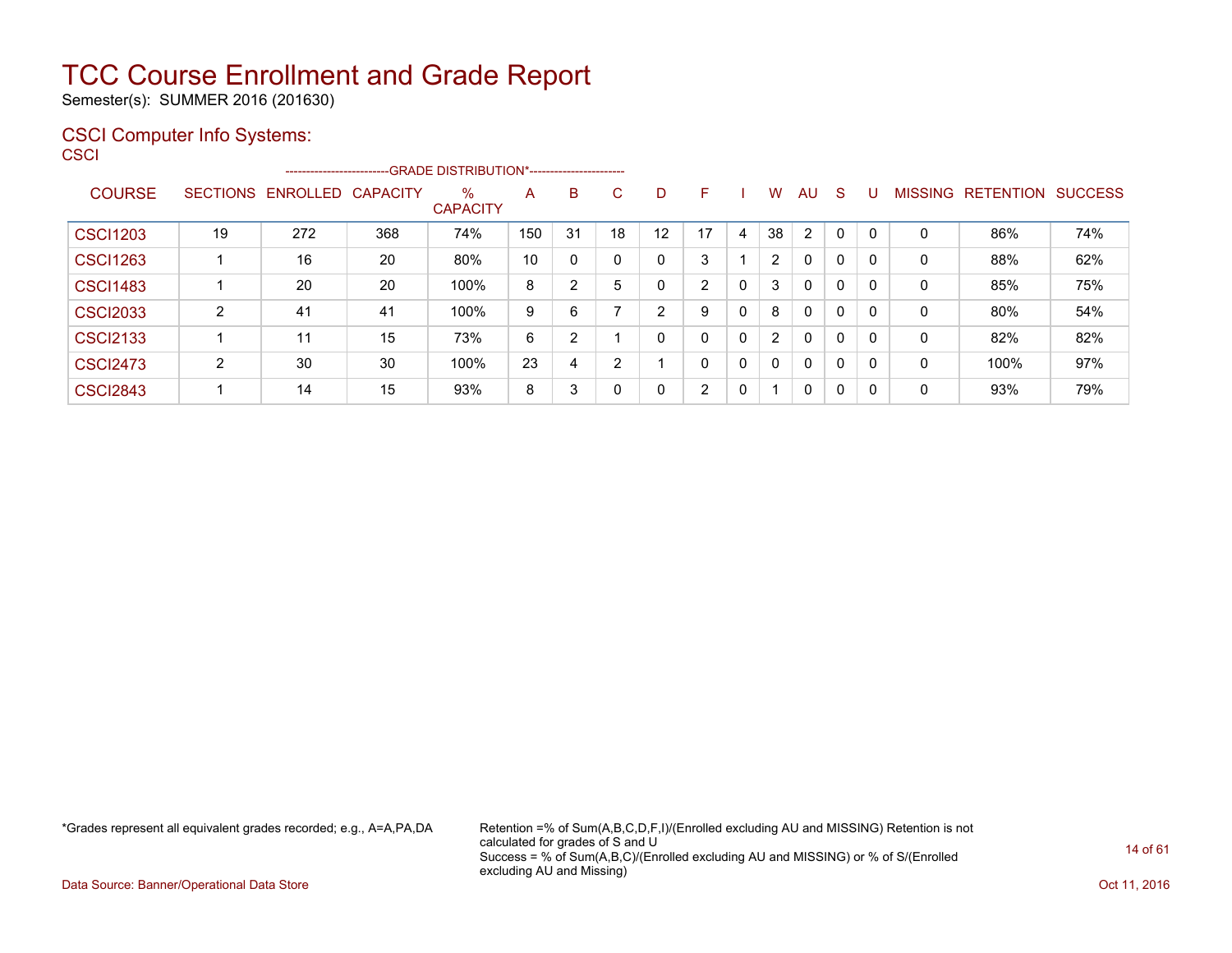Semester(s): SUMMER 2016 (201630)

#### CSYS Computer Info Systems:

**CSYS** 

|                 |                 |          | --------------------------GRADE DISTRIBUTION*---------------------- |                         |    |          |    |   |   |          |                |              |              |          |                |                  |                |
|-----------------|-----------------|----------|---------------------------------------------------------------------|-------------------------|----|----------|----|---|---|----------|----------------|--------------|--------------|----------|----------------|------------------|----------------|
| <b>COURSE</b>   | <b>SECTIONS</b> | ENROLLED | <b>CAPACITY</b>                                                     | $\%$<br><b>CAPACITY</b> | A  | B        | C. | D | F |          | W              | AU           | <sub>S</sub> |          | <b>MISSING</b> | <b>RETENTION</b> | <b>SUCCESS</b> |
| <b>CSYS1013</b> |                 | 20       | 20                                                                  | 100%                    | 11 | 3        | ◠  | 0 | 0 | $\Omega$ | 3              |              | $\mathbf 0$  |          | 0              | 84%              | 84%            |
| <b>CSYS1033</b> |                 | 11       | 20                                                                  | 55%                     | 4  | 5        |    |   |   | 0        | $\mathbf{0}$   | 0            | $\mathbf 0$  | -0       | 0              | 100%             | 82%            |
| <b>CSYS1203</b> | $\overline{2}$  | 39       | 40                                                                  | 98%                     | 27 | 3        | 3  | 0 | 3 |          | $\overline{2}$ | $\mathbf{0}$ | $\mathbf 0$  | $\Omega$ | 0              | 95%              | 85%            |
| <b>CSYS2073</b> | 3               | 50       | 60                                                                  | 83%                     | 27 | 10       | 5  |   | 3 | 0        | 4              | 0            | 0            | $\Omega$ | 0              | 92%              | 84%            |
| <b>CSYS2293</b> |                 |          | 20                                                                  | 35%                     | 3  | $\Omega$ |    |   | 0 | 0        | $\overline{2}$ | $\mathbf{0}$ | 0            | $\Omega$ | 0              | 71%              | 57%            |
| <b>CSYS2613</b> |                 | 15       | 15                                                                  | 100%                    | 3  | 4        | 3  | 2 | 0 | 2        |                | $\mathbf{0}$ | 0            | $\Omega$ | 0              | 93%              | 67%            |
| <b>CSYS2643</b> |                 | 11       | 20                                                                  | 55%                     | 5  | 3        | ົ  |   | 0 | 0        | $\mathbf{0}$   | $\mathbf{0}$ | $\mathbf{0}$ | 0        | 0              | 100%             | 91%            |

\*Grades represent all equivalent grades recorded; e.g., A=A,PA,DA Retention =% of Sum(A,B,C,D,F,I)/(Enrolled excluding AU and MISSING) Retention is not calculated for grades of S and U Success = % of Sum(A,B,C)/(Enrolled excluding AU and MISSING) or % of S/(Enrolled excluding AU and Missing)

Data Source: Banner/Operational Data Store **Contract of the Contract of Contract Contract of the Contract Oct 11, 2016**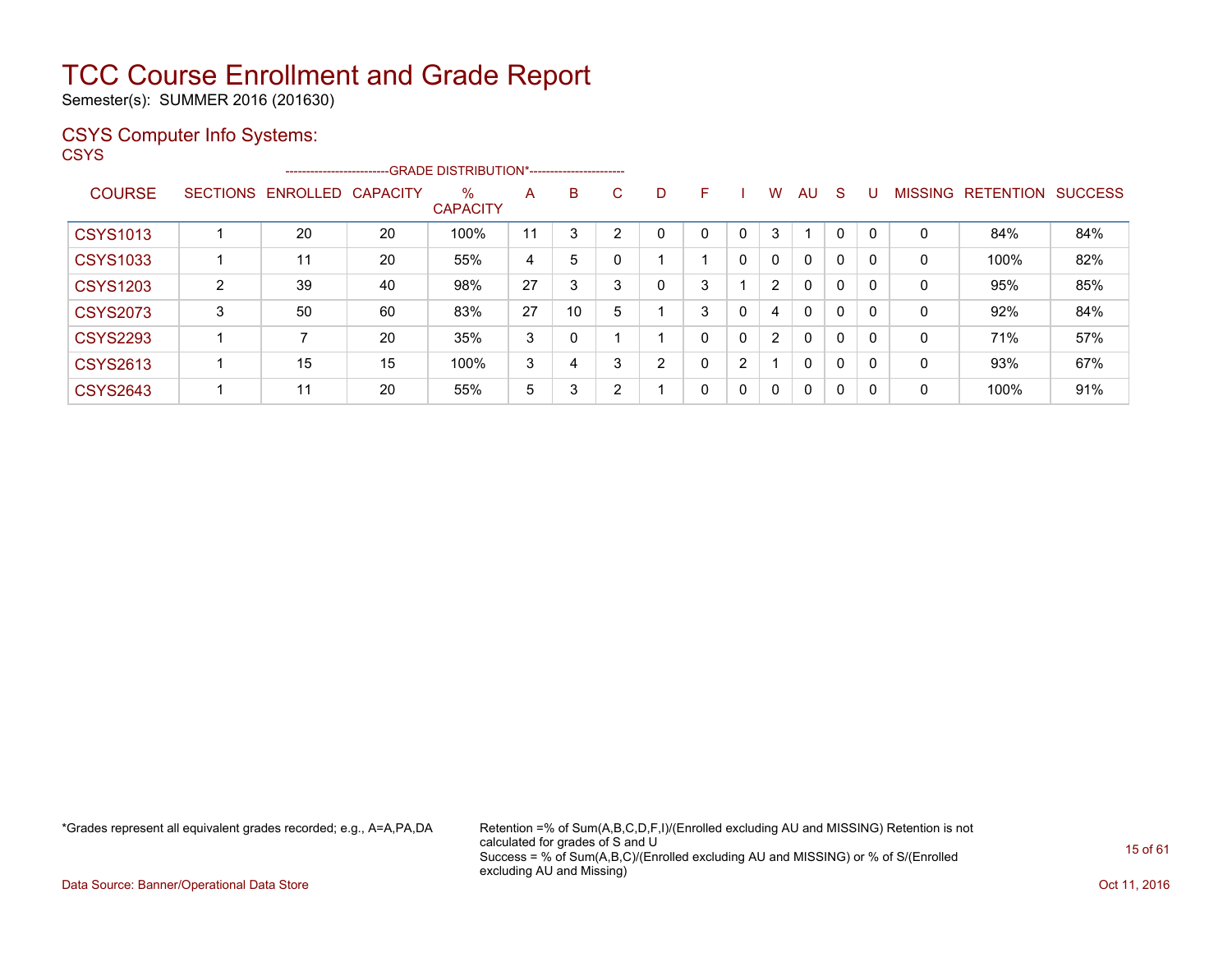Semester(s): SUMMER 2016 (201630)

#### Cardiovascular Technology:

**CVTC** 

|                 |                            | ------------------------GRADE DISTRIBUTION*----------------------- |                      |   |    |    |       |  |                |    |   |                           |     |
|-----------------|----------------------------|--------------------------------------------------------------------|----------------------|---|----|----|-------|--|----------------|----|---|---------------------------|-----|
| <b>COURSE</b>   | SECTIONS ENROLLED CAPACITY |                                                                    | %<br><b>CAPACITY</b> | A | B. | D. | - E - |  | W AU           | S. | U | MISSING RETENTION SUCCESS |     |
| <b>CVTC1063</b> | 10                         |                                                                    | 83%                  |   |    |    |       |  | $\overline{0}$ |    |   | 90%                       | 90% |

\*Grades represent all equivalent grades recorded; e.g., A=A,PA,DA Retention =% of Sum(A,B,C,D,F,I)/(Enrolled excluding AU and MISSING) Retention is not calculated for grades of S and U Success = % of Sum(A,B,C)/(Enrolled excluding AU and MISSING) or % of S/(Enrolled excluding AU and Missing)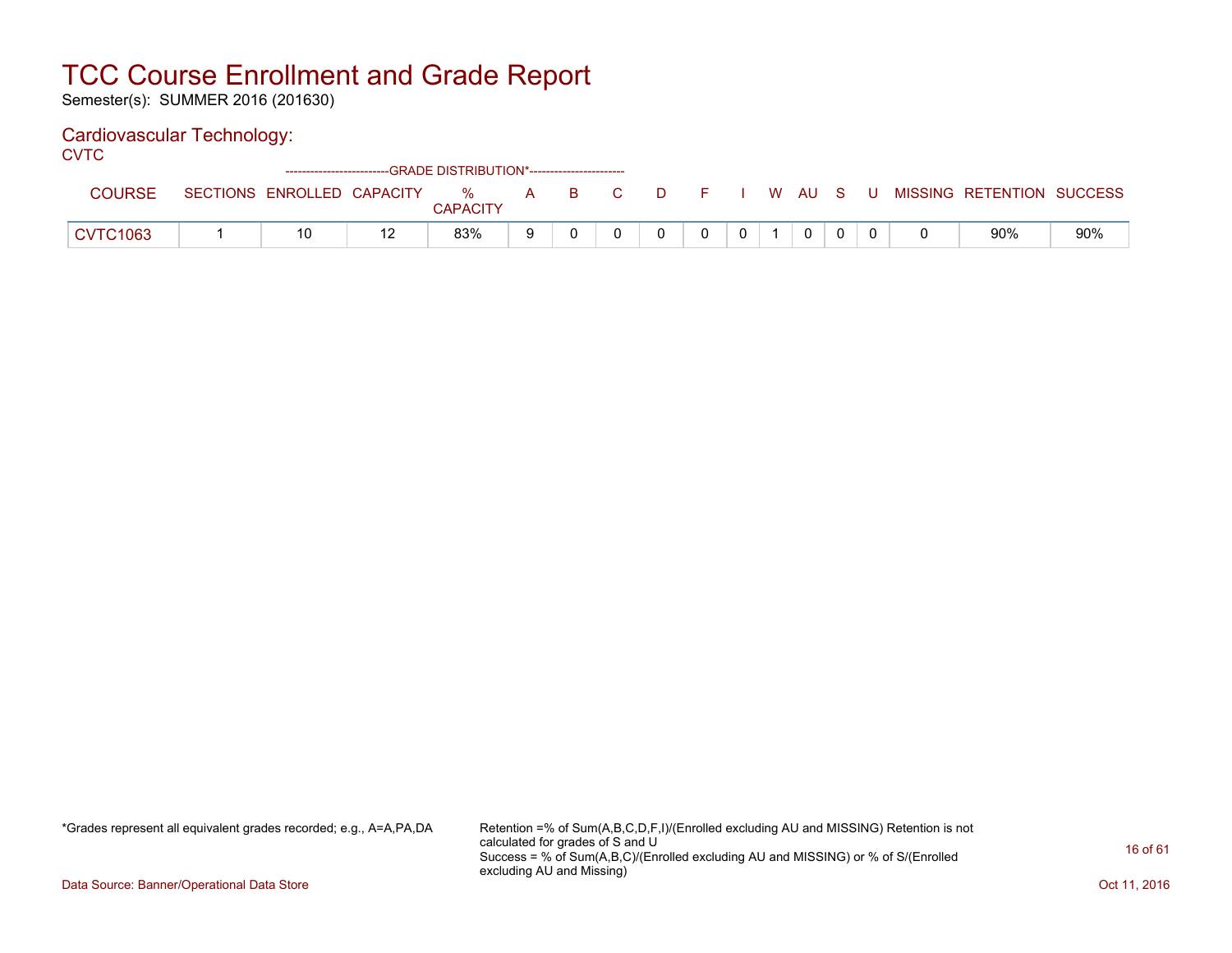Semester(s): SUMMER 2016 (201630)

#### Dental Hygiene:

DHYG

| <b>COURSE</b>   | SECTIONS ENROLLED CAPACITY |    | %<br><b>CAPACITY</b> | А  |  |  | W | AU | U |   | MISSING RETENTION SUCCESS |      |
|-----------------|----------------------------|----|----------------------|----|--|--|---|----|---|---|---------------------------|------|
| <b>DHYG1302</b> | 14                         | 14 | 100%                 | 14 |  |  |   | 0  |   |   | 100%                      | 100% |
| <b>DHYG2991</b> |                            | 14 | 57%                  |    |  |  |   | 0  |   | 0 | 100%                      | 100% |

\*Grades represent all equivalent grades recorded; e.g., A=A,PA,DA Retention =% of Sum(A,B,C,D,F,I)/(Enrolled excluding AU and MISSING) Retention is not calculated for grades of S and U Success = % of Sum(A,B,C)/(Enrolled excluding AU and MISSING) or % of S/(Enrolled excluding AU and Missing)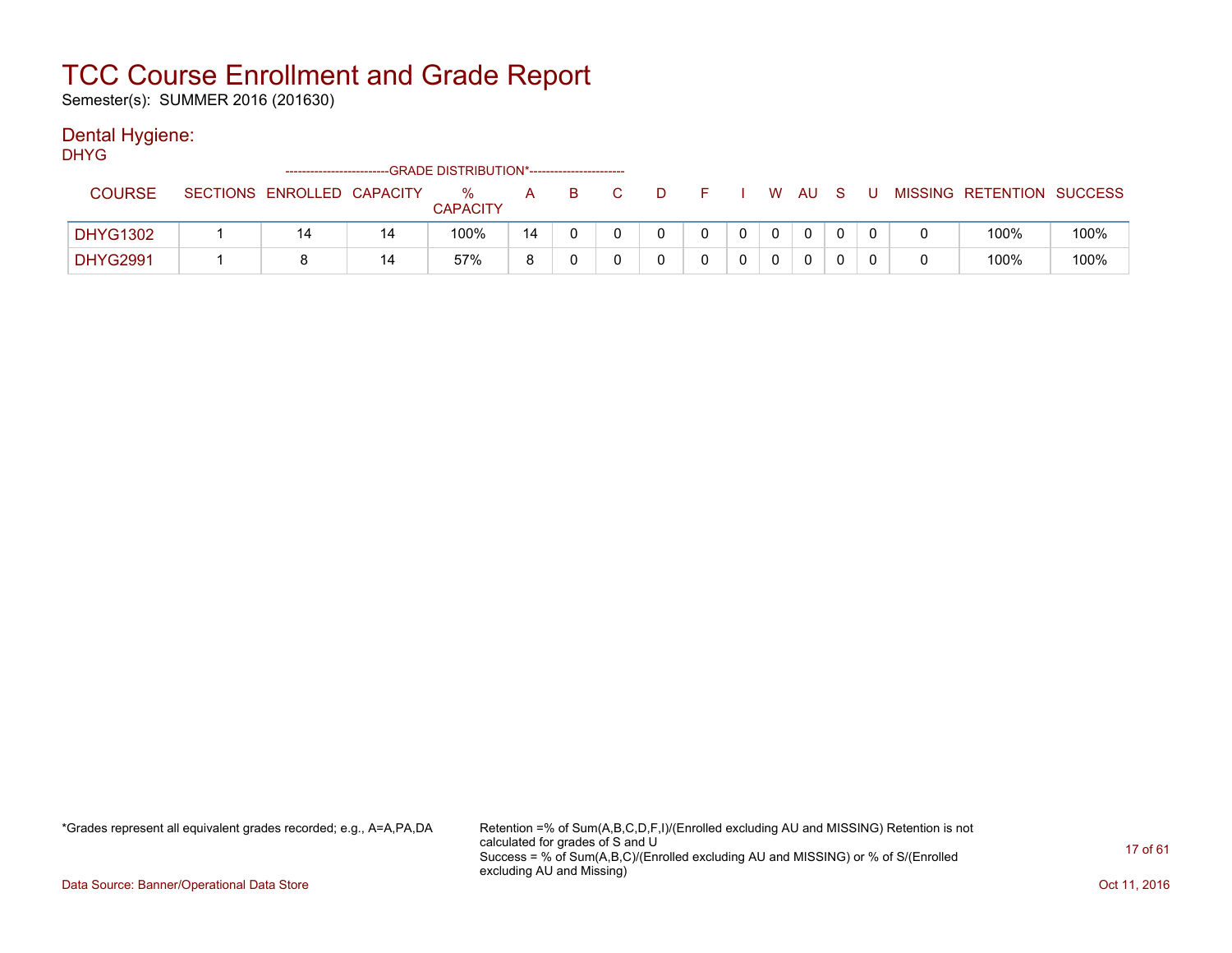Semester(s): SUMMER 2016 (201630)

### Diagnostic Medical Sonography:

DMS

|                |                            |    | ------------------------GRADE DISTRIBUTION*----------------------- |   |    |   |  |              |          |  |                           |      |
|----------------|----------------------------|----|--------------------------------------------------------------------|---|----|---|--|--------------|----------|--|---------------------------|------|
| <b>COURSE</b>  | SECTIONS ENROLLED CAPACITY |    | ℅<br><b>CAPACITY</b>                                               | A | B. | D |  | W.           | AU.      |  | MISSING RETENTION SUCCESS |      |
| <b>DMS1252</b> |                            | 12 | 92%                                                                |   |    |   |  | $\mathbf{0}$ | $\Omega$ |  | 100%                      | 91%  |
| <b>DMS1263</b> |                            | 12 | 92%                                                                |   |    |   |  |              | 0        |  | 100%                      | 100% |

\*Grades represent all equivalent grades recorded; e.g., A=A,PA,DA Retention =% of Sum(A,B,C,D,F,I)/(Enrolled excluding AU and MISSING) Retention is not calculated for grades of S and U Success = % of Sum(A,B,C)/(Enrolled excluding AU and MISSING) or % of S/(Enrolled excluding AU and Missing)

Data Source: Banner/Operational Data Store **Contract of the Contract of Contract Contract of the Contract Oct 11, 2016**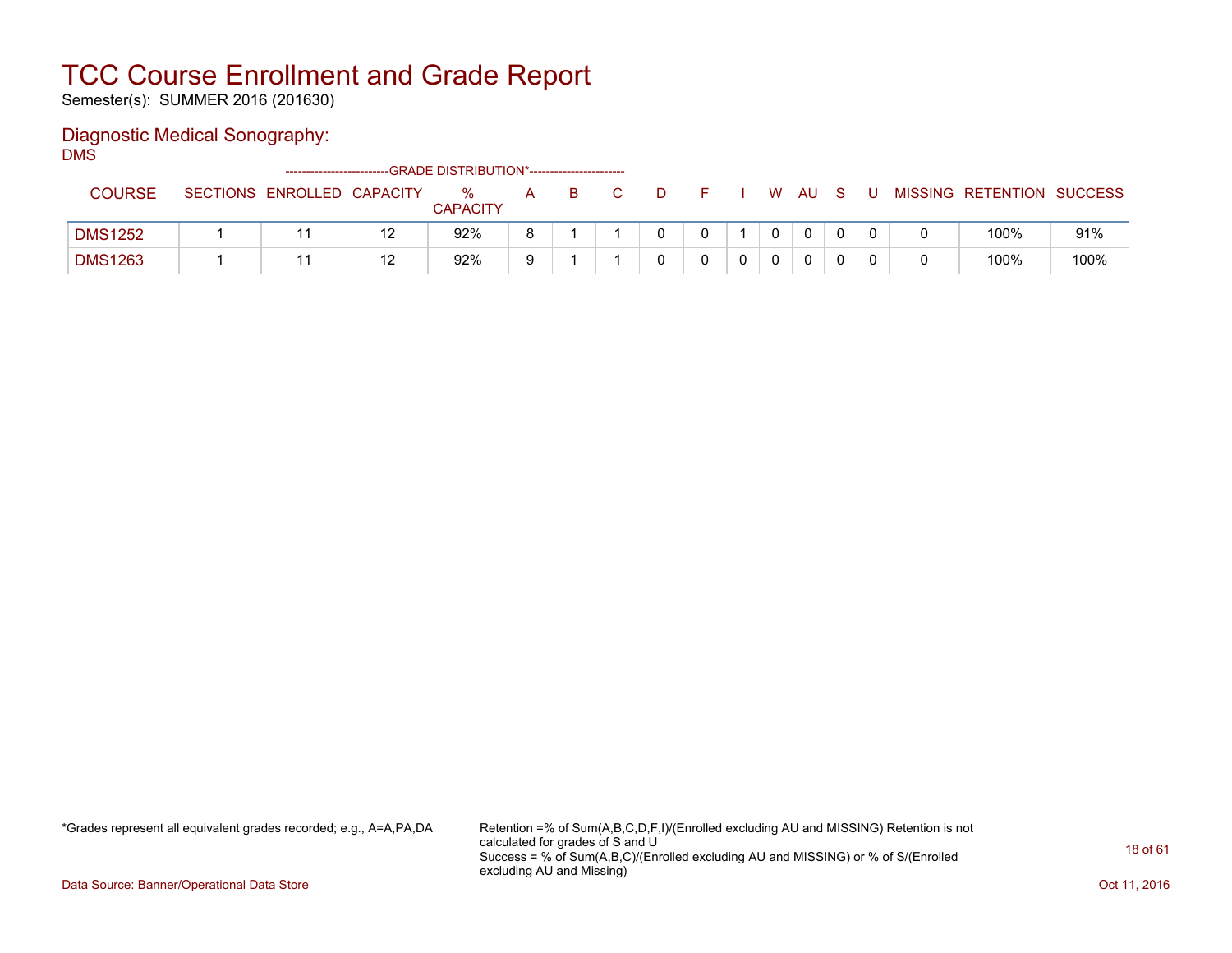Semester(s): SUMMER 2016 (201630)

#### Drafting Design Engr Tech:

DRFT

|                 |                 |                   | ------------------------GRADE        DISTRIBUTION*----------------------- |                         |   |     |  |  |   |    |  |                   |                |
|-----------------|-----------------|-------------------|---------------------------------------------------------------------------|-------------------------|---|-----|--|--|---|----|--|-------------------|----------------|
| <b>COURSE</b>   | <b>SECTIONS</b> | ENROLLED CAPACITY |                                                                           | $\%$<br><b>CAPACITY</b> | A | - B |  |  | W | AU |  | MISSING RETENTION | <b>SUCCESS</b> |
| <b>DRFT2992</b> |                 |                   | 1 斥                                                                       | 33%                     |   |     |  |  |   | 0  |  | 100%              | 100%           |

\*Grades represent all equivalent grades recorded; e.g., A=A,PA,DA Retention =% of Sum(A,B,C,D,F,I)/(Enrolled excluding AU and MISSING) Retention is not calculated for grades of S and U Success = % of Sum(A,B,C)/(Enrolled excluding AU and MISSING) or % of S/(Enrolled excluding AU and Missing)

Data Source: Banner/Operational Data Store **Contract of the Contract of Contract Contract of the Contract Oct 11, 2016**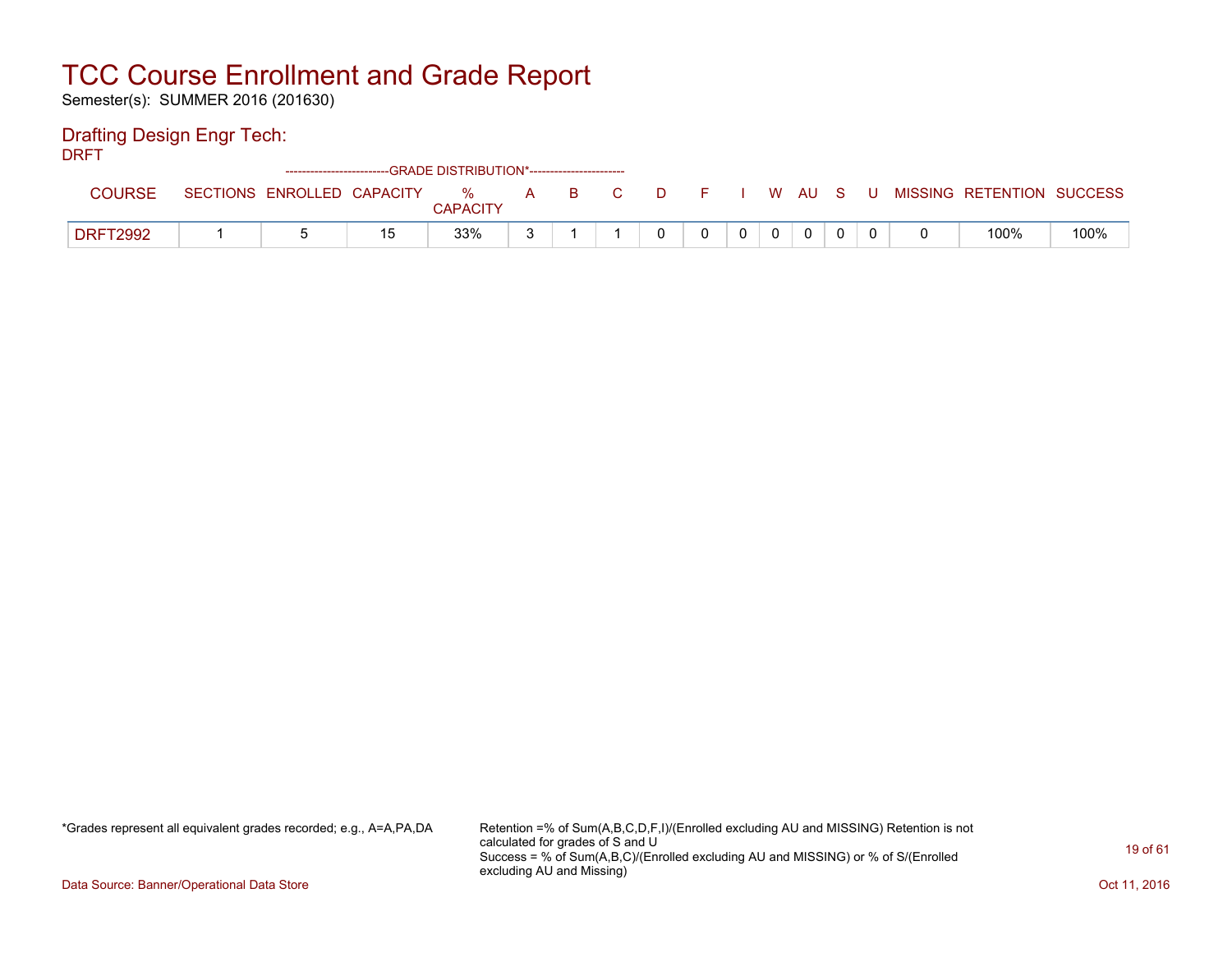Semester(s): SUMMER 2016 (201630)

### Economics:

**ECON** 

|                 |   |                            |     | -GRADE DISTRIBUTION*----------------------- |    |    |    |   |   |   |    |    |   |  |                           |     |
|-----------------|---|----------------------------|-----|---------------------------------------------|----|----|----|---|---|---|----|----|---|--|---------------------------|-----|
| <b>COURSE</b>   |   | SECTIONS ENROLLED CAPACITY |     | $\%$<br><b>CAPACITY</b>                     | A  | B. |    | D |   |   | W  | AU | S |  | MISSING RETENTION SUCCESS |     |
| <b>ECON1353</b> |   | 14                         | 20  | 70%                                         | 10 |    |    |   |   | 3 |    | 0  |   |  | 100%                      | 79% |
| <b>ECON2013</b> |   | 209                        | 273 | 77%                                         | 93 | 52 | 31 |   | ᄃ |   | 15 | 0  |   |  | 93%                       | 84% |
| <b>ECON2023</b> | 9 | 180                        | 234 | 77%                                         | 63 | 61 | 32 | ᄃ | a |   | 9  | 0  |   |  | 95%                       | 87% |

\*Grades represent all equivalent grades recorded; e.g., A=A,PA,DA Retention =% of Sum(A,B,C,D,F,I)/(Enrolled excluding AU and MISSING) Retention is not calculated for grades of S and U Success = % of Sum(A,B,C)/(Enrolled excluding AU and MISSING) or % of S/(Enrolled excluding AU and Missing)

Data Source: Banner/Operational Data Store **Contract of the Contract of Contract Contract of the Contract Oct 11, 2016**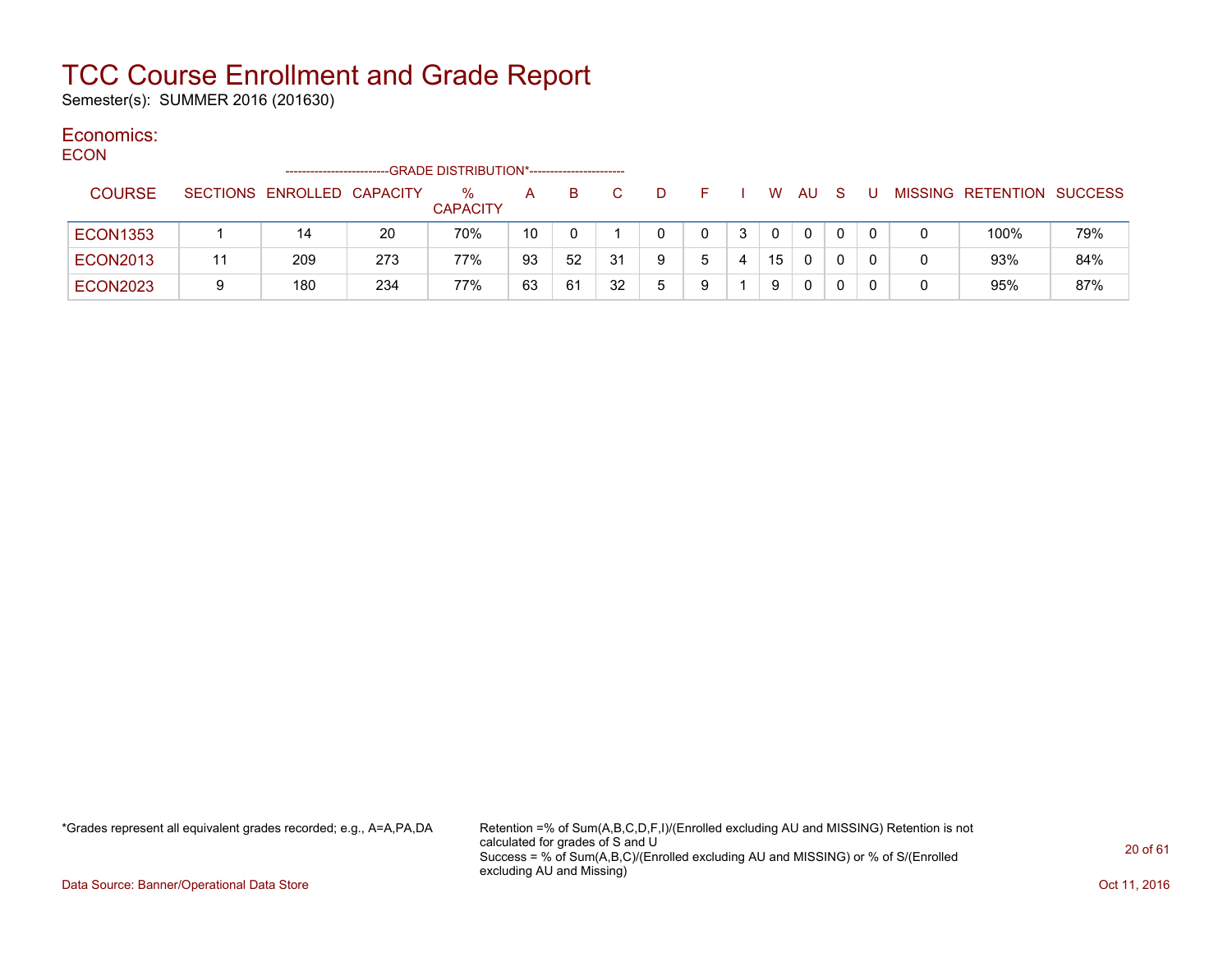Semester(s): SUMMER 2016 (201630)

#### Electronics Technology:

ELET

|                 | -------------------------- | --GRADE DISTRIBUTION*----------------------- |   |  |  |   |    |   |   |                           |      |
|-----------------|----------------------------|----------------------------------------------|---|--|--|---|----|---|---|---------------------------|------|
| <b>COURSE</b>   | SECTIONS ENROLLED CAPACITY | %<br><b>CAPACITY</b>                         | A |  |  | W | AU | S | U | MISSING RETENTION SUCCESS |      |
| <b>ELET2992</b> |                            | 100%                                         |   |  |  |   | 0  |   |   | 92%                       | 92%  |
| <b>ELET2994</b> |                            | 100%                                         |   |  |  |   | 0  |   |   | 100%                      | 100% |

\*Grades represent all equivalent grades recorded; e.g., A=A,PA,DA Retention =% of Sum(A,B,C,D,F,I)/(Enrolled excluding AU and MISSING) Retention is not calculated for grades of S and U Success = % of Sum(A,B,C)/(Enrolled excluding AU and MISSING) or % of S/(Enrolled excluding AU and Missing)

Data Source: Banner/Operational Data Store **Contract of the Contract of Contract Contract of the Contract Oct 11, 2016**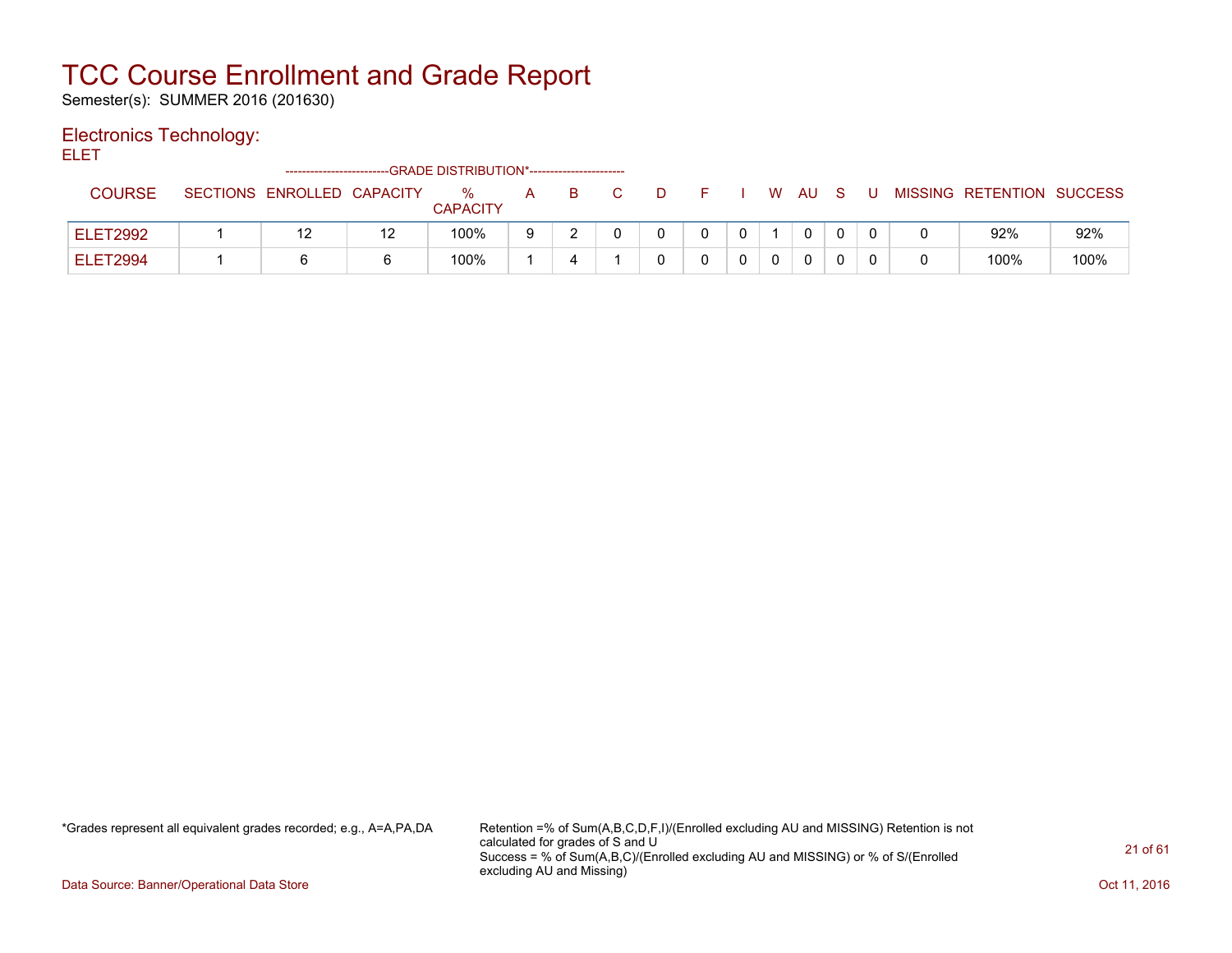Semester(s): SUMMER 2016 (201630)

#### English: **ENGL**

|                 |                 |                 | ------------------------GRADE                DISTRIBUTION*---------------------- |                                  |              |                |                |                |                |          |                |              |          |              |                |                  |                |
|-----------------|-----------------|-----------------|----------------------------------------------------------------------------------|----------------------------------|--------------|----------------|----------------|----------------|----------------|----------|----------------|--------------|----------|--------------|----------------|------------------|----------------|
| <b>COURSE</b>   | <b>SECTIONS</b> | <b>ENROLLED</b> | <b>CAPACITY</b>                                                                  | $\frac{0}{0}$<br><b>CAPACITY</b> | A            | B              | C              | D              | F              |          | W              | AU           | S        | -U           | <b>MISSING</b> | <b>RETENTION</b> | <b>SUCCESS</b> |
| <b>ENGL0611</b> |                 |                 | 5                                                                                | 20%                              | $\mathbf{0}$ | 0              | 0              |                | 0              | 0        | 0              | $\Omega$     | $\Omega$ | $\mathbf{0}$ | $\mathbf{0}$   | 100%             | 0%             |
| <b>ENGL0621</b> | 1               | 3               | 5                                                                                | 60%                              | 2            |                | 0              | 0              | 0              | 0        | 0              | $\Omega$     | $\Omega$ | $\Omega$     | $\mathbf{0}$   | 100%             | 100%           |
| <b>ENGL0913</b> | $\overline{2}$  | 30              | 40                                                                               | 75%                              | 9            | 8              | 5              | 0              | 6              | 0        | $\overline{2}$ | $\mathbf{0}$ | $\Omega$ | 0            | $\mathbf{0}$   | 93%              | 73%            |
| <b>ENGL0923</b> | 1               | 12              | 20                                                                               | 60%                              | 2            |                | 4              | 0              | $\overline{2}$ | $\Omega$ | 3              | 0            | 0        | 0            | 0              | 75%              | 58%            |
| <b>ENGL0933</b> | 5               | 77              | 100                                                                              | 77%                              | 27           | 18             | 10             | 4              | 8              | $\Omega$ | 9              |              | 0        | 0            | $\Omega$       | 88%              | 72%            |
| <b>ENGL1003</b> | 12              | 211             | 239                                                                              | 88%                              | 113          | 35             | 17             | 9              | 16             |          | 20             | 0            | 0        | $\Omega$     | 0              | 91%              | 78%            |
| <b>ENGL1071</b> | 1               | 4               | 10                                                                               | 40%                              | 3            | 0              |                | $\mathbf{0}$   | 0              | $\Omega$ | 0              | $\Omega$     | $\Omega$ | 0            | $\mathbf{0}$   | 100%             | 100%           |
| <b>ENGL1083</b> | 1               | 6               | 20                                                                               | 30%                              | 2            | $\overline{2}$ |                | 0              | 0              | 0        | 1              | $\mathbf{0}$ | 0        | 0            | $\mathbf 0$    | 83%              | 83%            |
| <b>ENGL1113</b> | 19              | 338             | 378                                                                              | 89%                              | 108          | 108            | 43             | 14             | 21             | 0        | 44             | $\Omega$     | 0        | 0            | 0              | 87%              | 77%            |
| <b>ENGL1213</b> | 23              | 424             | 441                                                                              | 96%                              | 152          | 132            | 60             | 9              | 18             |          | 52             | $\mathbf{0}$ | $\Omega$ | $\Omega$     | $\mathbf{0}$   | 88%              | 81%            |
| <b>ENGL2343</b> |                 | 15              | 20                                                                               | 75%                              | 9            |                |                | 0              |                | $\Omega$ | 3              | $\mathbf{0}$ | 0        | $\Omega$     | $\mathbf{0}$   | 80%              | 73%            |
| <b>ENGL2383</b> | 1               | 9               | 20                                                                               | 45%                              |              | 3              | $\overline{2}$ |                | $\overline{2}$ | $\Omega$ | 0              | $\mathbf{0}$ | 0        | $\Omega$     | $\mathbf{0}$   | 100%             | 67%            |
| <b>ENGL2413</b> | 3               | 55              | 60                                                                               | 92%                              | 12           | 18             | 13             | $\overline{2}$ | 3              | 0        | 7              | 0            | 0        | $\Omega$     | 0              | 87%              | 78%            |
| <b>ENGL2883</b> |                 | 14              | 20                                                                               | 70%                              | 8            | 0              | $\overline{2}$ | $\mathbf{0}$   | 3              | 0        | 1              | $\Omega$     | $\Omega$ | $\Omega$     | $\mathbf{0}$   | 93%              | 71%            |

\*Grades represent all equivalent grades recorded; e.g., A=A,PA,DA Retention =% of Sum(A,B,C,D,F,I)/(Enrolled excluding AU and MISSING) Retention is not calculated for grades of S and U Success = % of Sum(A,B,C)/(Enrolled excluding AU and MISSING) or % of S/(Enrolled excluding AU and Missing)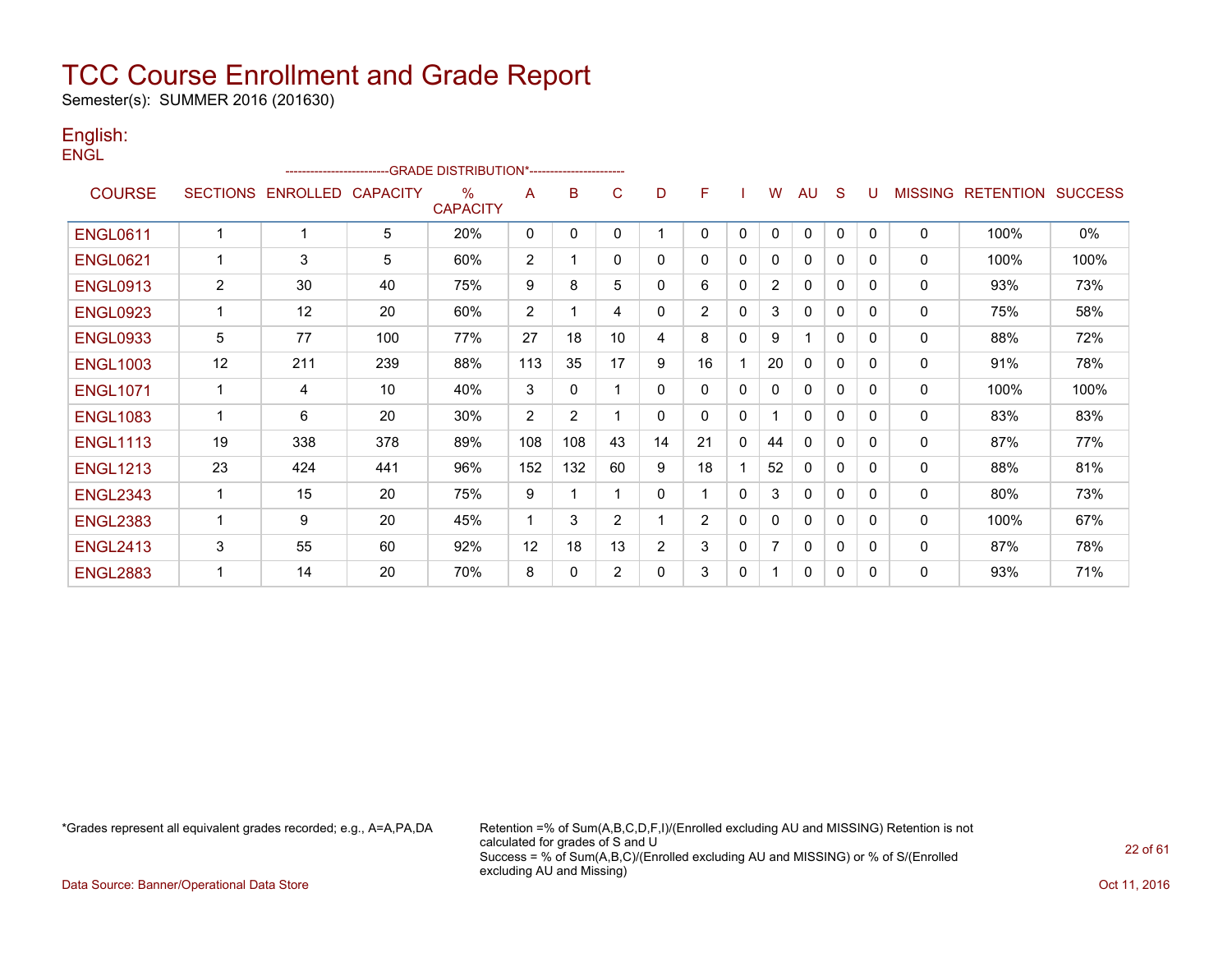Semester(s): SUMMER 2016 (201630)

#### Engineering: **ENGR**

|                 |                 | ------------------------ |                 | -- GRADE DISTRIBUTION*------------------------ |    |    |    |   |                |   |                |                         |          |              |                |                  |                |
|-----------------|-----------------|--------------------------|-----------------|------------------------------------------------|----|----|----|---|----------------|---|----------------|-------------------------|----------|--------------|----------------|------------------|----------------|
| <b>COURSE</b>   | <b>SECTIONS</b> | ENROLLED                 | <b>CAPACITY</b> | %<br><b>CAPACITY</b>                           | A  | B  | C. | D | F              |   | W              | AU                      | S        |              | <b>MISSING</b> | <b>RETENTION</b> | <b>SUCCESS</b> |
| <b>ENGR1111</b> | $\overline{2}$  | 41                       | 61              | 67%                                            | 33 | 3  |    |   |                | 0 | 5              | $\Omega$                | 0        |              | 0              | 88%              | 88%            |
| <b>ENGR1132</b> |                 | 15                       | 15              | 100%                                           | 14 |    |    |   | 0              | 0 | 0              | $\mathbf{0}$            | 0        |              | 0              | 100%             | 100%           |
| <b>ENGR1242</b> |                 | 15                       | 18              | 83%                                            | 10 | 3  |    |   | 0              | 0 | 0              | $\overline{\mathbf{A}}$ | $\Omega$ |              | 0              | 100%             | 100%           |
| <b>ENGR2103</b> |                 | 28                       | 28              | 100%                                           | 11 | 6  | 6  | 2 | 0              | 0 | 3              | $\mathbf{0}$            | 0        | $\Omega$     | 0              | 89%              | 82%            |
| <b>ENGR2143</b> |                 | 22                       | 23              | 96%                                            | 9  | 6  | ◠  | 0 | 0              |   | 3              | $\mathbf{0}$            | 0        |              | 0              | 86%              | 82%            |
| <b>ENGR2213</b> |                 | 20                       | 30              | 67%                                            | 3  | 9  |    | 0 | $\overline{2}$ | 0 | $\overline{2}$ | $\mathbf{0}$            | 0        |              | 0              | 90%              | 80%            |
| <b>ENGR2523</b> |                 | 20                       | 20              | 100%                                           | 19 | 0  |    |   | 0              | 0 | 0              | $\mathbf{0}$            | 0        |              | 0              | 100%             | 100%           |
| <b>ENGR2613</b> | 2               | 38                       | 38              | 100%                                           | 17 | 10 |    |   | 0              | 0 | 3              | $\mathbf{0}$            | 0        | $\mathbf{0}$ | 0              | 92%              | 89%            |

\*Grades represent all equivalent grades recorded; e.g., A=A,PA,DA Retention =% of Sum(A,B,C,D,F,I)/(Enrolled excluding AU and MISSING) Retention is not calculated for grades of S and U Success = % of Sum(A,B,C)/(Enrolled excluding AU and MISSING) or % of S/(Enrolled excluding AU and Missing)

Data Source: Banner/Operational Data Store **Contract of the Contract of Contract Contract of the Contract Oct 11, 2016**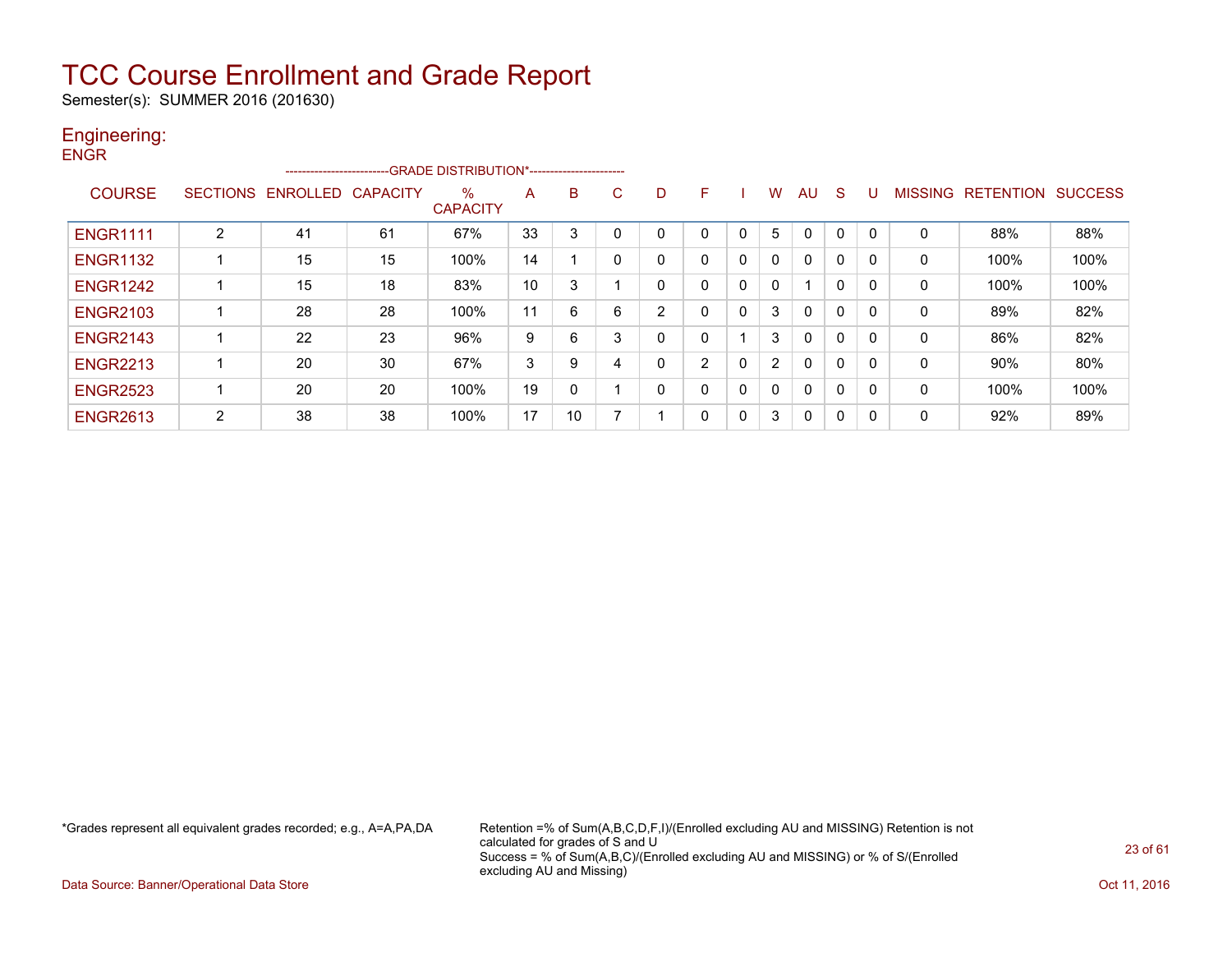Semester(s): SUMMER 2016 (201630)

#### Engineering Technology:

|                 |                            | ------------------------GRADE            DISTRIBUTION*------------------------- |                      |              |     |  |    |          |   |   |                           |      |
|-----------------|----------------------------|---------------------------------------------------------------------------------|----------------------|--------------|-----|--|----|----------|---|---|---------------------------|------|
| <b>COURSE</b>   | SECTIONS ENROLLED CAPACITY |                                                                                 | %<br><b>CAPACITY</b> | $\mathsf{A}$ | BC. |  | W. | - AU     | S | U | MISSING RETENTION SUCCESS |      |
| <b>ENGT1212</b> |                            | 30                                                                              | 27%                  |              |     |  |    | $\Omega$ |   |   | 100%                      | 100% |

\*Grades represent all equivalent grades recorded; e.g., A=A,PA,DA Retention =% of Sum(A,B,C,D,F,I)/(Enrolled excluding AU and MISSING) Retention is not calculated for grades of S and U Success = % of Sum(A,B,C)/(Enrolled excluding AU and MISSING) or % of S/(Enrolled excluding AU and Missing)

Data Source: Banner/Operational Data Store **Contract of the Contract of Contract Contract of the Contract Oct 11, 2016**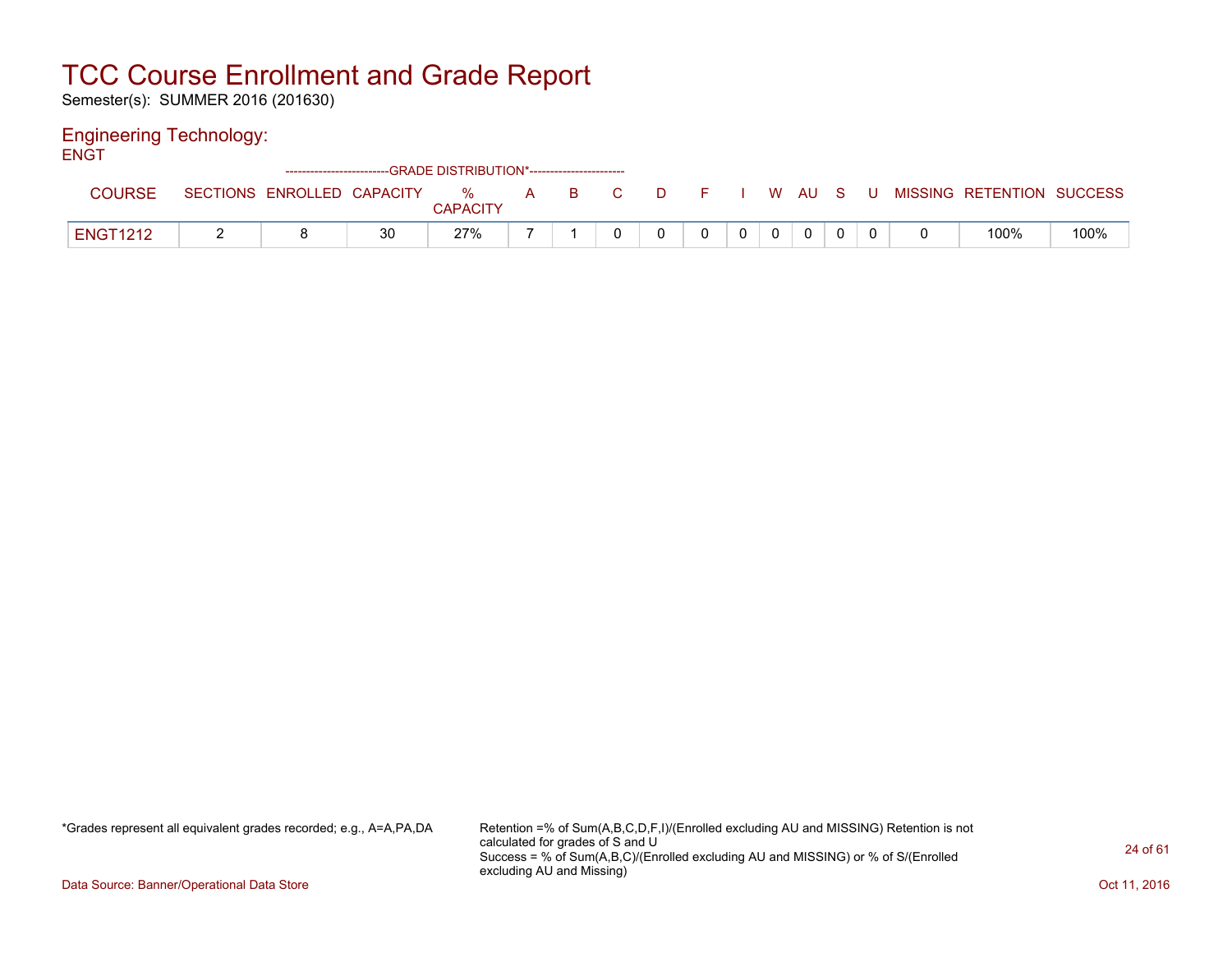Semester(s): SUMMER 2016 (201630)

### English as a Second Language:

**ESLG** 

|                 | -------------------------- |    | --GRADE DISTRIBUTION*----------------------- |    |   |              |  |          |              |    |     |                           |      |
|-----------------|----------------------------|----|----------------------------------------------|----|---|--------------|--|----------|--------------|----|-----|---------------------------|------|
| <b>COURSE</b>   | SECTIONS ENROLLED CAPACITY |    | $\%$<br><b>CAPACITY</b>                      | A  | в | $\mathbf{D}$ |  |          | W AU         | -S | . U | MISSING RETENTION SUCCESS |      |
| <b>ESLG0992</b> |                            | 45 | 16%                                          | 6  |   |              |  | $\Omega$ | $\mathbf{0}$ |    |     | 100%                      | 100% |
| <b>ESLG0993</b> | ົ<br>▵                     | 90 | 30%                                          | 15 |   |              |  | 9        | 0            |    |     | 67%                       | 63%  |

\*Grades represent all equivalent grades recorded; e.g., A=A,PA,DA Retention =% of Sum(A,B,C,D,F,I)/(Enrolled excluding AU and MISSING) Retention is not calculated for grades of S and U Success = % of Sum(A,B,C)/(Enrolled excluding AU and MISSING) or % of S/(Enrolled excluding AU and Missing)

Data Source: Banner/Operational Data Store **Contract of the Contract of Contract Contract of the Contract Oct 11, 2016**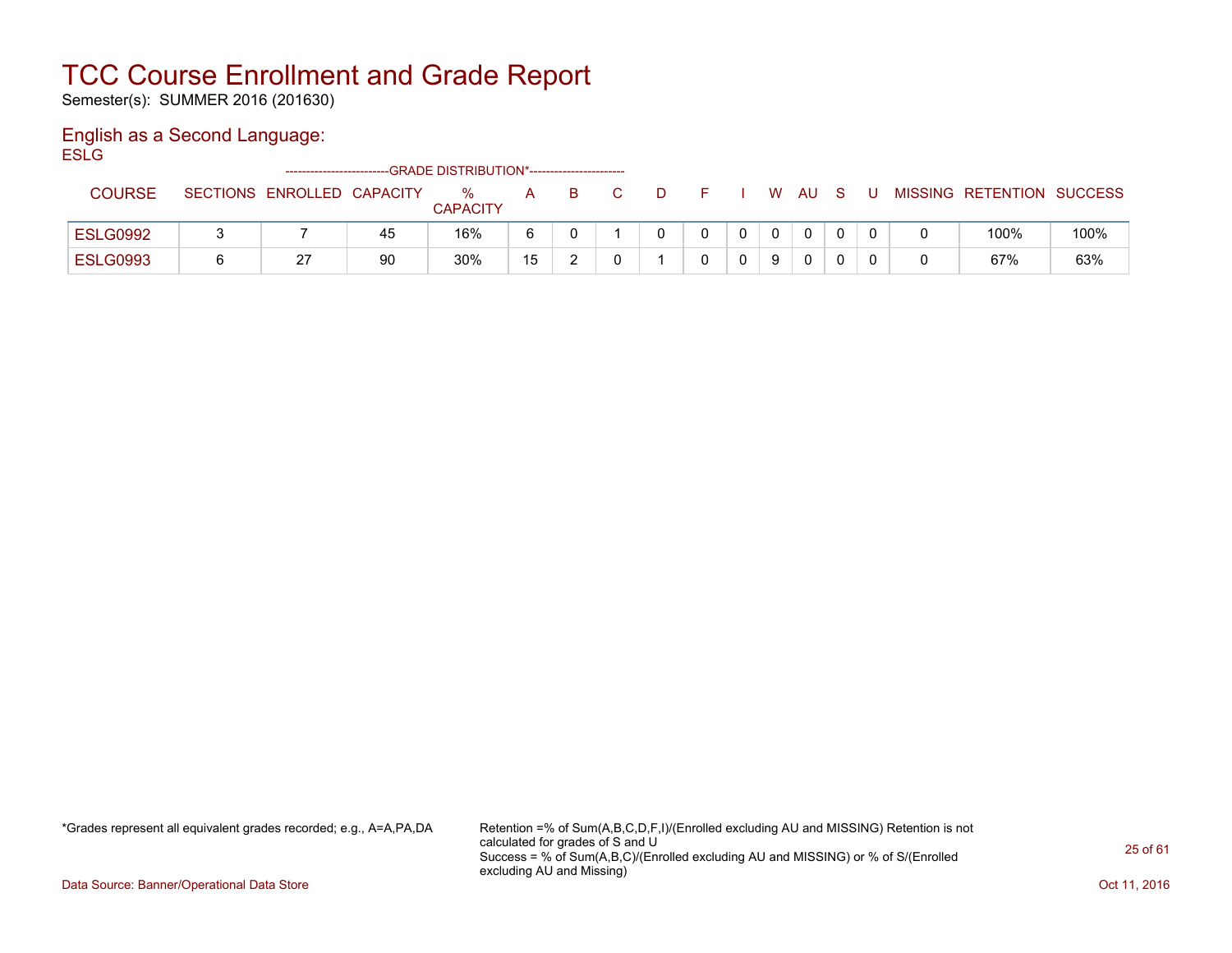Semester(s): SUMMER 2016 (201630)

### Fire & Emergency Medical Svcs:

FEMS

|                 |                 | -------------------------- |    | --GRADE DISTRIBUTION*----------------------- |               |    |    |   |   |   |          |              |              |    |                |           |                |
|-----------------|-----------------|----------------------------|----|----------------------------------------------|---------------|----|----|---|---|---|----------|--------------|--------------|----|----------------|-----------|----------------|
| <b>COURSE</b>   | <b>SECTIONS</b> | ENROLLED CAPACITY          |    | %<br><b>CAPACITY</b>                         | A             | B  | C  | D |   |   | w        | AU           | <sub>S</sub> |    | <b>MISSING</b> | RETENTION | <b>SUCCESS</b> |
| <b>FEMS1113</b> |                 | $12 \overline{ }$          | 20 | 60%                                          | 10            |    |    | 0 |   |   |          | $\mathbf{0}$ | $\mathbf{0}$ | -0 | 0              | 92%       | 83%            |
| <b>FEMS2193</b> |                 | 8                          | 20 | 40%                                          | 8             |    |    | 0 |   |   | $\Omega$ | 0            | 0            |    | 0              | 100%      | 100%           |
| <b>FEMS2418</b> | ົ               | 38                         | 40 | 95%                                          | 4             | 10 | 10 | 5 | ີ |   | 5        | 0            | 0            | -0 | 0              | 87%       | 63%            |
| <b>FEMS2992</b> |                 |                            | 10 | 20%                                          | $\mathcal{D}$ |    |    | 0 | 0 | 0 | $\Omega$ | 0            | 0            | 0  | 0              | 100%      | 100%           |
| <b>FEMS2996</b> | ົ               | 20                         | 30 | 67%                                          | 4             | 15 |    | 0 |   |   | $\Omega$ | 0            | 0            | -0 | 0              | 100%      | 95%            |

\*Grades represent all equivalent grades recorded; e.g., A=A,PA,DA Retention =% of Sum(A,B,C,D,F,I)/(Enrolled excluding AU and MISSING) Retention is not calculated for grades of S and U Success = % of Sum(A,B,C)/(Enrolled excluding AU and MISSING) or % of S/(Enrolled excluding AU and Missing)

Data Source: Banner/Operational Data Store **Contract of the Contract of Contract Contract of the Contract Oct 11, 2016**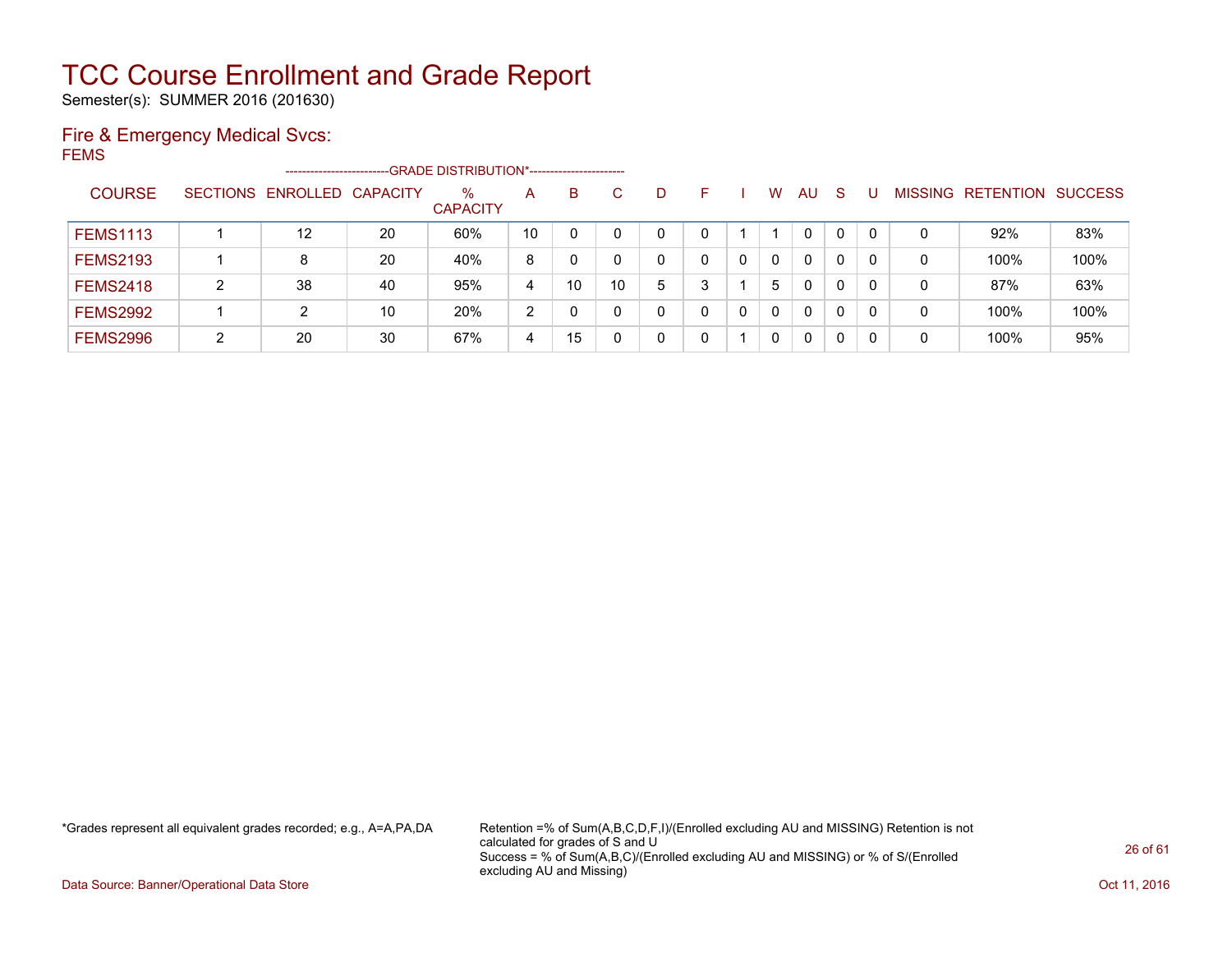Semester(s): SUMMER 2016 (201630)

### French:

#### **FREN** -------------------------GRADE DISTRIBUTION\*----------------------- COURSE SECTIONS ENROLLED CAPACITY % **CAPACITY** A B C D F I W AU S U MISSING RETENTION SUCCESS FREN1103 | 1 | 18 | 20 | 90% | 3 | 2 | 3 | 0 | 0 | 0 | 0 | 0 | 0 | 0 | 44% | 44% | FREN1213 | 1 | 8 | 20 | 40% | 4 | 1 | 0 | 0 | 0 | 0 | 2 | 1 | 0 | 0 | 0 | 71% | 71% FREN2333 | 1 | 12 | 15 | 80% | 9 | 1 | 0 | 0 | 0 | 1 | 1 | 0 | 0 | 0 | 91% | 91% |

\*Grades represent all equivalent grades recorded; e.g., A=A,PA,DA Retention =% of Sum(A,B,C,D,F,I)/(Enrolled excluding AU and MISSING) Retention is not calculated for grades of S and U Success = % of Sum(A,B,C)/(Enrolled excluding AU and MISSING) or % of S/(Enrolled excluding AU and Missing)

Data Source: Banner/Operational Data Store **Contract of Contract Contract Contract Contract Contract Contract Contract Contract Contract Contract Oct 11, 2016**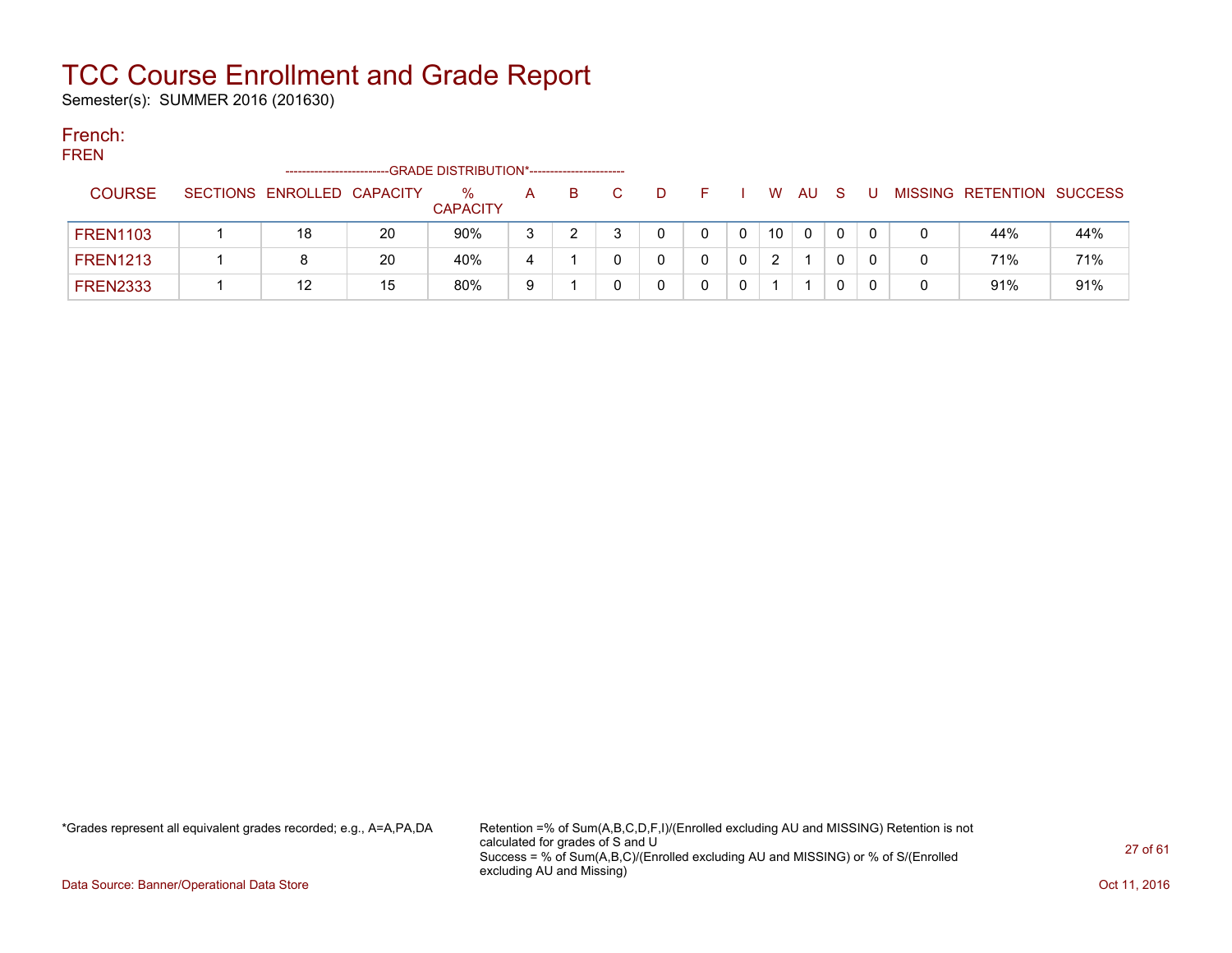Semester(s): SUMMER 2016 (201630)

#### Geography:

| <b>GEOG</b> |               |   |                            |    |                         |    |    |    |    |    |   |                |    |              |    |   |                           |      |
|-------------|---------------|---|----------------------------|----|-------------------------|----|----|----|----|----|---|----------------|----|--------------|----|---|---------------------------|------|
|             |               |   | -----------------------    |    |                         |    |    |    |    |    |   |                |    |              |    |   |                           |      |
|             | <b>COURSE</b> |   | SECTIONS ENROLLED CAPACITY |    | $\%$<br><b>CAPACITY</b> | A  | B. | C. | D. | F. |   | W              | AU | <sub>S</sub> |    |   | MISSING RETENTION SUCCESS |      |
|             |               |   |                            |    |                         |    |    |    |    |    |   |                |    |              |    |   |                           |      |
|             | GEOG1014      |   | 19                         | 20 | 95%                     | 4  |    |    | 2  |    |   | $\overline{2}$ | 0  | 0            | 0  | 0 | 89%                       | 79%  |
|             | GEOG1023      |   | 5                          | 15 | 33%                     | 3  |    |    | 0  | 0  |   | $\Omega$       |    | 0            | 0  | 0 | 100%                      | 75%  |
|             | GEOG1043      | 4 | 58                         | 70 | 83%                     | 27 | 17 |    |    | ົ  |   | $\overline{2}$ |    | 0            |    | 0 | 96%                       | 91%  |
|             | GEOG2033      |   | 22                         | 20 | 110%                    | 9  | 9  |    | 0  | 0  | 0 | 0              | 0  | 0            | -0 | 0 | 100%                      | 100% |

\*Grades represent all equivalent grades recorded; e.g., A=A,PA,DA Retention =% of Sum(A,B,C,D,F,I)/(Enrolled excluding AU and MISSING) Retention is not calculated for grades of S and U Success = % of Sum(A,B,C)/(Enrolled excluding AU and MISSING) or % of S/(Enrolled excluding AU and Missing)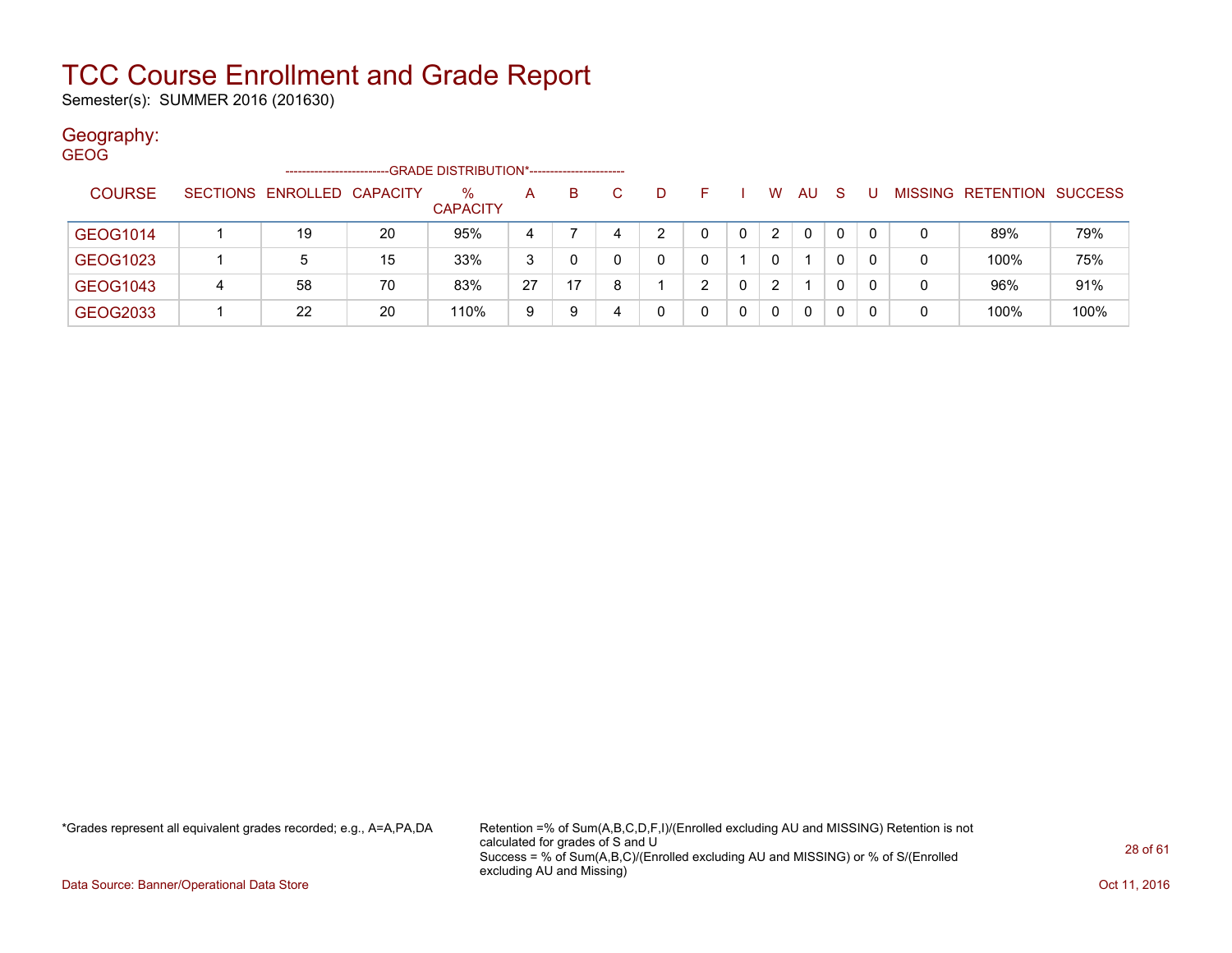Semester(s): SUMMER 2016 (201630)

#### Graphics and Imaging Tech:

GRPH

|                 | -------------------------- | -GRADE DISTRIBUTION*---------------------- |   |    |   |  |    |     |  |                           |      |
|-----------------|----------------------------|--------------------------------------------|---|----|---|--|----|-----|--|---------------------------|------|
| <b>COURSE</b>   | SECTIONS ENROLLED CAPACITY | %                                          | A | B. | Ð |  | W. | AU. |  | MISSING RETENTION SUCCESS |      |
|                 |                            | <b>CAPACITY</b>                            |   |    |   |  |    |     |  |                           |      |
| <b>GRPH1334</b> |                            |                                            |   |    |   |  |    | 0   |  | 100%                      | 100% |
| <b>GRPH2224</b> |                            |                                            |   |    |   |  |    | 0   |  | 100%                      | 100% |

\*Grades represent all equivalent grades recorded; e.g., A=A,PA,DA Retention =% of Sum(A,B,C,D,F,I)/(Enrolled excluding AU and MISSING) Retention is not calculated for grades of S and U Success = % of Sum(A,B,C)/(Enrolled excluding AU and MISSING) or % of S/(Enrolled excluding AU and Missing)

Data Source: Banner/Operational Data Store **Contract of the Contract of Contract Contract of the Contract Oct 11, 2016**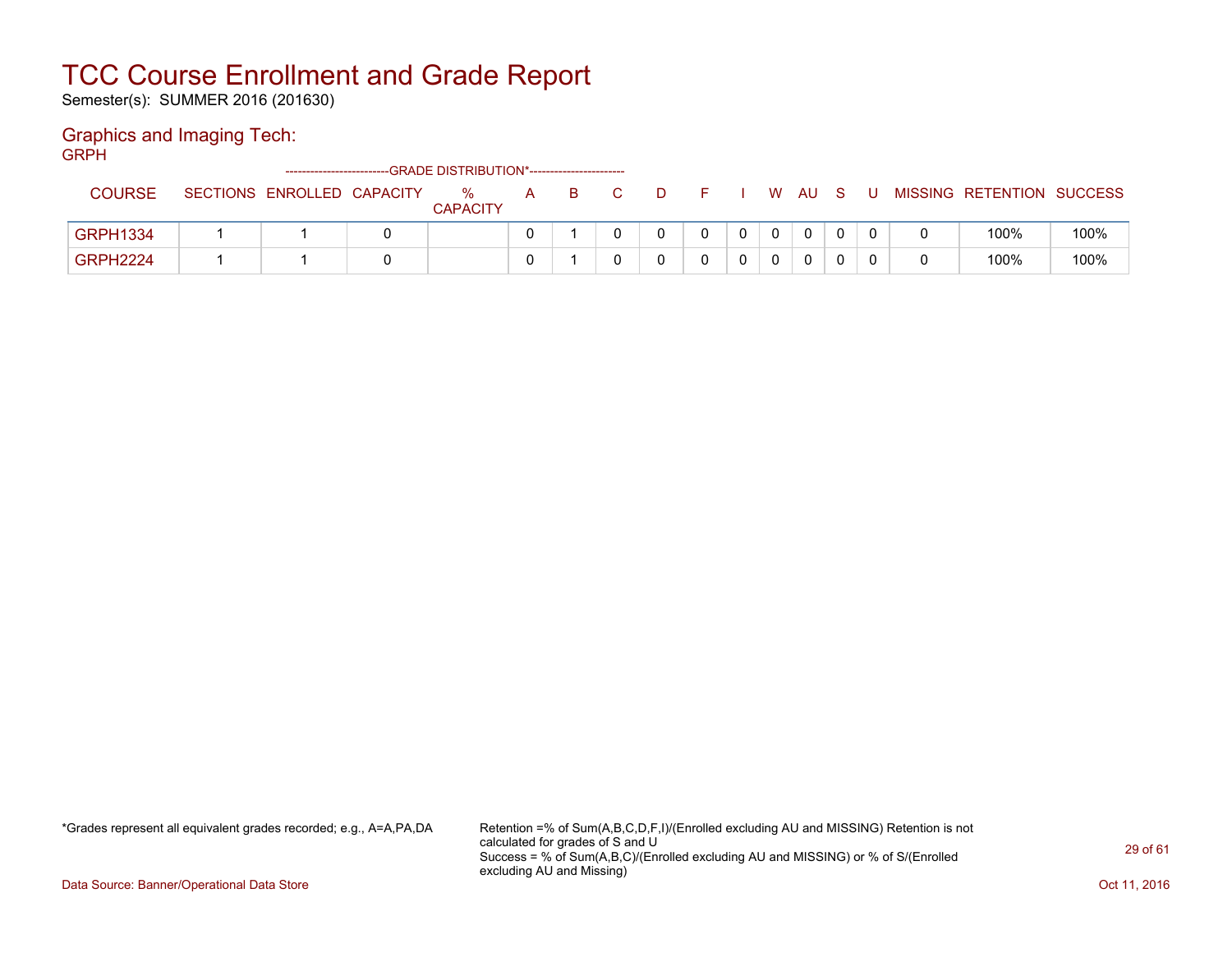Semester(s): SUMMER 2016 (201630)

#### History:

| HIST            |                 | ------------------ |     | -GRADE DISTRIBUTION*----------------------- |     |    |    |    |    |   |    |              |              |              |   |                   |                |
|-----------------|-----------------|--------------------|-----|---------------------------------------------|-----|----|----|----|----|---|----|--------------|--------------|--------------|---|-------------------|----------------|
| <b>COURSE</b>   | <b>SECTIONS</b> | ENROLLED CAPACITY  |     | $\%$<br><b>CAPACITY</b>                     | A   | B  | C  | D. | F  |   | w  | AU           | <sub>S</sub> |              |   | MISSING RETENTION | <b>SUCCESS</b> |
| <b>HIST1033</b> |                 | 20                 | 20  | 100%                                        | 9   | 5  |    |    | 3  |   |    | 0            | $\Omega$     | $\mathbf{0}$ |   | 95%               | 80%            |
| <b>HIST1053</b> | ົ               | 34                 | 40  | 85%                                         | 17  | 3  | 5  | ົ  | 3  | 0 | 4  | 0            | 0            | 0            | 0 | 88%               | 74%            |
| <b>HIST1063</b> |                 | 16                 | 20  | 80%                                         |     | າ  |    |    |    | 0 | 3  | $\mathbf{0}$ | $\Omega$     | 0            | 0 | 81%               | 69%            |
| <b>HIST1483</b> | 9               | 187                | 210 | 89%                                         | 61  | 45 | 28 | 5  | 18 | 0 | 29 |              | 0            | 0            | 0 | 84%               | 72%            |
| <b>HIST1493</b> | 18              | 357                | 436 | 82%                                         | 181 | 70 | 33 | 23 | 20 | 0 | 29 |              | 0            | 0            | 0 | 92%               | 80%            |

\*Grades represent all equivalent grades recorded; e.g., A=A,PA,DA Retention =% of Sum(A,B,C,D,F,I)/(Enrolled excluding AU and MISSING) Retention is not calculated for grades of S and U Success = % of Sum(A,B,C)/(Enrolled excluding AU and MISSING) or % of S/(Enrolled excluding AU and Missing)

Data Source: Banner/Operational Data Store **Contract of the Contract of Contract Contract of the Contract Oct 11, 2016**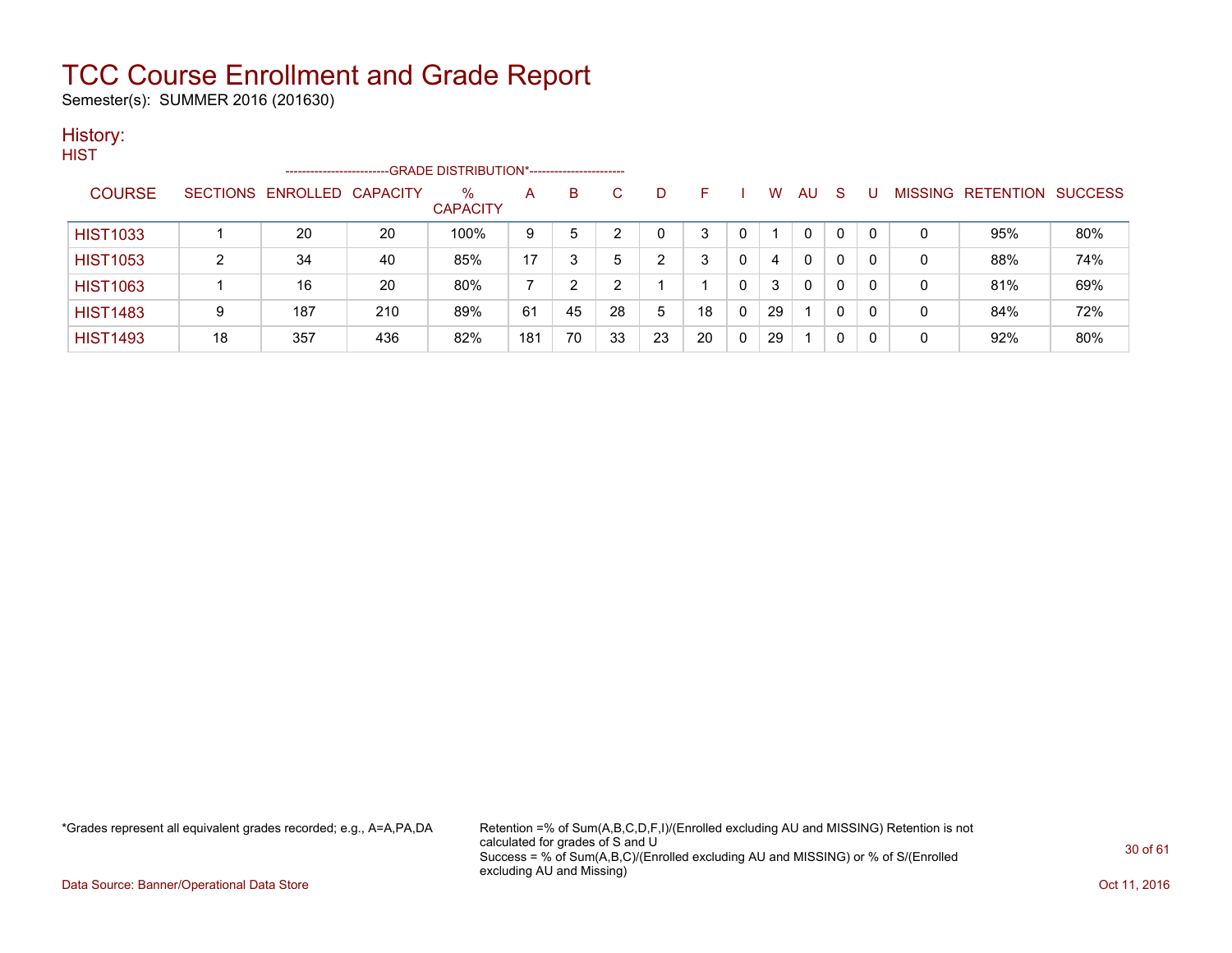Semester(s): SUMMER 2016 (201630)

### Health Information Technology:

**HITC** 

|                 | --------------------       |    | -GRADE DISTRIBUTION*----------------------- |   |    |   |   |              |    |    |  |                           |      |
|-----------------|----------------------------|----|---------------------------------------------|---|----|---|---|--------------|----|----|--|---------------------------|------|
| <b>COURSE</b>   | SECTIONS ENROLLED CAPACITY |    | $\%$<br><b>CAPACITY</b>                     | A | B. | D |   | W            | AU | -S |  | MISSING RETENTION SUCCESS |      |
| <b>HITC1231</b> | 13                         | 18 | 72%                                         | 8 |    |   |   | $\mathbf{0}$ | 0  | 0  |  | 100%                      | 100% |
| <b>HITC1412</b> | 13                         | 15 | 87%                                         | 9 |    |   | ົ | $\Omega$     | 0  | 0  |  | 100%                      | 85%  |
| <b>HITC2342</b> | 12                         | 15 | 80%                                         | 3 | 5  |   |   | $\mathbf{0}$ | 0  | 0  |  | 100%                      | 100% |
| <b>HITC2992</b> | 10                         | 15 | 67%                                         | 6 | 4  |   |   | $\mathbf 0$  | 0  |    |  | 100%                      | 100% |

\*Grades represent all equivalent grades recorded; e.g., A=A,PA,DA Retention =% of Sum(A,B,C,D,F,I)/(Enrolled excluding AU and MISSING) Retention is not calculated for grades of S and U Success = % of Sum(A,B,C)/(Enrolled excluding AU and MISSING) or % of S/(Enrolled excluding AU and Missing)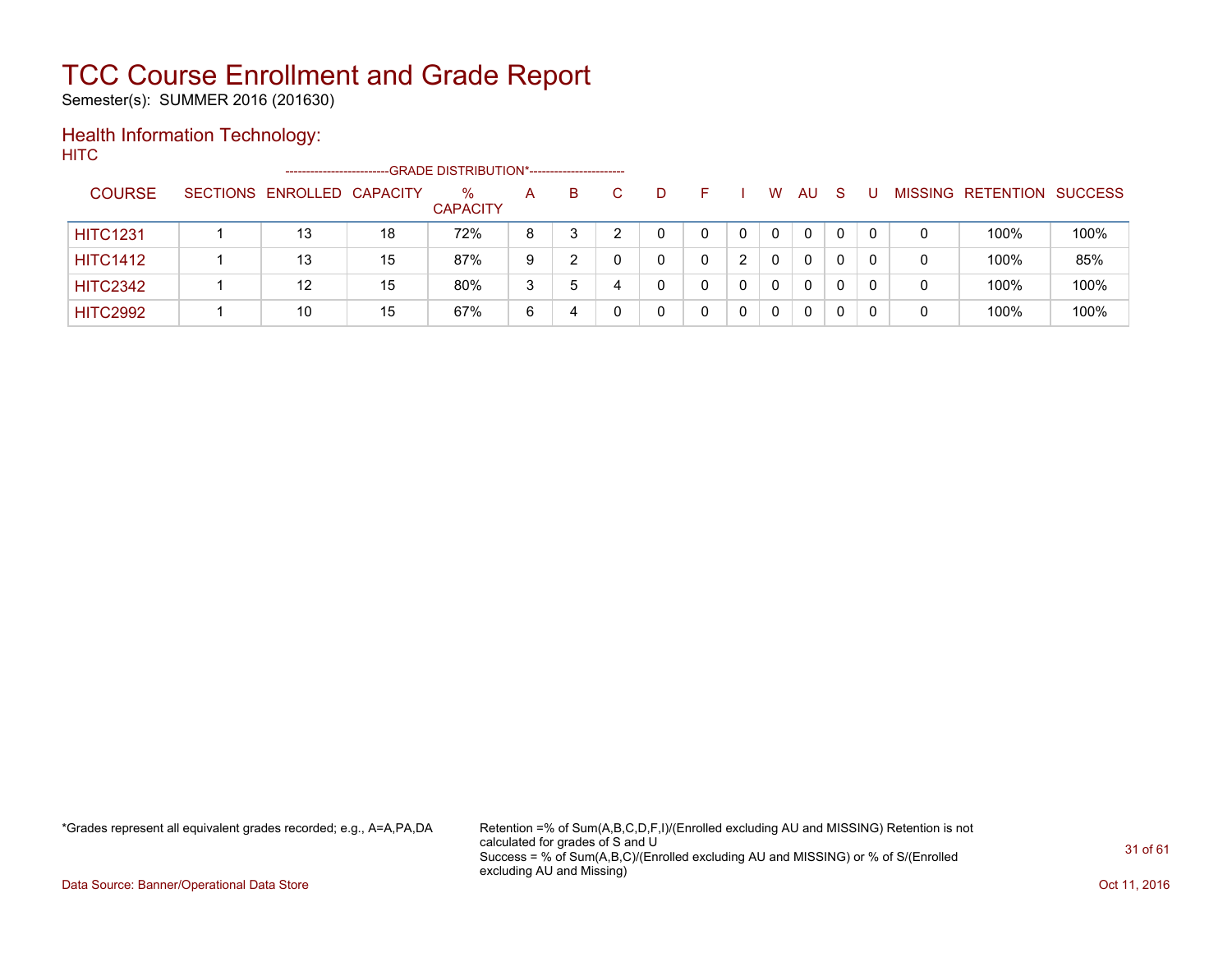Semester(s): SUMMER 2016 (201630)

#### Horticulture Technology:

**HORT** 

|                 | -----------------------    |    | --GRADE DISTRIBUTION*------------------------ |    |    |   |  |   |          |    |   |                          |                |
|-----------------|----------------------------|----|-----------------------------------------------|----|----|---|--|---|----------|----|---|--------------------------|----------------|
| <b>COURSE</b>   | SECTIONS ENROLLED CAPACITY |    | %<br><b>CAPACITY</b>                          | A  | B. | D |  | W | AU.      | -S |   | <b>MISSING RETENTION</b> | <b>SUCCESS</b> |
| <b>HORT1081</b> |                            | 10 | 30%                                           | 3  |    |   |  | 0 | 0        |    | 0 | 100%                     | 100%           |
| <b>HORT2251</b> |                            | 10 | 20%                                           | 2  |    |   |  | 0 | $\Omega$ |    | 0 | 100%                     | 100%           |
| <b>HORT2401</b> | 12                         | 20 | 60%                                           | 10 |    |   |  | 0 | 0        |    | 0 | 100%                     | 100%           |
| <b>HORT2992</b> |                            |    | 100%                                          |    |    |   |  |   | 0        |    | 0 | 100%                     | 100%           |

\*Grades represent all equivalent grades recorded; e.g., A=A,PA,DA Retention =% of Sum(A,B,C,D,F,I)/(Enrolled excluding AU and MISSING) Retention is not calculated for grades of S and U Success = % of Sum(A,B,C)/(Enrolled excluding AU and MISSING) or % of S/(Enrolled excluding AU and Missing)

Data Source: Banner/Operational Data Store **Contract of the Contract of Contract Contract of the Contract Oct 11, 2016**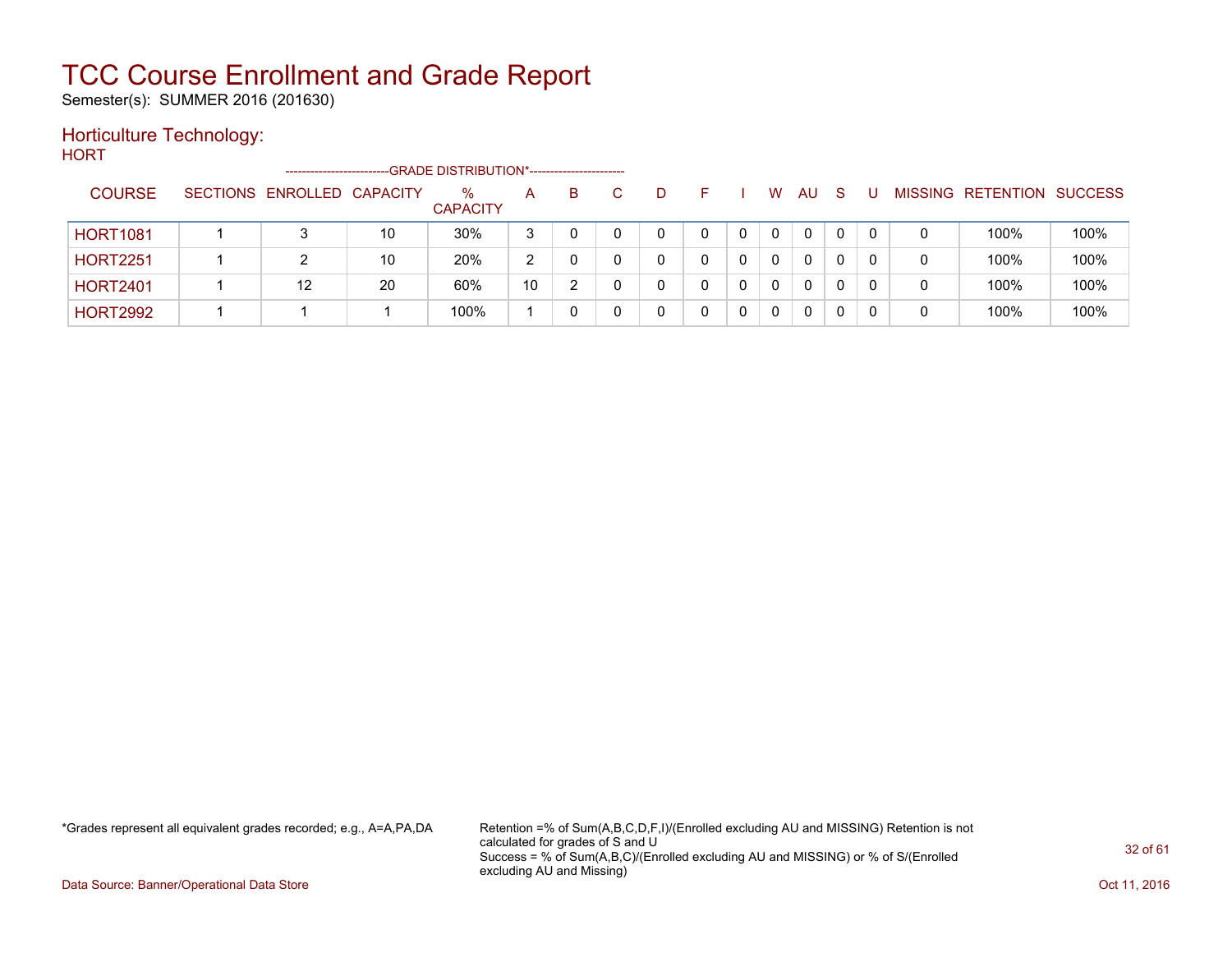Semester(s): SUMMER 2016 (201630)

#### Human Resources:

| <b>HRES</b>     |  |    | ---GRADE DISTRIBUTION*------------------------ |              |                |  |       |          |  |                                                                               |     |
|-----------------|--|----|------------------------------------------------|--------------|----------------|--|-------|----------|--|-------------------------------------------------------------------------------|-----|
| <b>COURSE</b>   |  |    | <b>CAPACITY</b>                                |              |                |  |       |          |  | SECTIONS ENROLLED CAPACITY 3 % A B C D F I W AU S U MISSING RETENTION SUCCESS |     |
| <b>HRES1313</b> |  | 20 | 40%                                            | $\mathbf{r}$ | $\overline{0}$ |  | $0$ 0 | $\Omega$ |  | 100%                                                                          | 88% |

\*Grades represent all equivalent grades recorded; e.g., A=A,PA,DA Retention =% of Sum(A,B,C,D,F,I)/(Enrolled excluding AU and MISSING) Retention is not calculated for grades of S and U Success = % of Sum(A,B,C)/(Enrolled excluding AU and MISSING) or % of S/(Enrolled excluding AU and Missing)

Data Source: Banner/Operational Data Store **Contract of the Contract of Contract Contract of the Contract Oct 11, 2016**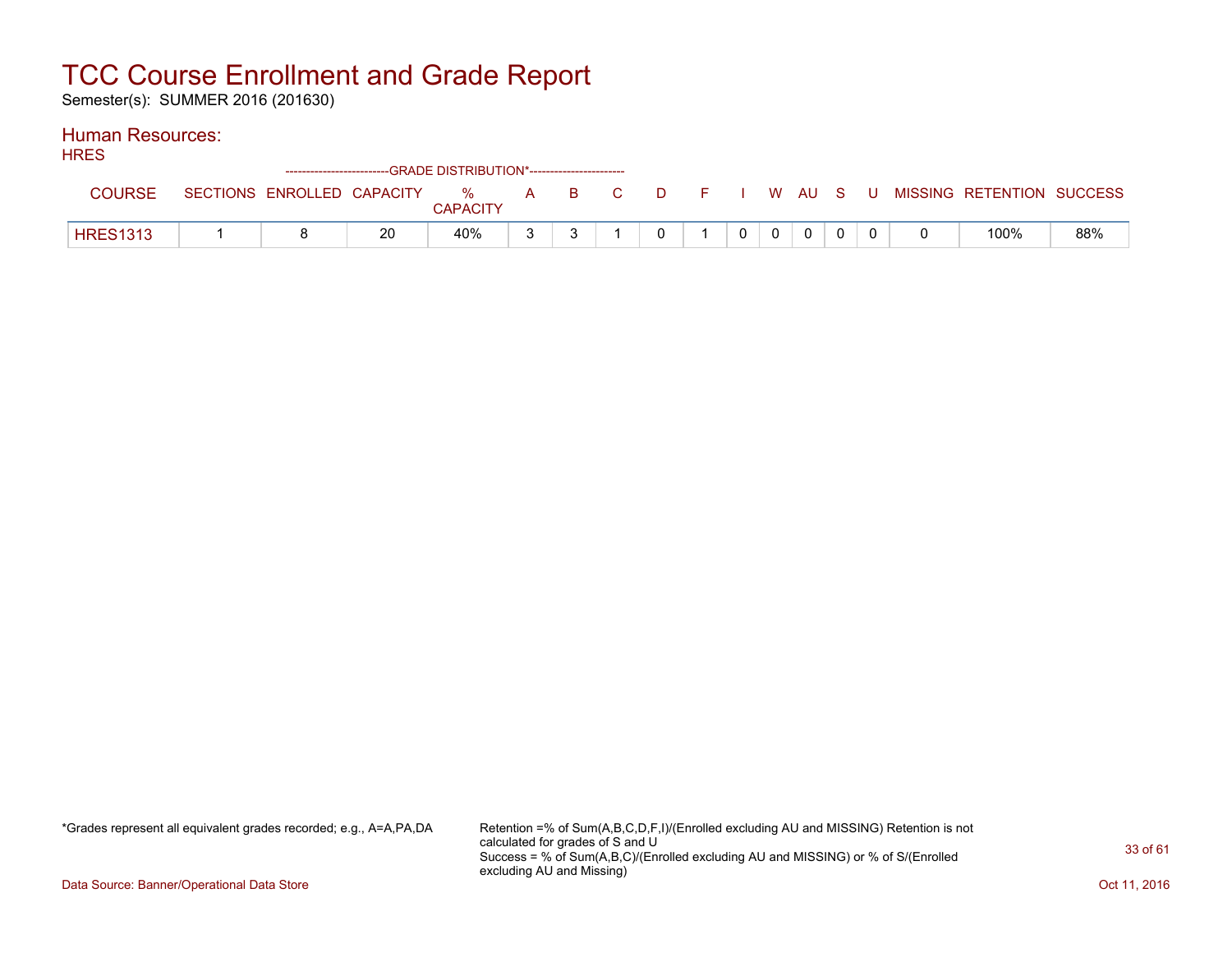Semester(s): SUMMER 2016 (201630)

#### Human Services:

**HSVC** 

|                 |                 | ---------------------- |    | -GRADE DISTRIBUTION*---------------------- |    |   |   |  |   |    |              |              |                |           |                |
|-----------------|-----------------|------------------------|----|--------------------------------------------|----|---|---|--|---|----|--------------|--------------|----------------|-----------|----------------|
| <b>COURSE</b>   | <b>SECTIONS</b> | ENROLLED CAPACITY      |    | $\%$<br><b>CAPACITY</b>                    | A  | B | D |  | W | AU | <sub>S</sub> |              | <b>MISSING</b> | RETENTION | <b>SUCCESS</b> |
| <b>HSVC1113</b> |                 | 19                     | 20 | 95%                                        | 14 |   | 0 |  |   | 0  | $\Omega$     | $\Omega$     | 0              | 95%       | 89%            |
| <b>HSVC1443</b> |                 |                        | 20 | 30%                                        | 4  |   | U |  | 0 |    |              | 0            | 0              | 100%      | 83%            |
| <b>HSVC2113</b> |                 | 4                      | 8  | 50%                                        | 3  |   | ∩ |  | 0 |    |              | <sup>0</sup> | 0              | 100%      | 75%            |
| <b>HSVC2993</b> |                 | 10                     | 10 | 100%                                       | 8  |   |   |  | 0 |    |              | 0            | 0              | 100%      | 80%            |

\*Grades represent all equivalent grades recorded; e.g., A=A,PA,DA Retention =% of Sum(A,B,C,D,F,I)/(Enrolled excluding AU and MISSING) Retention is not calculated for grades of S and U Success = % of Sum(A,B,C)/(Enrolled excluding AU and MISSING) or % of S/(Enrolled excluding AU and Missing)

Data Source: Banner/Operational Data Store **Contract of the Contract of Contract Contract of the Contract Oct 11, 2016**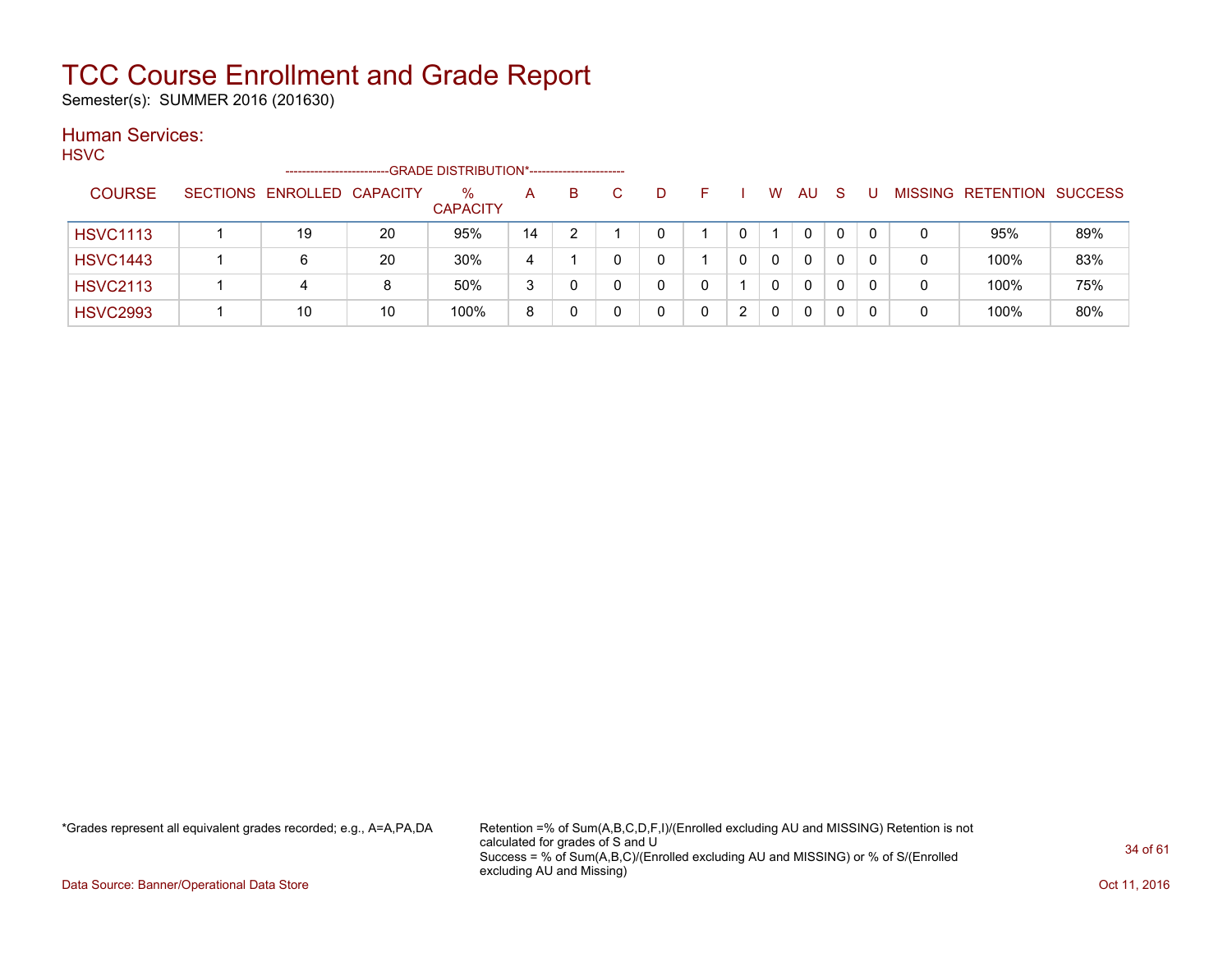Semester(s): SUMMER 2016 (201630)

#### Humanities: HUMN

| <b>TIONIY</b> |                 |    | ----------------------     |     | -GRADE DISTRIBUTION*---------------------- |     |    |    |    |    |   |    |              |          |          |   |                   |                |
|---------------|-----------------|----|----------------------------|-----|--------------------------------------------|-----|----|----|----|----|---|----|--------------|----------|----------|---|-------------------|----------------|
|               | <b>COURSE</b>   |    | SECTIONS ENROLLED CAPACITY |     | $\%$<br><b>CAPACITY</b>                    | A   | B. | C. | D  | н. |   | W  | <b>AU</b>    | -S       |          |   | MISSING RETENTION | <b>SUCCESS</b> |
|               | <b>HUMN2113</b> | 14 | 264                        | 330 | 80%                                        | 142 | 39 | 27 | 16 | 16 | 0 | 24 | 0            |          | $\Omega$ | 0 | 91%               | 79%            |
|               | <b>HUMN2223</b> | 6  | 76                         | 136 | 56%                                        | 36  | 12 | 14 | 5  | 3  | 0 | 6  | $\mathbf{0}$ | $\Omega$ | $\Omega$ | 0 | 92%               | 82%            |
|               | <b>HUMN2323</b> |    | 5                          | 15  | 33%                                        | 2   |    |    | 0  |    | 0 | 0  | $\mathbf{0}$ | 0        | $\Omega$ | 0 | 100%              | 100%           |
|               | <b>HUMN2443</b> | 2  | 40                         | 40  | 100%                                       | 9   | 18 | 6  | ົ  | 3  | 0 | 2  | 0            | $\Omega$ | 0        | 0 | 95%               | 82%            |
|               | <b>HUMN2663</b> | າ  | 37                         | 40  | 92%                                        | 9   | 16 |    | 3  | ົ  | 0 | 3  | $\mathbf{0}$ | $\Omega$ | 0        | 0 | 92%               | 78%            |

\*Grades represent all equivalent grades recorded; e.g., A=A,PA,DA Retention =% of Sum(A,B,C,D,F,I)/(Enrolled excluding AU and MISSING) Retention is not calculated for grades of S and U Success = % of Sum(A,B,C)/(Enrolled excluding AU and MISSING) or % of S/(Enrolled excluding AU and Missing)

Data Source: Banner/Operational Data Store **Contract of the Contract of Contract of Contract of the Contract of the Contract of the Contract of the Contract of the Contract of the Contract of the Contract of the Contract o**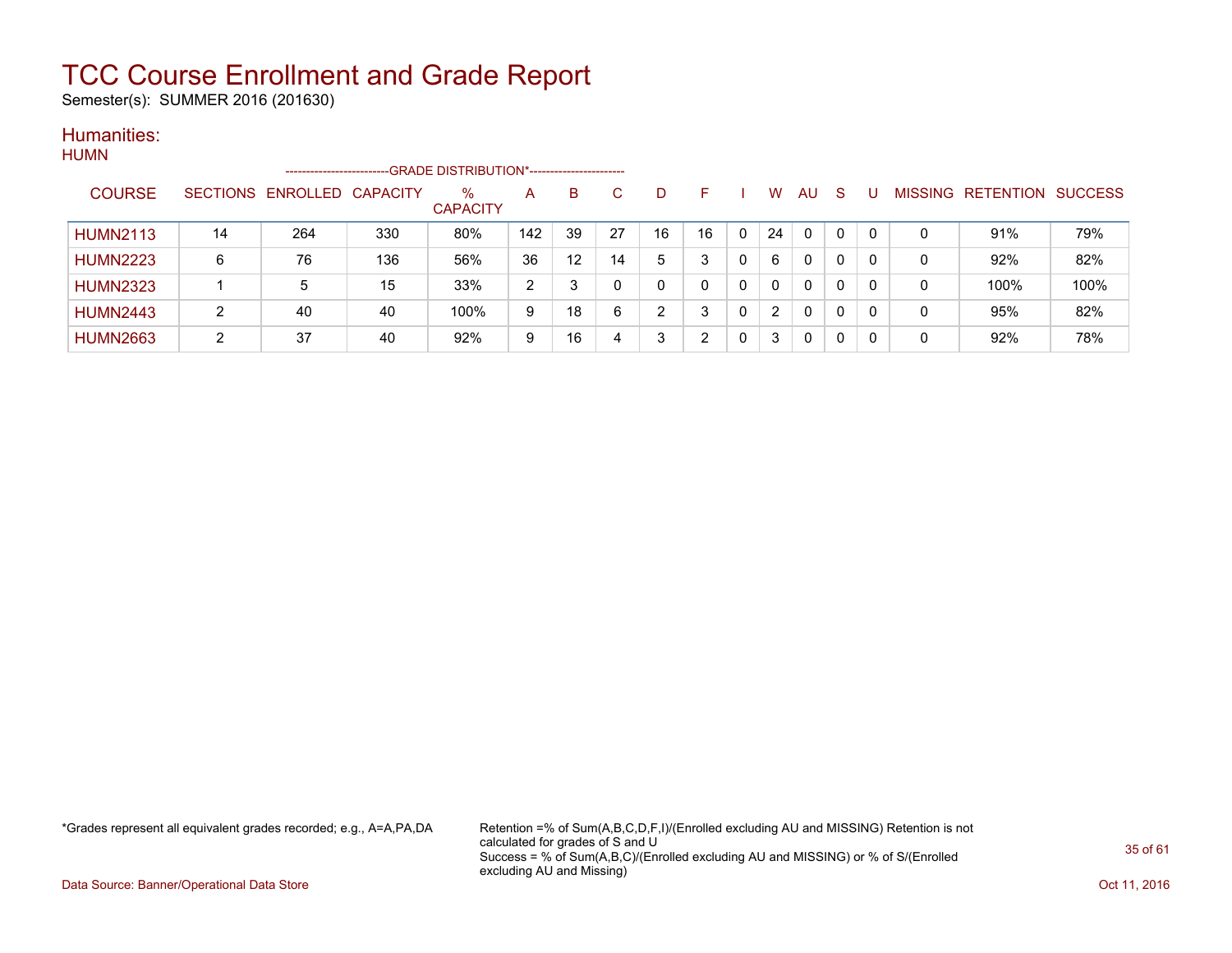Semester(s): SUMMER 2016 (201630)

#### Interior Design:

INTD

|                 |                            |    | ------------------------GRADE DISTRIBUTION*----------------------- |   |  |   |  |   |     |  |                           |      |
|-----------------|----------------------------|----|--------------------------------------------------------------------|---|--|---|--|---|-----|--|---------------------------|------|
| COURSE          | SECTIONS ENROLLED CAPACITY |    | ℅<br><b>CAPACITY</b>                                               | А |  | D |  | W | AU. |  | MISSING RETENTION SUCCESS |      |
| <b>INTD2403</b> |                            | 15 | 53%                                                                | я |  |   |  |   |     |  | 100%                      | 100% |
| <b>INTD2463</b> |                            |    | 100%                                                               |   |  |   |  |   |     |  | 100%                      | 100% |

\*Grades represent all equivalent grades recorded; e.g., A=A,PA,DA Retention =% of Sum(A,B,C,D,F,I)/(Enrolled excluding AU and MISSING) Retention is not calculated for grades of S and U Success = % of Sum(A,B,C)/(Enrolled excluding AU and MISSING) or % of S/(Enrolled excluding AU and Missing)

Data Source: Banner/Operational Data Store **Contract of the Contract of Contract Contract of the Contract Oct 11, 2016**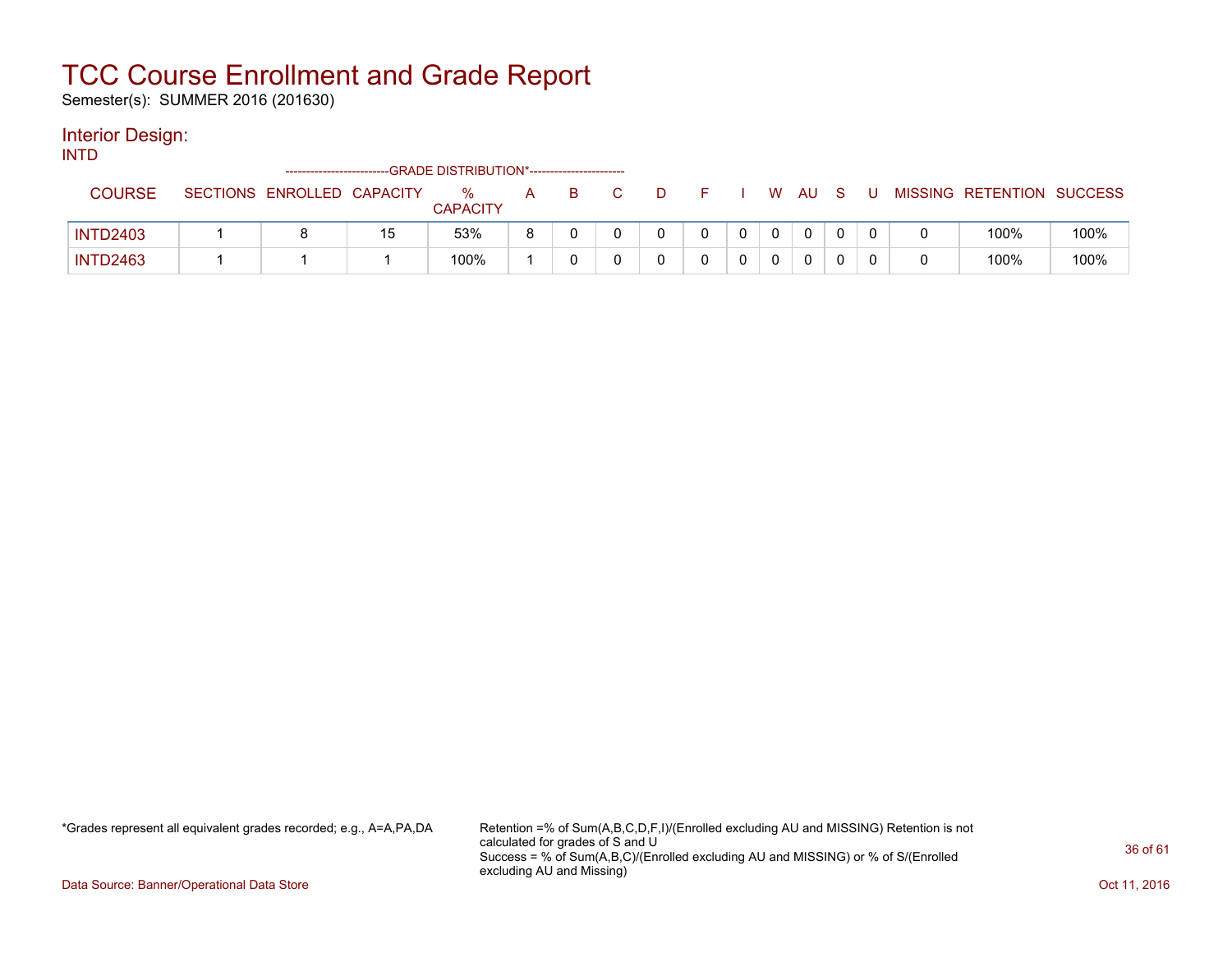Semester(s): SUMMER 2016 (201630)

#### Information Tech Convergence:

**ITCV** 

|                 |                 |                   | ------------------------GRADE DISTRIBUTION*----------------------- |                      |   |    |   |  |   |    |  |                |                   |      |
|-----------------|-----------------|-------------------|--------------------------------------------------------------------|----------------------|---|----|---|--|---|----|--|----------------|-------------------|------|
| <b>COURSE</b>   | <b>SECTIONS</b> | ENROLLED CAPACITY |                                                                    | %<br><b>CAPACITY</b> | A | B. | D |  | W | AU |  | <b>MISSING</b> | RETENTION SUCCESS |      |
| <b>ITCV2203</b> |                 |                   | 20                                                                 | 55%                  |   |    |   |  |   |    |  |                | 100%              | 100% |

\*Grades represent all equivalent grades recorded; e.g., A=A,PA,DA Retention =% of Sum(A,B,C,D,F,I)/(Enrolled excluding AU and MISSING) Retention is not calculated for grades of S and U Success = % of Sum(A,B,C)/(Enrolled excluding AU and MISSING) or % of S/(Enrolled excluding AU and Missing)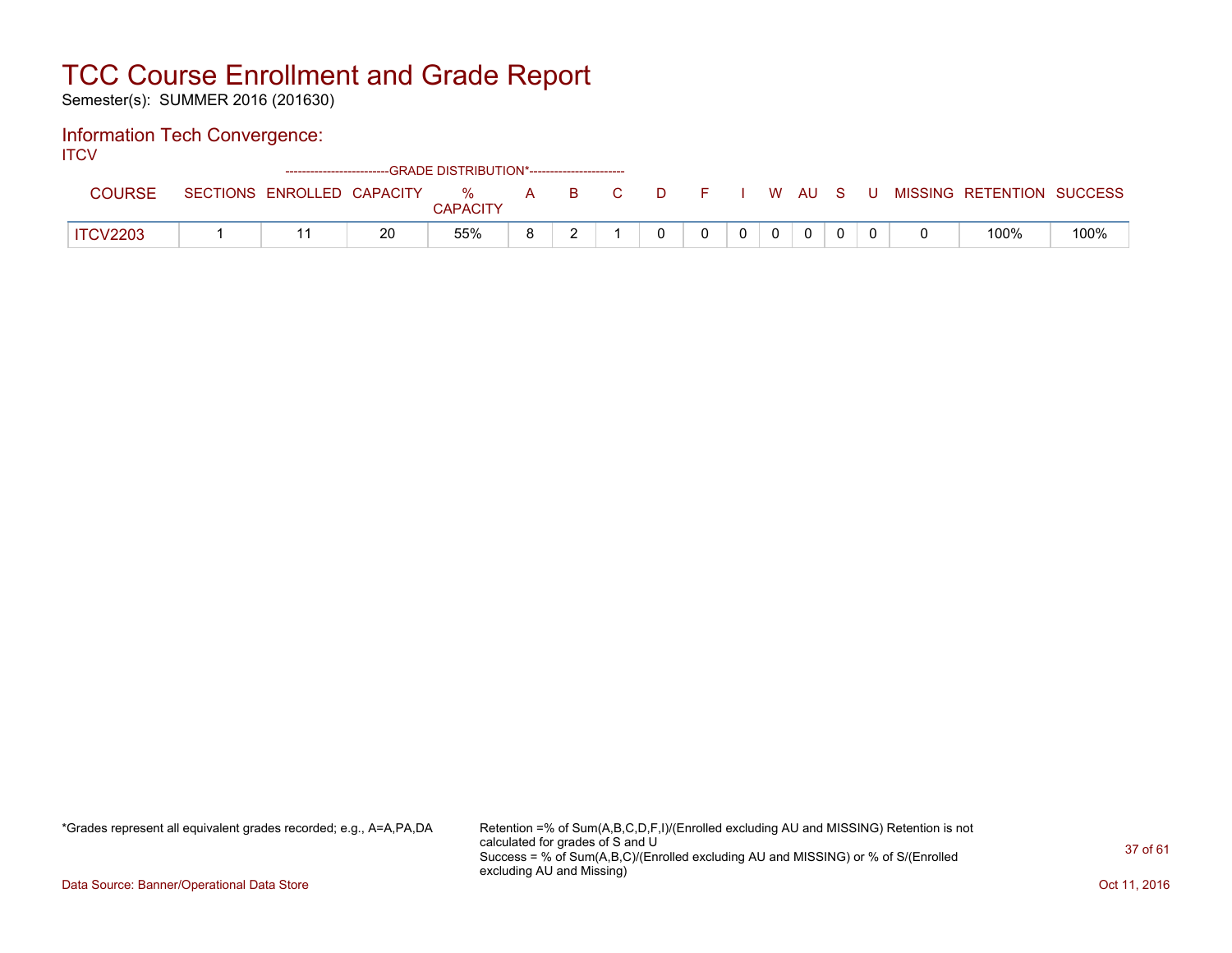Semester(s): SUMMER 2016 (201630)

#### Japanese:

**JAPN** 

|                 | ------------------------   |    | -GRADE DISTRIBUTION*---------------------- |    |    |  |   |   |     |   |   |                           |     |
|-----------------|----------------------------|----|--------------------------------------------|----|----|--|---|---|-----|---|---|---------------------------|-----|
| <b>COURSE</b>   | SECTIONS ENROLLED CAPACITY |    | $\%$<br><b>CAPACITY</b>                    | A  | B. |  |   | W | AU. | S |   | MISSING RETENTION SUCCESS |     |
| <b>JAPN1001</b> |                            | 20 | 60%                                        | 9  |    |  |   |   | 0   |   |   | 92%                       | 92% |
| <b>JAPN2323</b> |                            | 15 | 53%                                        | 0  |    |  | 8 |   | 0   |   |   | 100%                      | 0%  |
| <b>JAPN2991</b> | 16                         | 23 | 70%                                        | 10 |    |  |   |   | 0   |   | 0 | 94%                       | 69% |

\*Grades represent all equivalent grades recorded; e.g., A=A,PA,DA Retention =% of Sum(A,B,C,D,F,I)/(Enrolled excluding AU and MISSING) Retention is not calculated for grades of S and U Success = % of Sum(A,B,C)/(Enrolled excluding AU and MISSING) or % of S/(Enrolled excluding AU and Missing)

Data Source: Banner/Operational Data Store **Contract of the Contract of Contract Contract of the Contract Oct 11, 2016**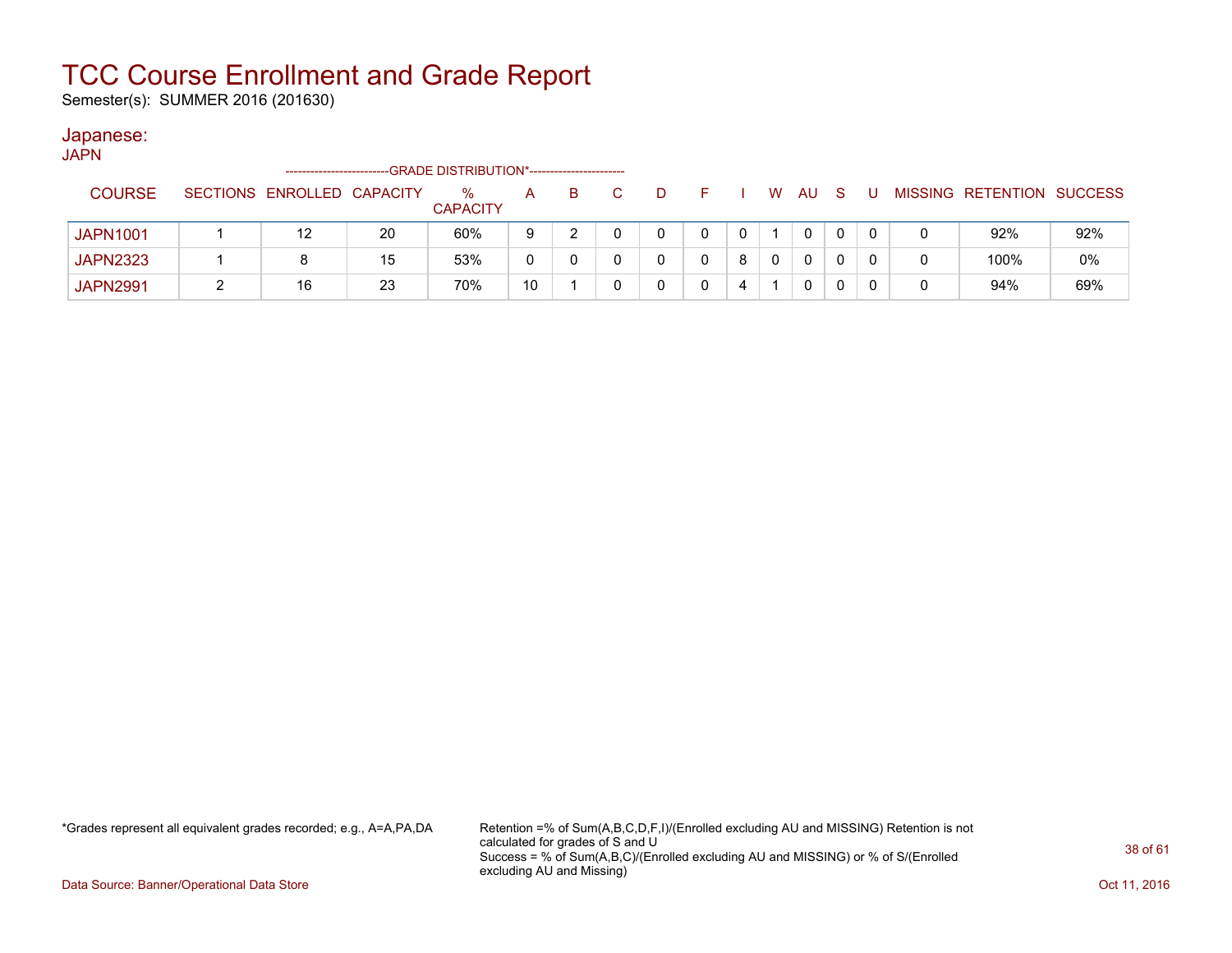Semester(s): SUMMER 2016 (201630)

### Journalism Mass Communications:

JRMC

|                 | -----------------------    |    | -GRADE DISTRIBUTION*----------------------- |    |    |        |   |                       |    |    |              |   |                   |                |
|-----------------|----------------------------|----|---------------------------------------------|----|----|--------|---|-----------------------|----|----|--------------|---|-------------------|----------------|
| <b>COURSE</b>   | SECTIONS ENROLLED CAPACITY |    | %<br><b>CAPACITY</b>                        | A  | B. | D      |   | W                     | AU | -S |              |   | MISSING RETENTION | <b>SUCCESS</b> |
| <b>JRMC1013</b> | 18                         | 20 | 90%                                         | 11 |    | $\cap$ |   | $\mathbf{2}^{\prime}$ | 0  |    | $\Omega$     | 0 | 89%               | 83%            |
| <b>JRMC2523</b> |                            | 20 | 55%                                         | 9  |    | 0      |   | 0                     | 0  |    | $\mathbf{0}$ | 2 | 100%              | 100%           |
| <b>JRMC2973</b> |                            |    | 100%                                        |    |    |        | 0 | 0                     | 0  |    | 0            | 0 | 100%              | 100%           |
| <b>JRMC2983</b> |                            |    | 100%                                        |    |    |        | 0 | 0                     |    |    |              | 0 | 100%              | 100%           |

\*Grades represent all equivalent grades recorded; e.g., A=A,PA,DA Retention =% of Sum(A,B,C,D,F,I)/(Enrolled excluding AU and MISSING) Retention is not calculated for grades of S and U Success = % of Sum(A,B,C)/(Enrolled excluding AU and MISSING) or % of S/(Enrolled excluding AU and Missing)

Data Source: Banner/Operational Data Store **Contract of the Contract of Contract Contract of the Contract Oct 11, 2016**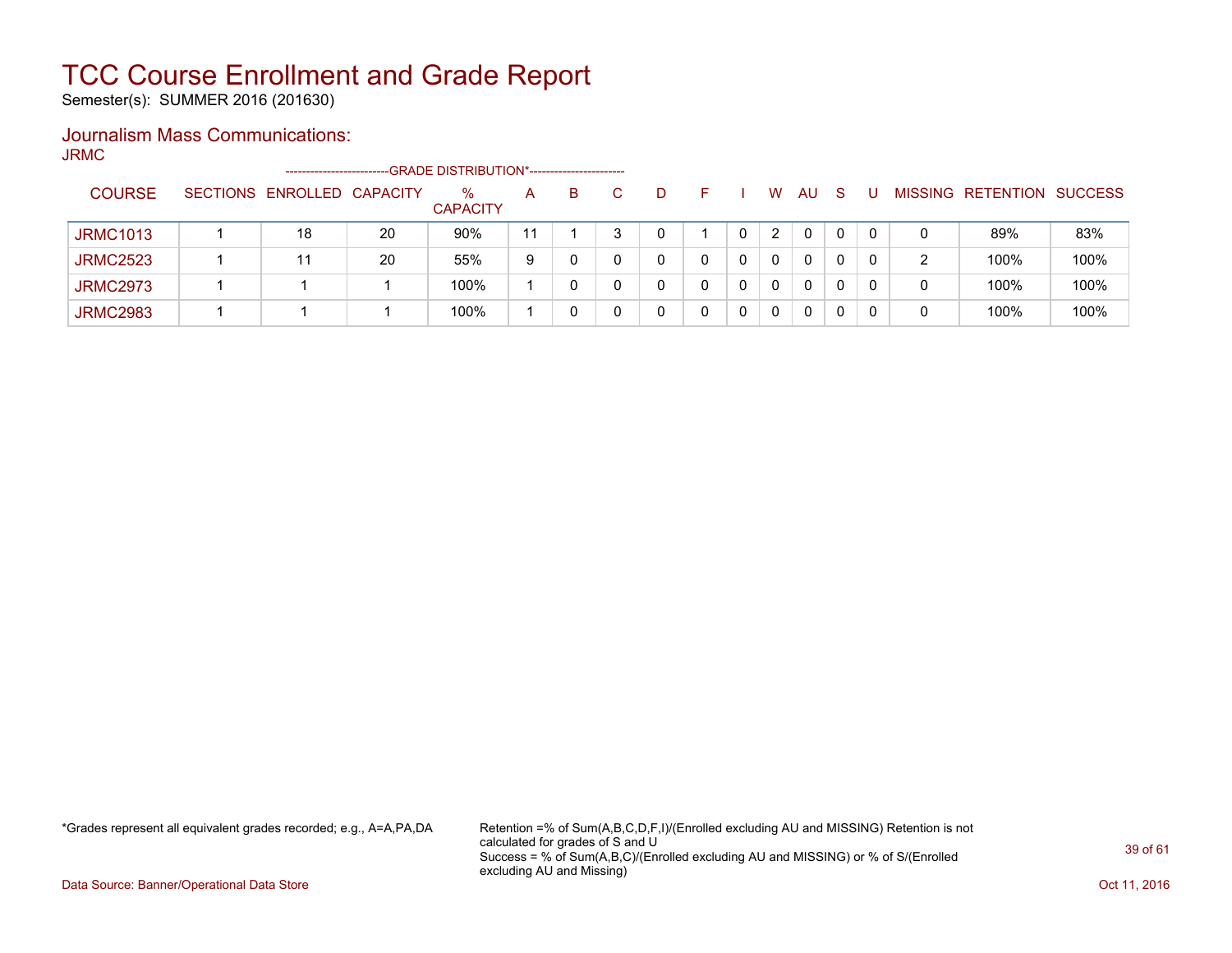Semester(s): SUMMER 2016 (201630)

#### Mathematics: MATH

|                 |                |                            | --------------------------GRADE                DISTRIBUTION*--------------------- |                         |                |     |                |                |                |              |                |              |              |              |              |                                  |      |
|-----------------|----------------|----------------------------|-----------------------------------------------------------------------------------|-------------------------|----------------|-----|----------------|----------------|----------------|--------------|----------------|--------------|--------------|--------------|--------------|----------------------------------|------|
| <b>COURSE</b>   |                | SECTIONS ENROLLED CAPACITY |                                                                                   | $\%$<br><b>CAPACITY</b> | A              | B   | C              | D              | F              |              | W              | AU           | S            | U            |              | <b>MISSING RETENTION SUCCESS</b> |      |
| <b>MATH0003</b> | 3              | 57                         | 60                                                                                | 95%                     | 19             | 10  | 7              | $\overline{2}$ | 9              | $\mathbf{0}$ | 10             | $\mathbf{0}$ | $\Omega$     | $\Omega$     | $\mathbf{0}$ | 82%                              | 63%  |
| <b>MATH0013</b> | 5              | 79                         | 100                                                                               | 79%                     | 12             | 19  | 13             | 10             | 16             | $\Omega$     | 9              | 0            | $\mathbf{0}$ | $\Omega$     | $\mathbf{0}$ | 89%                              | 56%  |
| <b>MATH0055</b> | $\mathbf 1$    | 19                         | 20                                                                                | 95%                     | 1              | 4   | $\overline{2}$ | 4              | 6              | $\Omega$     | $\overline{2}$ | $\mathbf{0}$ | $\Omega$     | $\Omega$     | $\mathbf{0}$ | 89%                              | 37%  |
| <b>MATH0105</b> | 5              | 81                         | 100                                                                               | 81%                     | 15             | 17  | 15             | 4              | 13             |              | 16             | $\mathbf{0}$ | $\Omega$     | $\Omega$     | 0            | 80%                              | 58%  |
| <b>MATH0123</b> | 10             | 187                        | 200                                                                               | 94%                     | 34             | 40  | 33             | 15             | 35             | $\Omega$     | 30             | $\mathbf{0}$ | $\mathbf{0}$ | $\Omega$     | 0            | 84%                              | 57%  |
| <b>MATH1473</b> | $\overline{2}$ | 36                         | 40                                                                                | 90%                     | $\overline{7}$ | 4   | 5              | $\overline{2}$ | 8              | $\mathbf{0}$ | 10             | 0            | 0            | $\Omega$     | 0            | 72%                              | 44%  |
| <b>MATH1513</b> | 22             | 450                        | 624                                                                               | 72%                     | 117            | 123 | 72             | 23             | 49             | $\mathbf{0}$ | 66             | 0            | $\mathbf{0}$ | $\Omega$     | 0            | 85%                              | 69%  |
| <b>MATH1613</b> | 5              | 93                         | 145                                                                               | 64%                     | 27             | 28  | 13             | $\overline{7}$ | 5              | $\Omega$     | 13             | 0            | $\Omega$     | $\Omega$     | 0            | 86%                              | 73%  |
| <b>MATH1715</b> | $\overline{2}$ | 30                         | 60                                                                                | 50%                     | 6              | 5   | 8              | $\mathbf{0}$   | 6              | $\mathbf{0}$ | 5              | $\mathbf{0}$ | $\mathbf{0}$ | $\Omega$     | 0            | 83%                              | 63%  |
| <b>MATH2114</b> | 6              | 117                        | 133                                                                               | 88%                     | 19             | 31  | 21             | 9              | 8              | $\Omega$     | 26             | 3            | $\Omega$     | $\Omega$     | 0            | 77%                              | 62%  |
| <b>MATH2124</b> | 6              | 100                        | 128                                                                               | 78%                     | 17             | 23  | 19             | 4              | 11             | $\mathbf{0}$ | 26             | 0            | $\mathbf{0}$ | $\Omega$     | 0            | 74%                              | 59%  |
| <b>MATH2134</b> | 3              | 61                         | 60                                                                                | 102%                    | 15             | 19  | 9              | 3              | $\Omega$       | $\Omega$     | 15             | 0            | $\Omega$     | $\Omega$     | $\mathbf{0}$ | 75%                              | 70%  |
| <b>MATH2193</b> | 11             | 253                        | 287                                                                               | 88%                     | 110            | 58  | 42             | 10             | 12             | $\Omega$     | 21             | $\mathbf{0}$ | $\Omega$     | <sup>0</sup> | 0            | 92%                              | 83%  |
| <b>MATH2423</b> | $\mathbf{1}$   | 12                         | 20                                                                                | 60%                     | 2              | 6   | 1              | 0              | $\overline{2}$ | $\mathbf{0}$ |                | 0            | $\mathbf{0}$ | $\Omega$     | 0            | 92%                              | 75%  |
| <b>MATH2523</b> | 6              | 120                        | 170                                                                               | 71%                     | 13             | 21  | 24             | 10             | 11             | $\mathbf{0}$ | 41             | $\mathbf{0}$ | $\mathbf{0}$ | $\Omega$     | 0            | 66%                              | 48%  |
| <b>MATH2553</b> | $\mathbf 1$    | 16                         | 24                                                                                | 67%                     | 12             | 3   | 1              | 0              | 0              | 0            | $\Omega$       | 0            | 0            | $\Omega$     | 0            | 100%                             | 100% |
| <b>MATH2613</b> | 2              | 45                         | 50                                                                                | 90%                     | 16             | 14  | 7              | 0              | 4              | $\Omega$     | 3              | 1            | $\mathbf{0}$ | $\Omega$     | 0            | 93%                              | 84%  |

\*Grades represent all equivalent grades recorded; e.g., A=A,PA,DA Retention =% of Sum(A,B,C,D,F,I)/(Enrolled excluding AU and MISSING) Retention is not calculated for grades of S and U Success = % of Sum(A,B,C)/(Enrolled excluding AU and MISSING) or % of S/(Enrolled excluding AU and Missing)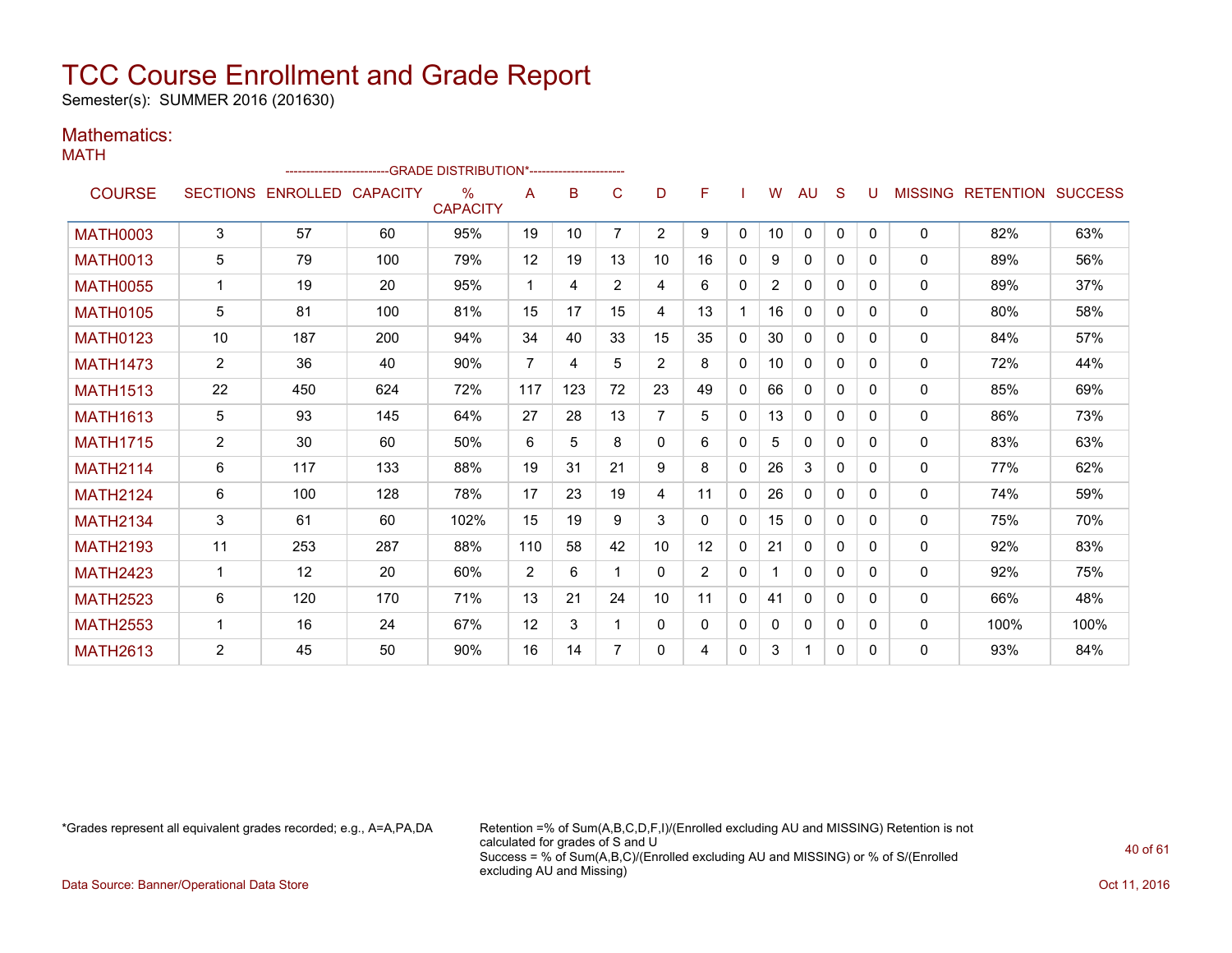Semester(s): SUMMER 2016 (201630)

### Medical Laboratory Technology:

MDLT

|                 | ------------------------   |    | --GRADE DISTRIBUTION*----------------------- |    |    |   |   |   |              |    |   |   |                   |                |
|-----------------|----------------------------|----|----------------------------------------------|----|----|---|---|---|--------------|----|---|---|-------------------|----------------|
| <b>COURSE</b>   | SECTIONS ENROLLED CAPACITY |    | $\%$<br><b>CAPACITY</b>                      | A  | B. | D |   | W | AU           | -S | U |   | MISSING RETENTION | <b>SUCCESS</b> |
| <b>MDLT1203</b> | 14                         | 15 | 93%                                          | 11 |    |   |   | 0 | $\mathbf{0}$ |    |   |   | 100%              | 100%           |
| <b>MDLT1212</b> | 14                         | 15 | 93%                                          | 9  | 4  |   |   | 0 | $\mathbf{0}$ |    |   | 0 | 100%              | 100%           |
| <b>MDLT1222</b> | 14                         | 15 | 93%                                          | 13 |    |   | 0 |   | $\mathbf{0}$ |    |   | 0 | 93%               | 93%            |
| <b>MDLT2466</b> | 12                         | 15 | 80%                                          | 12 |    |   |   | 0 | 0            |    |   | 0 | 100%              | 100%           |

\*Grades represent all equivalent grades recorded; e.g., A=A,PA,DA Retention =% of Sum(A,B,C,D,F,I)/(Enrolled excluding AU and MISSING) Retention is not calculated for grades of S and U Success = % of Sum(A,B,C)/(Enrolled excluding AU and MISSING) or % of S/(Enrolled excluding AU and Missing)

Data Source: Banner/Operational Data Store **Contract of the Contract of Contract Contract of the Contract Oct 11, 2016**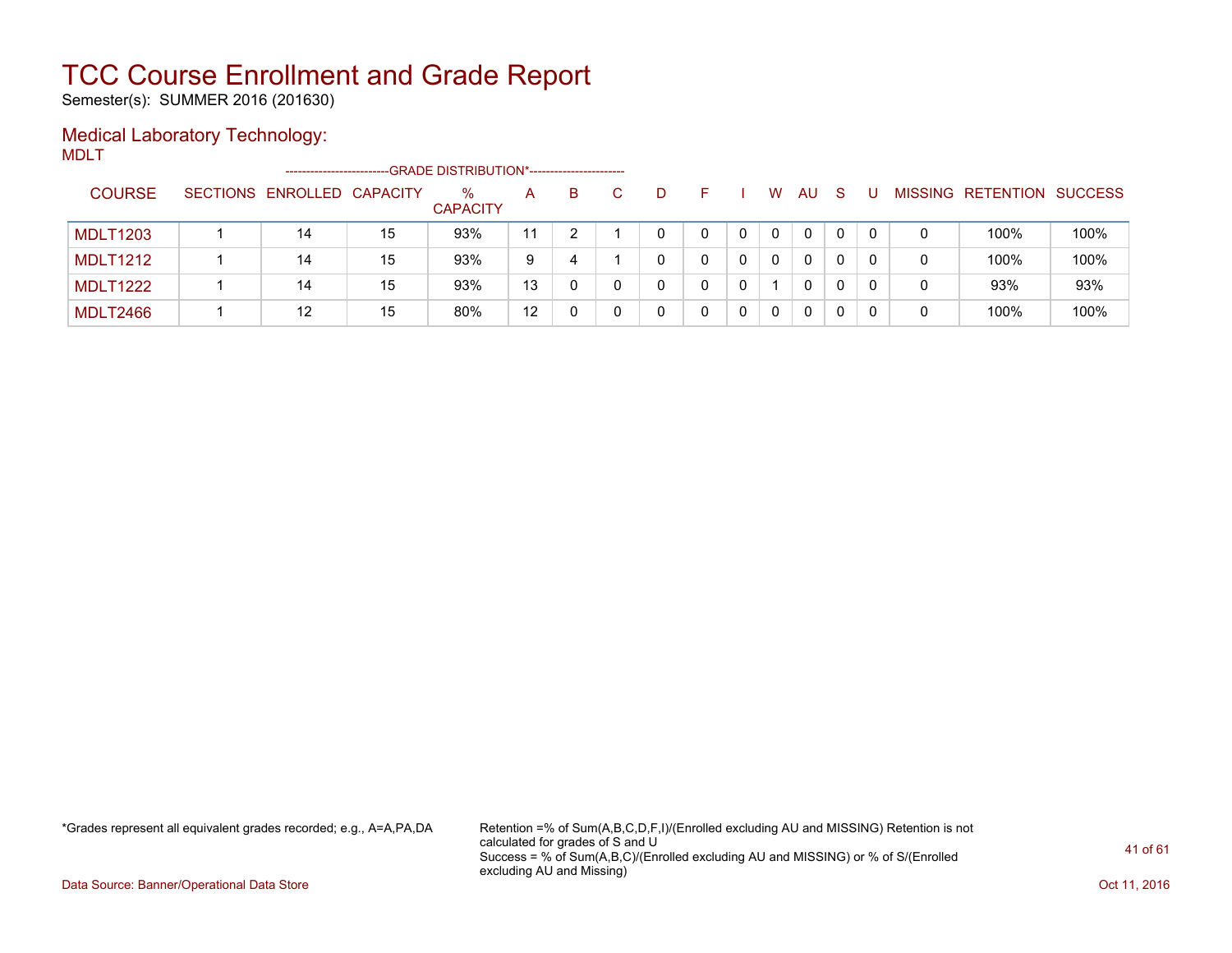Semester(s): SUMMER 2016 (201630)

#### Management:

#### **MGMT** -------------------------GRADE DISTRIBUTION\*----------------------- COURSE SECTIONS ENROLLED CAPACITY % **CAPACITY** A B C D F I W AU S U MISSING RETENTION SUCCESS MGMT2123 1 16 20 80% 6 3 0 1 4 0 2 0 0 0 0 88% 56% MGMT2323 | 1 | 10 | 20 | 50% | 5 | 3 | 1 | 1 | 0 | 0 | 0 | 0 | 0 | 0 | 0 | 100% | 90% MGMT2363 3 52 60 87% 27 13 6 2 2 0 2 0 0 0 0 96% 88%

\*Grades represent all equivalent grades recorded; e.g., A=A,PA,DA Retention =% of Sum(A,B,C,D,F,I)/(Enrolled excluding AU and MISSING) Retention is not calculated for grades of S and U Success = % of Sum(A,B,C)/(Enrolled excluding AU and MISSING) or % of S/(Enrolled excluding AU and Missing)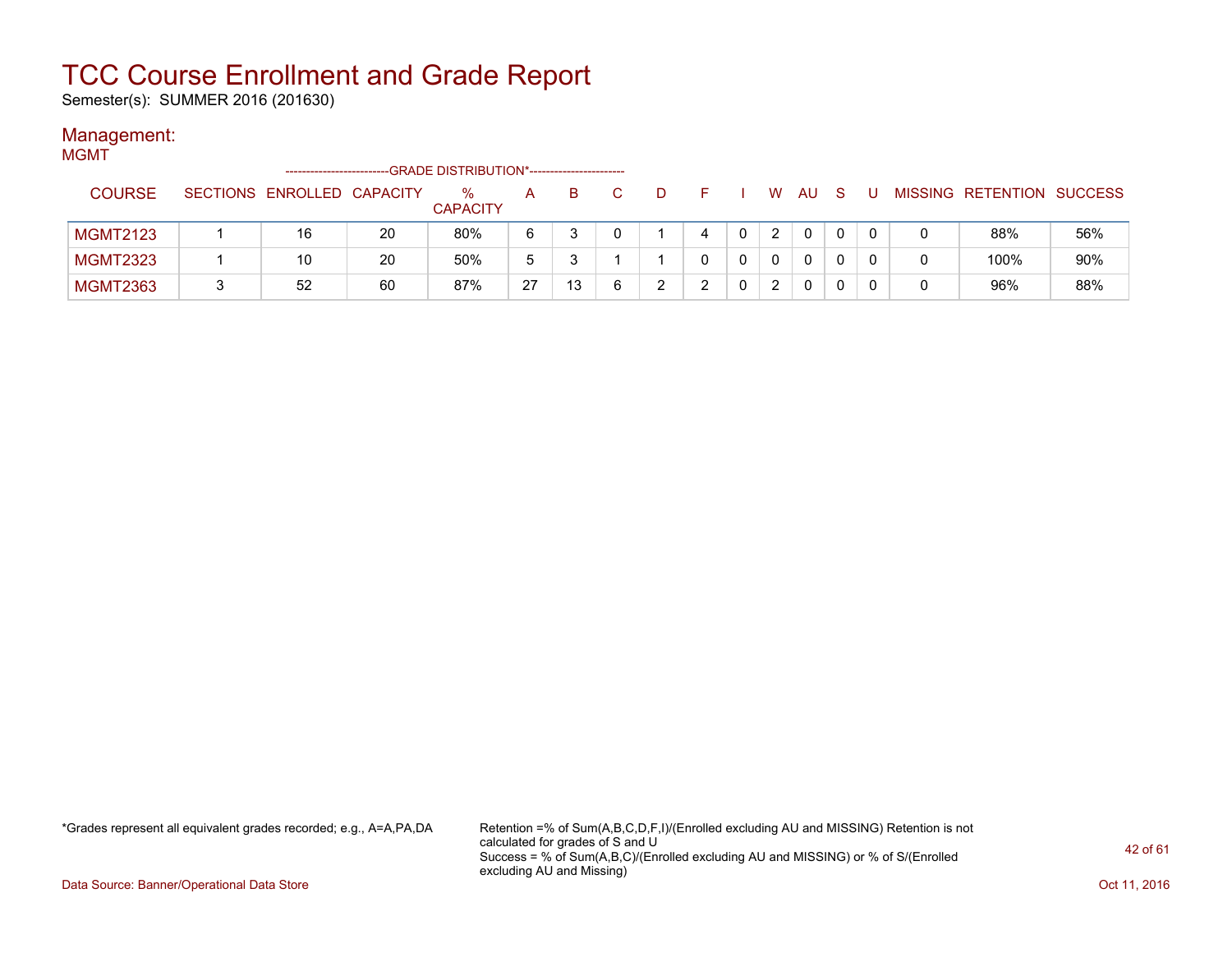Semester(s): SUMMER 2016 (201630)

#### Marketing: **MKTG**

| MKIG            |                            |    | -GRADE DISTRIBUTION*----------------------- |    |    |   |  |   |    |             |     |   |   |                           |     |
|-----------------|----------------------------|----|---------------------------------------------|----|----|---|--|---|----|-------------|-----|---|---|---------------------------|-----|
| <b>COURSE</b>   | SECTIONS ENROLLED CAPACITY |    | ℅<br><b>CAPACITY</b>                        | A  | в  |   |  |   | W. | AU.         | - S | U |   | MISSING RETENTION SUCCESS |     |
| <b>MKTG2293</b> | 10                         | 20 | 50%                                         | 4  |    |   |  |   |    |             |     |   | 0 | 90%                       | 70% |
| <b>MKTG2343</b> | 16                         | 20 | 80%                                         | 6  |    |   |  |   |    | $\Omega$    |     |   | 0 | 94%                       | 88% |
| <b>MKTG2423</b> | 38                         | 40 | 95%                                         | 10 | 18 | 4 |  | 0 | 5  | $\mathbf 0$ | 0   |   | 0 | 87%                       | 84% |

\*Grades represent all equivalent grades recorded; e.g., A=A,PA,DA Retention =% of Sum(A,B,C,D,F,I)/(Enrolled excluding AU and MISSING) Retention is not calculated for grades of S and U Success = % of Sum(A,B,C)/(Enrolled excluding AU and MISSING) or % of S/(Enrolled excluding AU and Missing)

Data Source: Banner/Operational Data Store **Contract of the Contract of Contract Contract of the Contract Oct 11, 2016**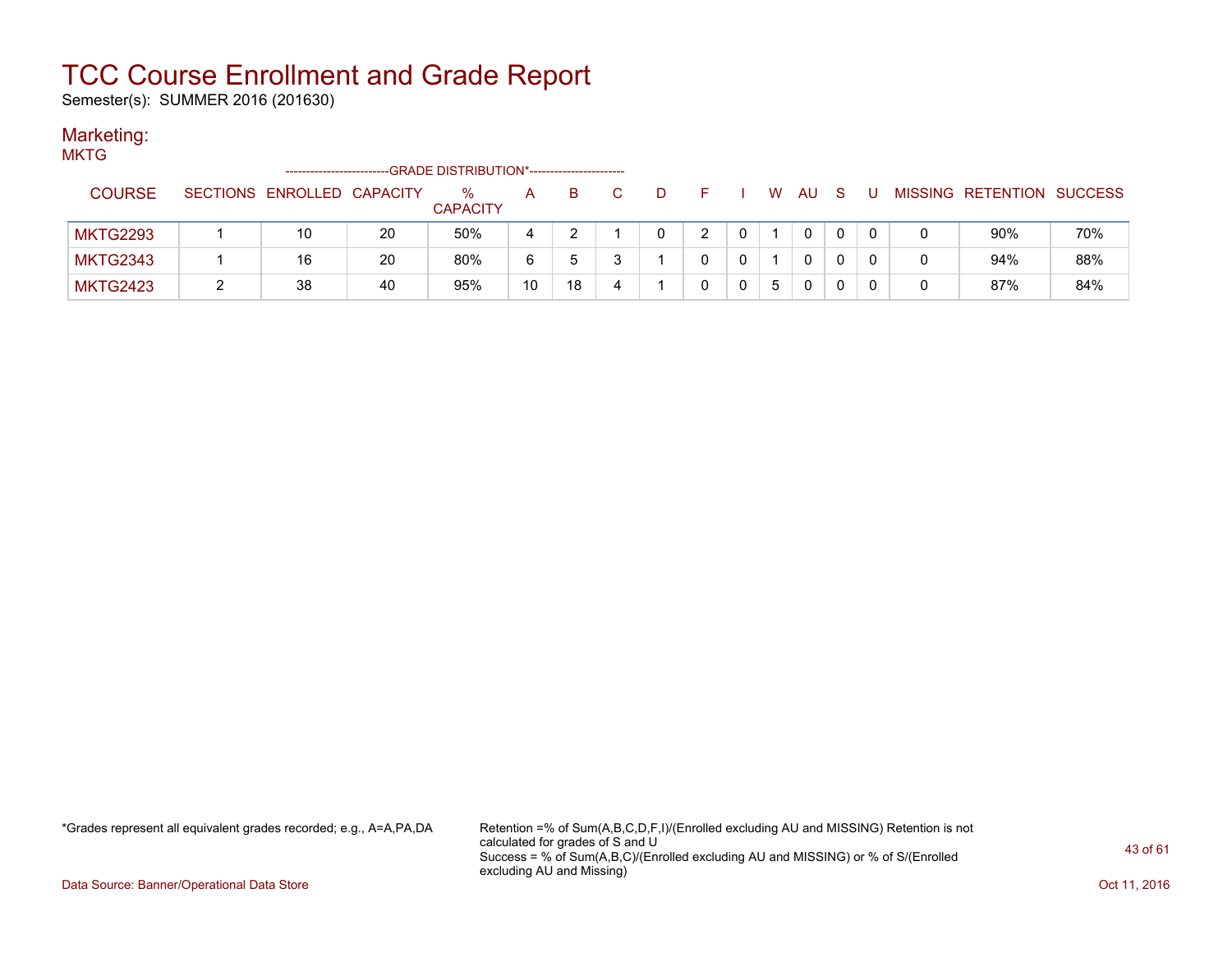Semester(s): SUMMER 2016 (201630)

#### Music: **MUSC**

|                 |                 | ------------------------ |                 | -- GRADE DISTRIBUTION*------------------------ |                |                |   |   |   |   |                |                |              |              |                |                  |                |
|-----------------|-----------------|--------------------------|-----------------|------------------------------------------------|----------------|----------------|---|---|---|---|----------------|----------------|--------------|--------------|----------------|------------------|----------------|
| <b>COURSE</b>   | <b>SECTIONS</b> | <b>ENROLLED</b>          | <b>CAPACITY</b> | $\%$<br><b>CAPACITY</b>                        | A              | B              | С | D | F |   | w              | AU             | S.           | U            | <b>MISSING</b> | <b>RETENTION</b> | <b>SUCCESS</b> |
| <b>MUSC1002</b> |                 | 6                        | 24              | 25%                                            | 6              | C              |   | 0 | 0 | 0 | $\mathbf{0}$   | 0              | 0            | $\Omega$     | 0              | 100%             | 100%           |
| <b>MUSC1023</b> |                 | 6                        | 24              | 25%                                            | 4              |                |   |   | 0 | 0 | 0              | $\Omega$       | 0            | 0            | $\Omega$       | 100%             | 83%            |
| <b>MUSC1072</b> |                 | 6                        | 16              | 38%                                            | $\overline{2}$ | $\overline{2}$ |   |   | 0 | 0 | 0              | $\mathbf{0}$   | $\Omega$     | 0            | 0              | 100%             | 83%            |
| <b>MUSC1113</b> |                 | 18                       | 24              | 75%                                            | 10             | 5              |   | 0 | 0 | 0 | $\overline{2}$ | 0              | 0            | 0            | 0              | 89%              | 89%            |
| <b>MUSC1191</b> | 10              | 21                       | 100             | 21%                                            | 18             |                | 0 | 0 | 0 | 0 | 0              | $\overline{2}$ | 0            | 0            | $\mathbf{0}$   | 100%             | 100%           |
| <b>MUSC1201</b> | $\overline{2}$  | $\overline{2}$           | 20              | 10%                                            | $\overline{2}$ | $\Omega$       | 0 | 0 | 0 | 0 | 0              | $\mathbf{0}$   | $\mathbf{0}$ | $\mathbf{0}$ | 0              | 100%             | 100%           |
| <b>MUSC1241</b> | 3               | 8                        | 30              | 27%                                            | 8              | 0              |   | 0 | 0 | 0 | 0              | $\Omega$       | 0            | 0            | 0              | 100%             | 100%           |
| <b>MUSC1251</b> |                 | 3                        | 10              | 30%                                            | 3              | 0              |   | 0 | 0 | 0 | 0              | $\mathbf{0}$   | $\Omega$     | 0            | 0              | 100%             | 100%           |
| <b>MUSC1381</b> |                 |                          | 10              | 10%                                            | 4              | 0              |   | 0 | 0 | 0 | 0              | $\mathbf{0}$   | $\Omega$     | 0            | 0              | 100%             | 100%           |
| <b>MUSC1421</b> |                 |                          | 10              | 10%                                            | 1              | $\Omega$       | 0 | 0 | 0 | 0 | 0              | $\mathbf{0}$   | 0            | $\mathbf{0}$ | $\mathbf{0}$   | 100%             | 100%           |
| <b>MUSC2991</b> |                 | 8                        | 10              | 80%                                            | 8              | 0              |   | 0 | 0 | 0 | 0              | 0              | 0            | 0            | 0              | 100%             | 100%           |

\*Grades represent all equivalent grades recorded; e.g., A=A,PA,DA Retention =% of Sum(A,B,C,D,F,I)/(Enrolled excluding AU and MISSING) Retention is not calculated for grades of S and U Success = % of Sum(A,B,C)/(Enrolled excluding AU and MISSING) or % of S/(Enrolled excluding AU and Missing)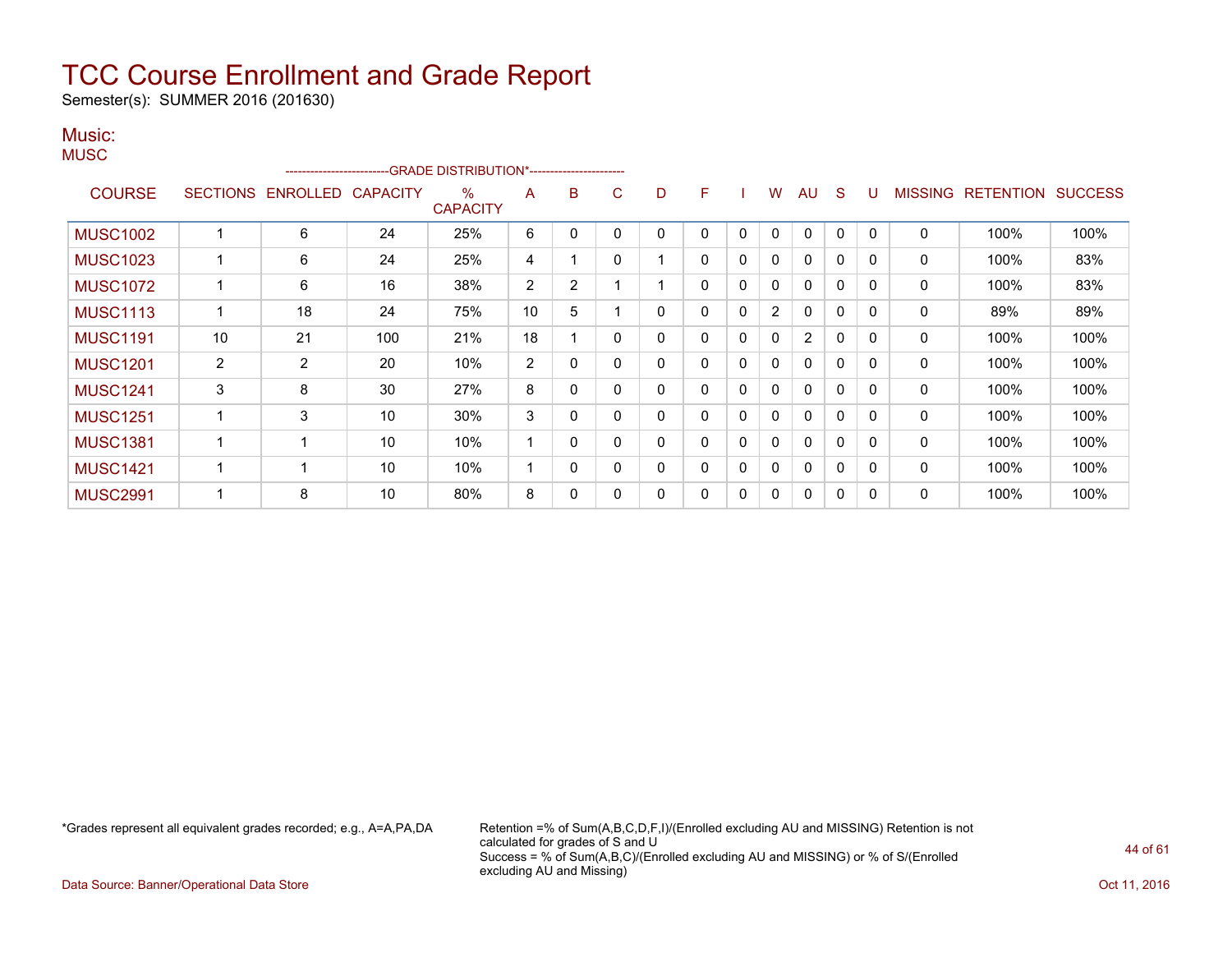Semester(s): SUMMER 2016 (201630)

#### Nanotechnology:

| <b>NANT</b>     |  | --GRADE DISTRIBUTION*----------------------- |  |          |  |              |             |  |                                                                             |      |
|-----------------|--|----------------------------------------------|--|----------|--|--------------|-------------|--|-----------------------------------------------------------------------------|------|
| COURSE          |  | <b>CAPACITY</b>                              |  |          |  |              |             |  | SECTIONS ENROLLED CAPACITY % A B C D F I W AU S U MISSING RETENTION SUCCESS |      |
| <b>NANT2994</b> |  | 100%                                         |  | $\Omega$ |  | $\mathbf{0}$ | $\mathbf 0$ |  | 100%                                                                        | 100% |

\*Grades represent all equivalent grades recorded; e.g., A=A,PA,DA Retention =% of Sum(A,B,C,D,F,I)/(Enrolled excluding AU and MISSING) Retention is not calculated for grades of S and U Success = % of Sum(A,B,C)/(Enrolled excluding AU and MISSING) or % of S/(Enrolled excluding AU and Missing)

Data Source: Banner/Operational Data Store **Contract of the Contract of Contract Contract of the Contract Oct 11, 2016**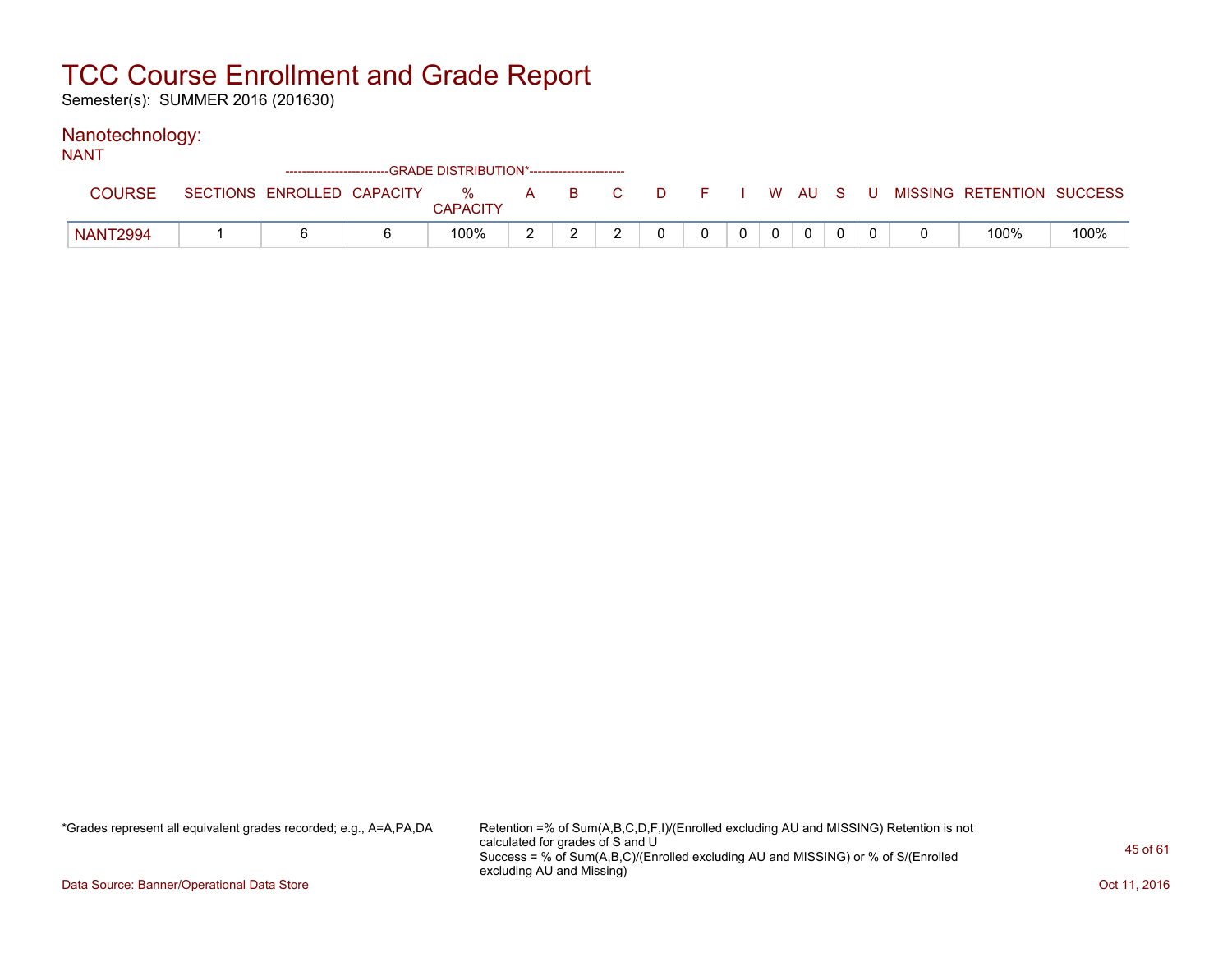Semester(s): SUMMER 2016 (201630)

#### Nursing:

| <b>NURS</b>     |  | --GRADE DISTRIBUTION*----------------------- |  |          |          |       |                |          |  |                                                                             |      |
|-----------------|--|----------------------------------------------|--|----------|----------|-------|----------------|----------|--|-----------------------------------------------------------------------------|------|
| <b>COURSE</b>   |  | <b>CAPACITY</b>                              |  |          |          |       |                |          |  | SECTIONS ENROLLED CAPACITY % A B C D F I W AU S U MISSING RETENTION SUCCESS |      |
| <b>NURS2992</b> |  | 70%                                          |  | $\Omega$ | $\Omega$ | $0$ 0 | $\overline{0}$ | $\Omega$ |  | 100%                                                                        | 100% |

\*Grades represent all equivalent grades recorded; e.g., A=A,PA,DA Retention =% of Sum(A,B,C,D,F,I)/(Enrolled excluding AU and MISSING) Retention is not calculated for grades of S and U Success = % of Sum(A,B,C)/(Enrolled excluding AU and MISSING) or % of S/(Enrolled excluding AU and Missing)

Data Source: Banner/Operational Data Store **Contract of the Contract of Contract Contract of the Contract Oct 11, 2016**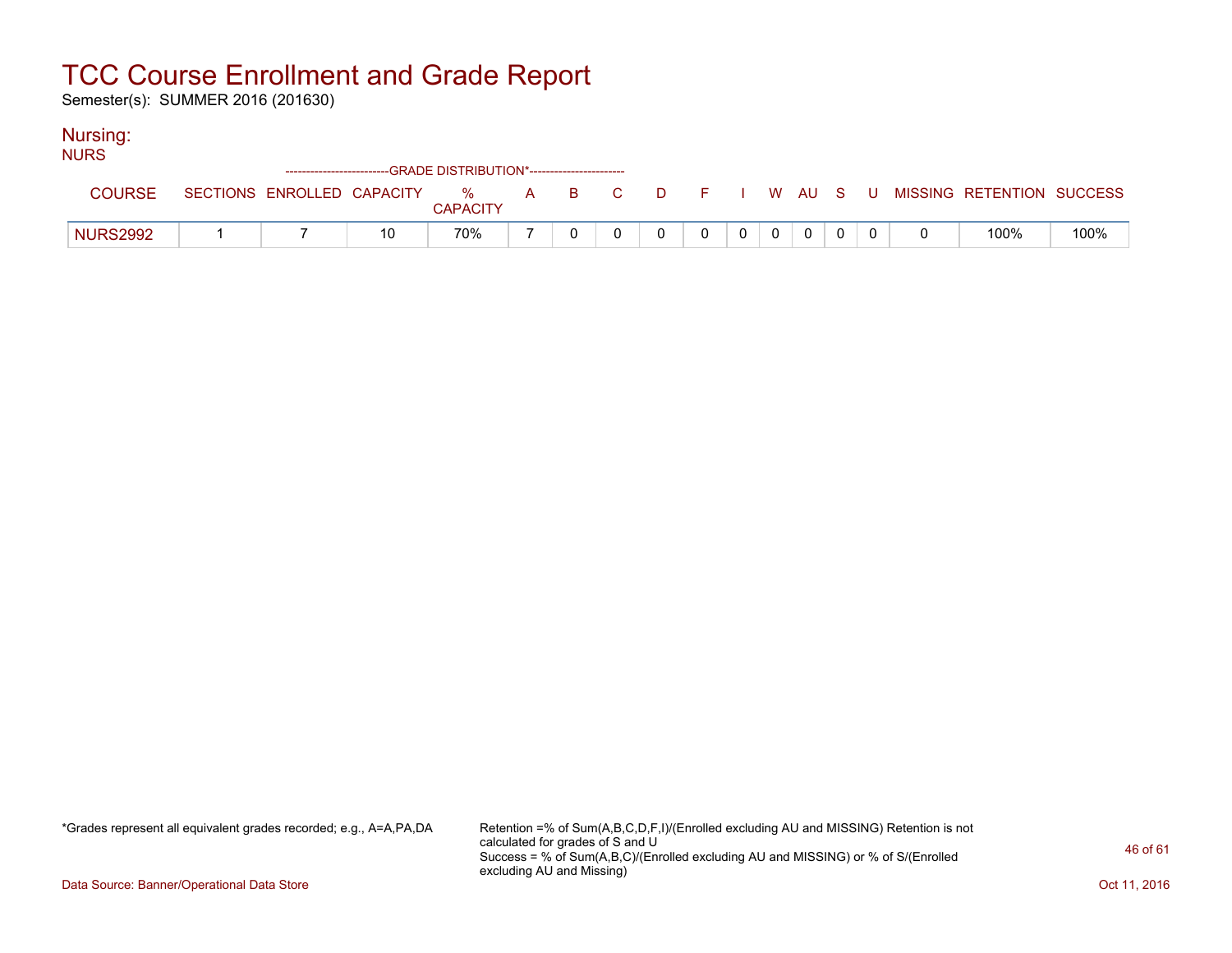Semester(s): SUMMER 2016 (201630)

### Occupational Therapy Assistant:

OCTA<sup>'</sup>

|                 | -------------------------- |    | --GRADE DISTRIBUTION*----------------------- |    |    |   |  |          |     |     |                           |      |
|-----------------|----------------------------|----|----------------------------------------------|----|----|---|--|----------|-----|-----|---------------------------|------|
| <b>COURSE</b>   | SECTIONS ENROLLED CAPACITY |    | $\%$<br><b>CAPACITY</b>                      | A  | B. | D |  | W AU     | S S | . U | MISSING RETENTION SUCCESS |      |
| <b>OCTA1511</b> |                            | 18 | 94%                                          | 14 |    |   |  | $\Omega$ |     |     | 100%                      | 82%  |
| OCTA1521        |                            |    | 100%                                         | 47 |    |   |  | 0        |     |     | 100%                      | 100% |

\*Grades represent all equivalent grades recorded; e.g., A=A,PA,DA Retention =% of Sum(A,B,C,D,F,I)/(Enrolled excluding AU and MISSING) Retention is not calculated for grades of S and U Success = % of Sum(A,B,C)/(Enrolled excluding AU and MISSING) or % of S/(Enrolled excluding AU and Missing)

Data Source: Banner/Operational Data Store **Contract of the Contract of Contract Contract of the Contract Oct 11, 2016**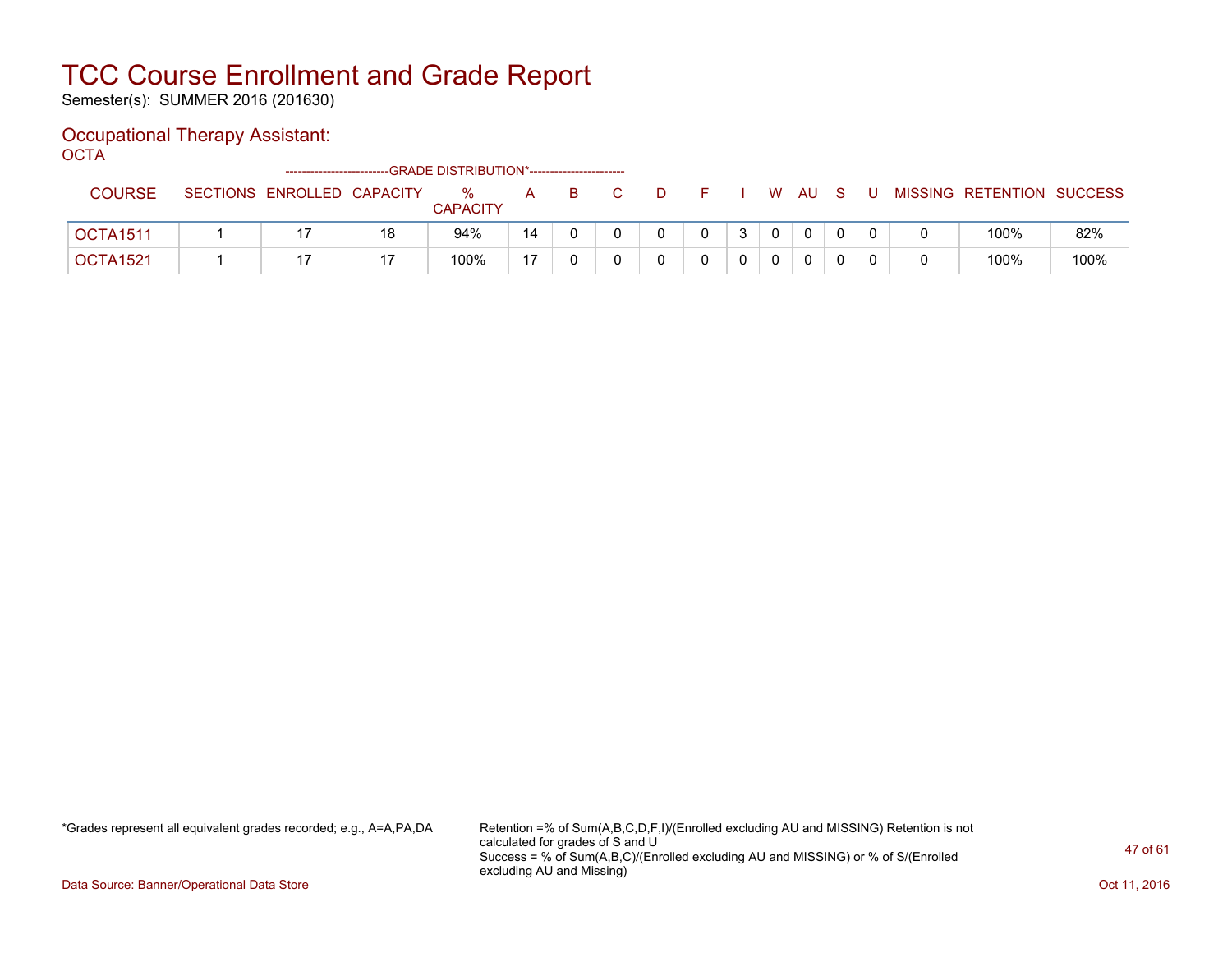Semester(s): SUMMER 2016 (201630)

#### Physical Education:

PHED

|                 | -----------------------    |    | -GRADE DISTRIBUTION*---------------------- |    |                   |    |   |   |   |    |          |          |   |                                  |     |
|-----------------|----------------------------|----|--------------------------------------------|----|-------------------|----|---|---|---|----|----------|----------|---|----------------------------------|-----|
| <b>COURSE</b>   | SECTIONS ENROLLED CAPACITY |    | %<br><b>CAPACITY</b>                       | A  | B.                | C. | D |   | W | AU | -S       |          |   | <b>MISSING RETENTION SUCCESS</b> |     |
| <b>PHED2212</b> | 20                         | 20 | 100%                                       | 17 |                   |    |   |   | 2 |    | $\Omega$ | $\Omega$ | 0 | 90%                              | 90% |
| <b>PHED2322</b> |                            | 20 | 85%                                        | 13 |                   |    | 0 |   |   | 2  |          |          | 0 | 93%                              | 87% |
| <b>PHED2603</b> | 40                         | 40 | 100%                                       | 18 | $12 \overline{ }$ |    | ົ | 0 | 0 | 0  |          |          | 0 | 100%                             | 85% |
| <b>PHED2662</b> | 13                         | 20 | 65%                                        | 10 |                   |    |   |   |   | 0  |          |          | 0 | 92%                              | 92% |

\*Grades represent all equivalent grades recorded; e.g., A=A,PA,DA Retention =% of Sum(A,B,C,D,F,I)/(Enrolled excluding AU and MISSING) Retention is not calculated for grades of S and U Success = % of Sum(A,B,C)/(Enrolled excluding AU and MISSING) or % of S/(Enrolled excluding AU and Missing)

Data Source: Banner/Operational Data Store **Contract of the Contract of Contract Contract of the Contract Oct 11, 2016**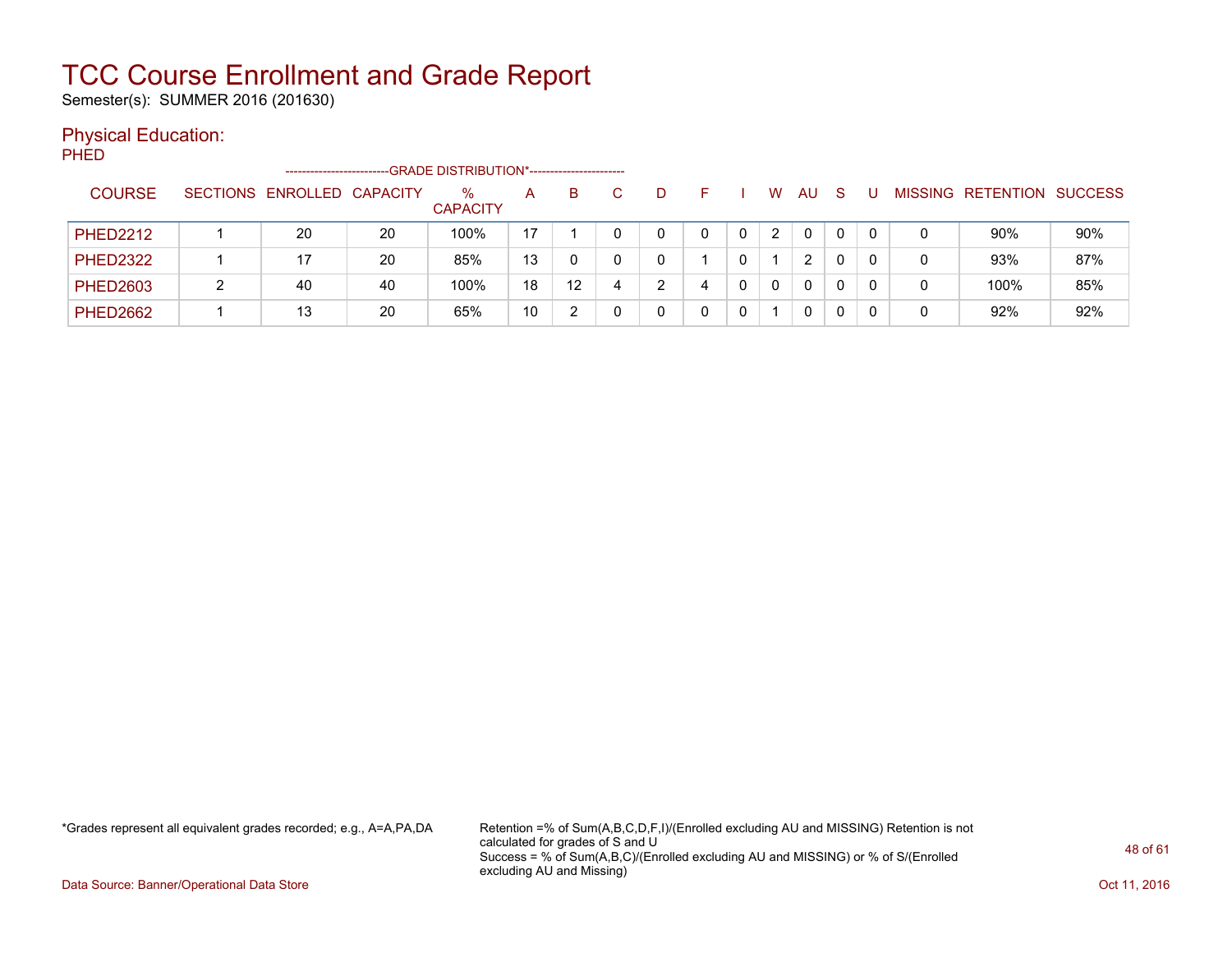Semester(s): SUMMER 2016 (201630)

#### Philosophy:

PHIL

|                 |   | ------------------------   |    | --GRADE DISTRIBUTION*------------------------ |    |   |   |   |    |   |          |              |    |          |   |                   |                |
|-----------------|---|----------------------------|----|-----------------------------------------------|----|---|---|---|----|---|----------|--------------|----|----------|---|-------------------|----------------|
| <b>COURSE</b>   |   | SECTIONS ENROLLED CAPACITY |    | $\%$<br><b>CAPACITY</b>                       | A  | B | C | D | н. |   | W        | AU           | -S |          |   | MISSING RETENTION | <b>SUCCESS</b> |
| <b>PHIL1113</b> |   | 28                         | 50 | 56%                                           | 16 | 3 | ົ | 3 |    |   | 3        | $\mathbf{0}$ | 0  | 0        | 0 | 89%               | 75%            |
| <b>PHIL1143</b> | ົ | 18                         | 40 | 45%                                           | 17 |   |   |   | 0  |   |          | 0            | 0  | 0        | 0 | 94%               | 94%            |
| <b>PHIL1213</b> |   |                            | 20 | 15%                                           | 0  |   |   |   |    |   |          | 0            | 0  | $\Omega$ | 0 | 67%               | 33%            |
| <b>PHIL1223</b> |   | 5                          | 20 | 25%                                           | 2  | ົ |   | 0 | 0  |   | $\Omega$ | 0            | 0  | 0        | 0 | 100%              | 100%           |
| <b>PHIL2143</b> |   | 8                          | 20 | 40%                                           | 5  | 2 |   |   | 0  | 0 | 0        | 0            | 0  |          | 0 | 100%              | 100%           |

\*Grades represent all equivalent grades recorded; e.g., A=A,PA,DA Retention =% of Sum(A,B,C,D,F,I)/(Enrolled excluding AU and MISSING) Retention is not calculated for grades of S and U Success = % of Sum(A,B,C)/(Enrolled excluding AU and MISSING) or % of S/(Enrolled excluding AU and Missing)

Data Source: Banner/Operational Data Store **Contract of the Contract of Contract Contract of the Contract Oct 11, 2016**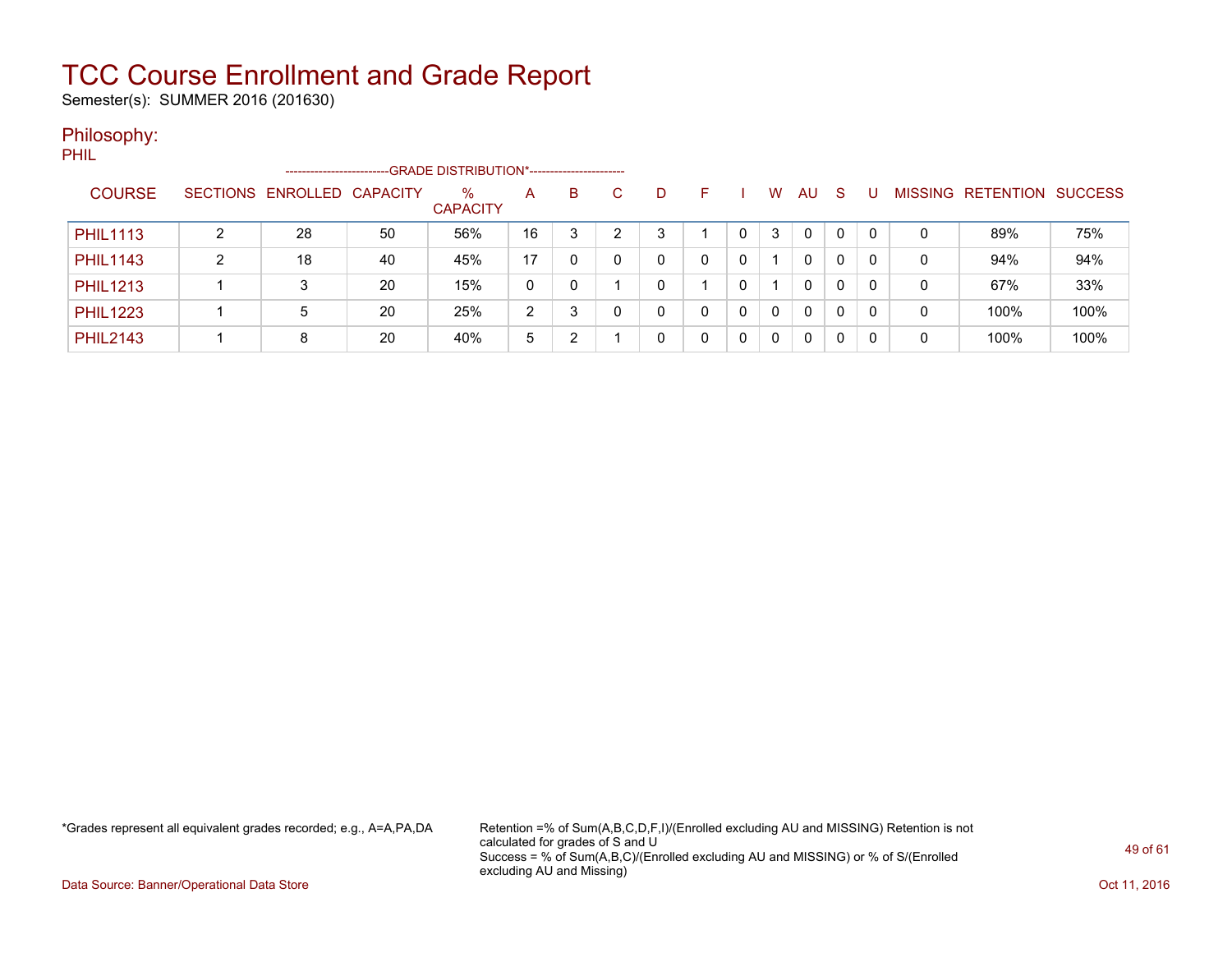Semester(s): SUMMER 2016 (201630)

#### Physical Science:

PH<sub>SC</sub>

|                 |  | -------------------------- |    | -GRADE DISTRIBUTION*---------------------- |    |    |    |        |  |   |          |   |   |                           |     |
|-----------------|--|----------------------------|----|--------------------------------------------|----|----|----|--------|--|---|----------|---|---|---------------------------|-----|
| <b>COURSE</b>   |  | SECTIONS ENROLLED CAPACITY |    | %<br><b>CAPACITY</b>                       | A  |    |    | $\Box$ |  | W | AU       | U |   | MISSING RETENTION SUCCESS |     |
| <b>PHSC1114</b> |  | 66                         | 84 | 79%                                        | 19 | 26 | -9 |        |  |   | $\Omega$ |   |   | 88%                       | 82% |
| <b>PHSC2151</b> |  | 18                         | 20 | 90%                                        |    |    |    |        |  |   |          |   | 0 | 100%                      | 94% |

\*Grades represent all equivalent grades recorded; e.g., A=A,PA,DA Retention =% of Sum(A,B,C,D,F,I)/(Enrolled excluding AU and MISSING) Retention is not calculated for grades of S and U Success = % of Sum(A,B,C)/(Enrolled excluding AU and MISSING) or % of S/(Enrolled excluding AU and Missing)

Data Source: Banner/Operational Data Store **Contract of the Contract of Contract Contract of the Contract Oct 11, 2016**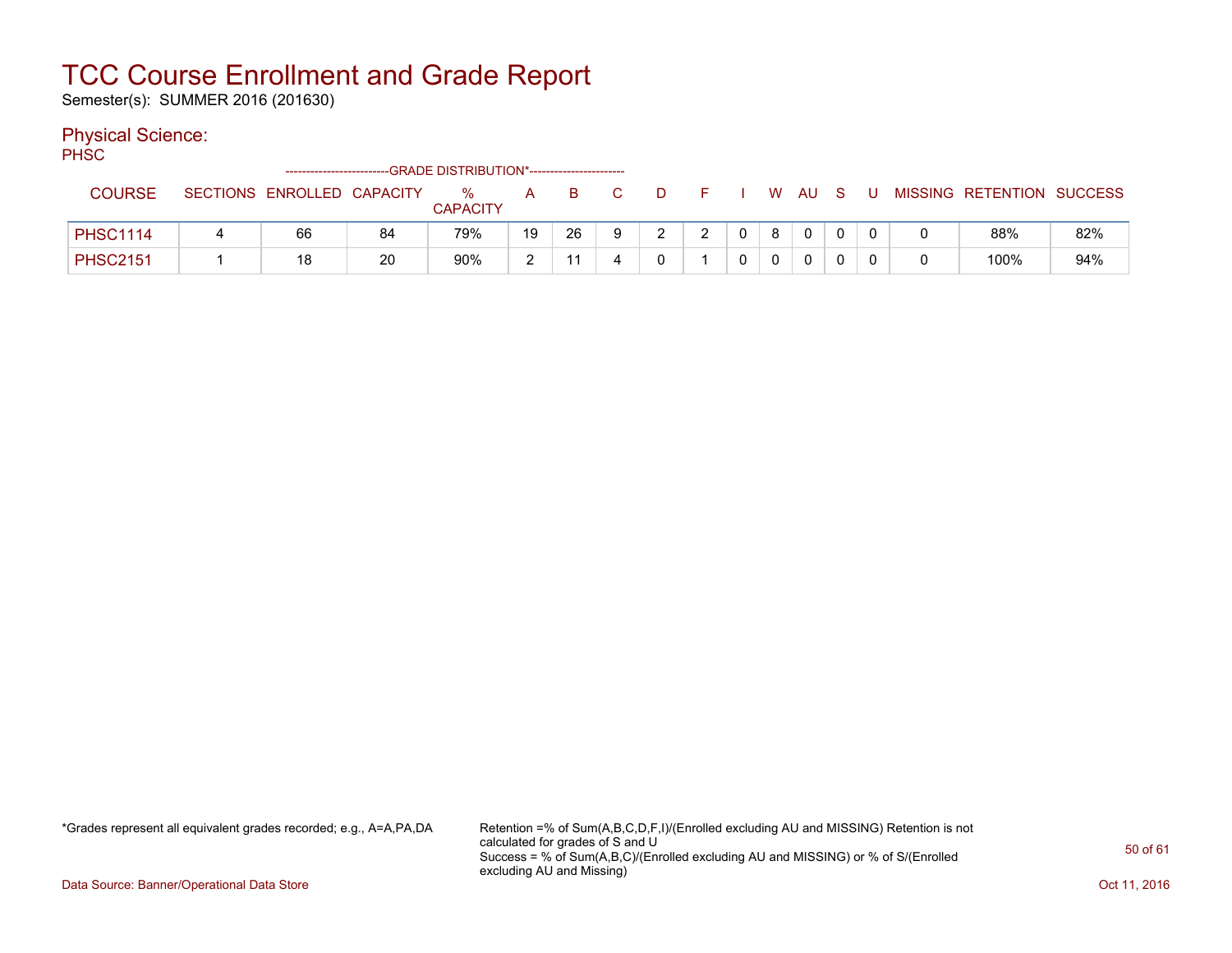Semester(s): SUMMER 2016 (201630)

#### Physical Therapist Assistant:

PHTA

|                 |                 |                   | ------------------------GRADE DISTRIBUTION*----------------------- |                      |    |    |  |  |   |    |  |                   |                |
|-----------------|-----------------|-------------------|--------------------------------------------------------------------|----------------------|----|----|--|--|---|----|--|-------------------|----------------|
| <b>COURSE</b>   | <b>SECTIONS</b> | ENROLLED CAPACITY |                                                                    | %<br><b>CAPACITY</b> | A  | B. |  |  | W | AU |  | MISSING RETENTION | <b>SUCCESS</b> |
| <b>PHTA2486</b> |                 | 32                | 32                                                                 | 100%                 | 30 |    |  |  |   |    |  | 100%              | 100%           |

\*Grades represent all equivalent grades recorded; e.g., A=A,PA,DA Retention =% of Sum(A,B,C,D,F,I)/(Enrolled excluding AU and MISSING) Retention is not calculated for grades of S and U Success = % of Sum(A,B,C)/(Enrolled excluding AU and MISSING) or % of S/(Enrolled excluding AU and Missing)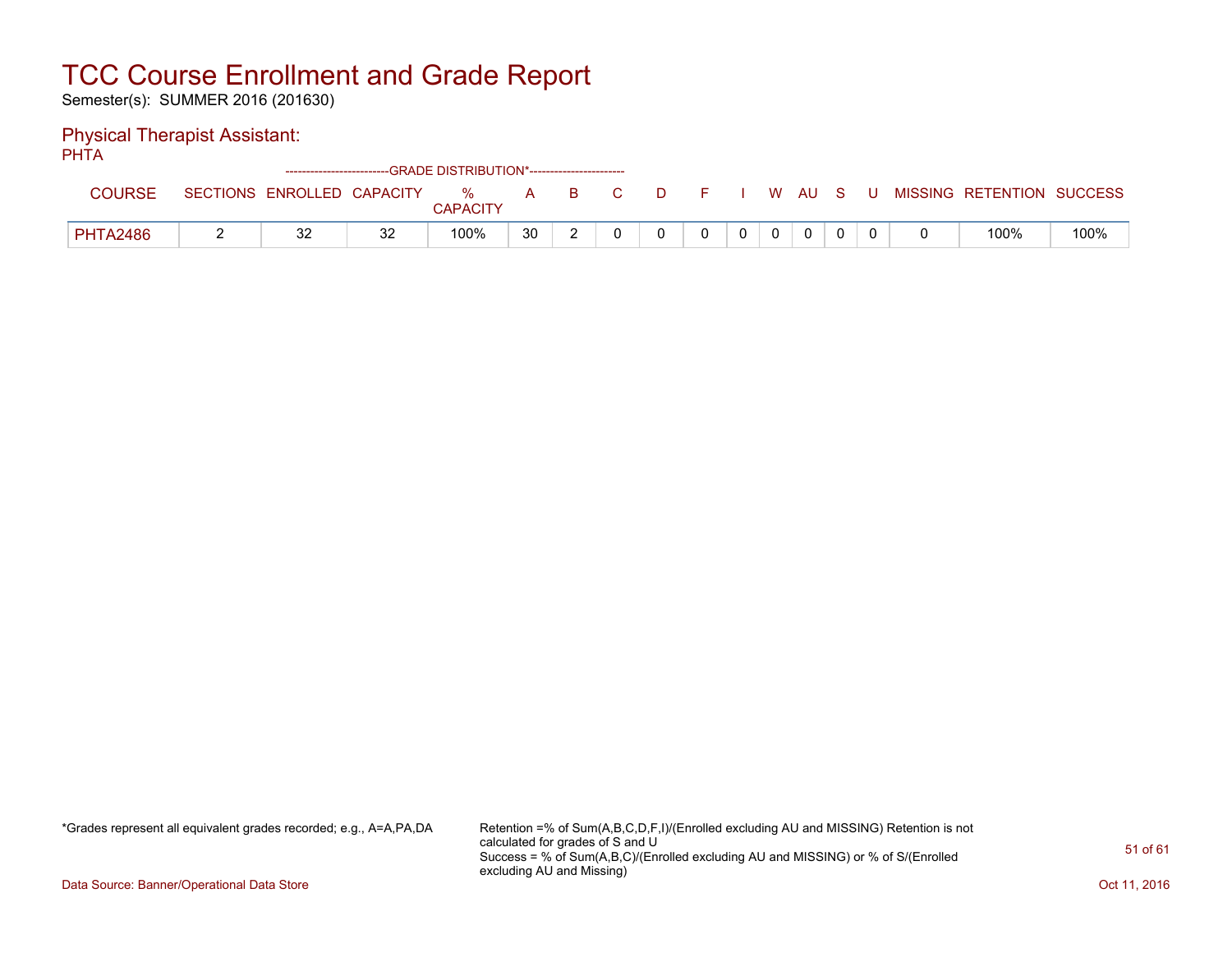Semester(s): SUMMER 2016 (201630)

#### Physics:

PHYS

|                 | --------------------       |     | -GRADE DISTRIBUTION*----------------------- |    |    |    |    |  |    |          |   |   |                          |                |
|-----------------|----------------------------|-----|---------------------------------------------|----|----|----|----|--|----|----------|---|---|--------------------------|----------------|
| <b>COURSE</b>   | SECTIONS ENROLLED CAPACITY |     | $\%$<br><b>CAPACITY</b>                     | A  | в  |    | D. |  | w  | AU       | S |   | <b>MISSING RETENTION</b> | <b>SUCCESS</b> |
| <b>PHYS1114</b> | 112                        | 140 | 80%                                         | 47 | 25 | 18 | 6  |  | 14 | $\Omega$ |   | 0 | 88%                      | 80%            |
| <b>PHYS1214</b> | 61                         | 72  | 85%                                         | 35 | 16 |    |    |  | 0  | 0        |   |   | 100%                     | 97%            |
| <b>PHYS2034</b> | 68                         | 72  | 94%                                         | 29 | 21 | 15 |    |  | 3  | 0        |   |   | 96%                      | 96%            |
| <b>PHYS2124</b> | 50                         | 51  | 98%                                         | 15 | 24 | ٠h |    |  |    | 0        |   |   | 98%                      | 88%            |

\*Grades represent all equivalent grades recorded; e.g., A=A,PA,DA Retention =% of Sum(A,B,C,D,F,I)/(Enrolled excluding AU and MISSING) Retention is not calculated for grades of S and U Success = % of Sum(A,B,C)/(Enrolled excluding AU and MISSING) or % of S/(Enrolled excluding AU and Missing)

Data Source: Banner/Operational Data Store **Contract of the Contract of Contract Contract of the Contract Oct 11, 2016**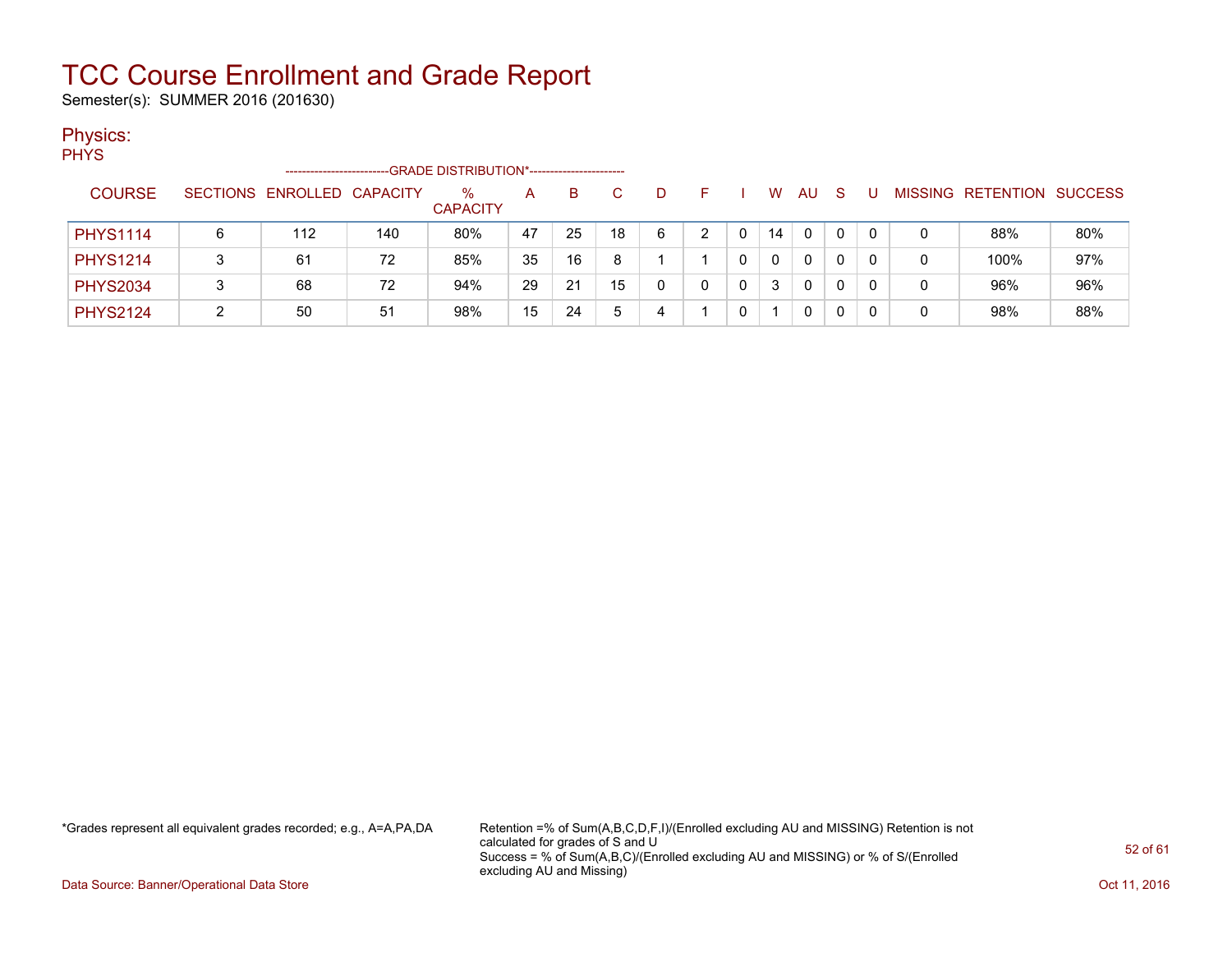Semester(s): SUMMER 2016 (201630)

#### Paralegal:

PLGL

|                 | -------------------------  |    | -GRADE DISTRIBUTION*----------------------- |   |  |   |   |              |   |                           |      |
|-----------------|----------------------------|----|---------------------------------------------|---|--|---|---|--------------|---|---------------------------|------|
| <b>COURSE</b>   | SECTIONS ENROLLED CAPACITY |    | %<br><b>CAPACITY</b>                        | A |  |   | W | AU           | U | MISSING RETENTION SUCCESS |      |
| <b>PLGL1213</b> |                            | 10 | 50%                                         |   |  | 2 |   | $\mathbf{0}$ |   | 80%                       | 40%  |
| <b>PLGL2473</b> |                            | 20 | 35%                                         |   |  |   |   |              |   | 100%                      | 100% |

\*Grades represent all equivalent grades recorded; e.g., A=A,PA,DA Retention =% of Sum(A,B,C,D,F,I)/(Enrolled excluding AU and MISSING) Retention is not calculated for grades of S and U Success = % of Sum(A,B,C)/(Enrolled excluding AU and MISSING) or % of S/(Enrolled excluding AU and Missing)

Data Source: Banner/Operational Data Store **Contract of the Contract of Contract Contract of the Contract Oct 11, 2016**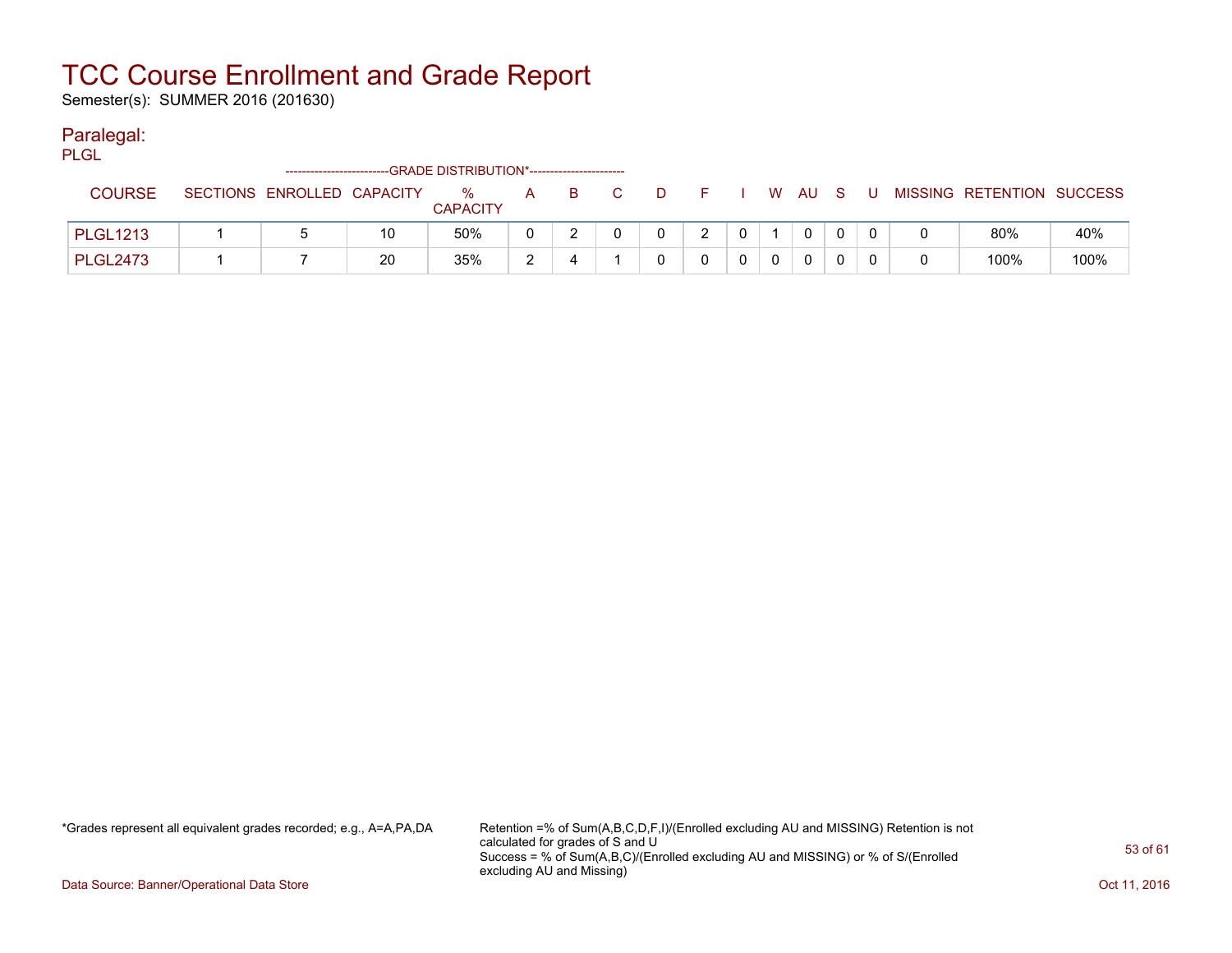Semester(s): SUMMER 2016 (201630)

#### Political Science:

| m.<br>. .<br>۰. | ×<br>۰. |
|-----------------|---------|
|-----------------|---------|

|                 |    |                            | ------------------------GRADE DISTRIBUTION*----------------------- |                 |     |     |    |    |    |    |              |     |       |                           |     |
|-----------------|----|----------------------------|--------------------------------------------------------------------|-----------------|-----|-----|----|----|----|----|--------------|-----|-------|---------------------------|-----|
| COURSE          |    | SECTIONS ENROLLED CAPACITY |                                                                    | %               | A   | B.  | C. | D. |    |    | W AU         | - S | - U - | MISSING RETENTION SUCCESS |     |
|                 |    |                            |                                                                    | <b>CAPACITY</b> |     |     |    |    |    |    |              |     |       |                           |     |
| <b>POLS1113</b> | 30 | 575                        | 687                                                                | 84%             | 271 | 131 | 81 | 18 | 31 | 42 | $\mathbf{0}$ |     |       | 93%                       | 84% |

\*Grades represent all equivalent grades recorded; e.g., A=A,PA,DA Retention =% of Sum(A,B,C,D,F,I)/(Enrolled excluding AU and MISSING) Retention is not calculated for grades of S and U Success = % of Sum(A,B,C)/(Enrolled excluding AU and MISSING) or % of S/(Enrolled excluding AU and Missing)

Data Source: Banner/Operational Data Store **Contract of the Contract of Contract Contract of the Contract Oct 11, 2016**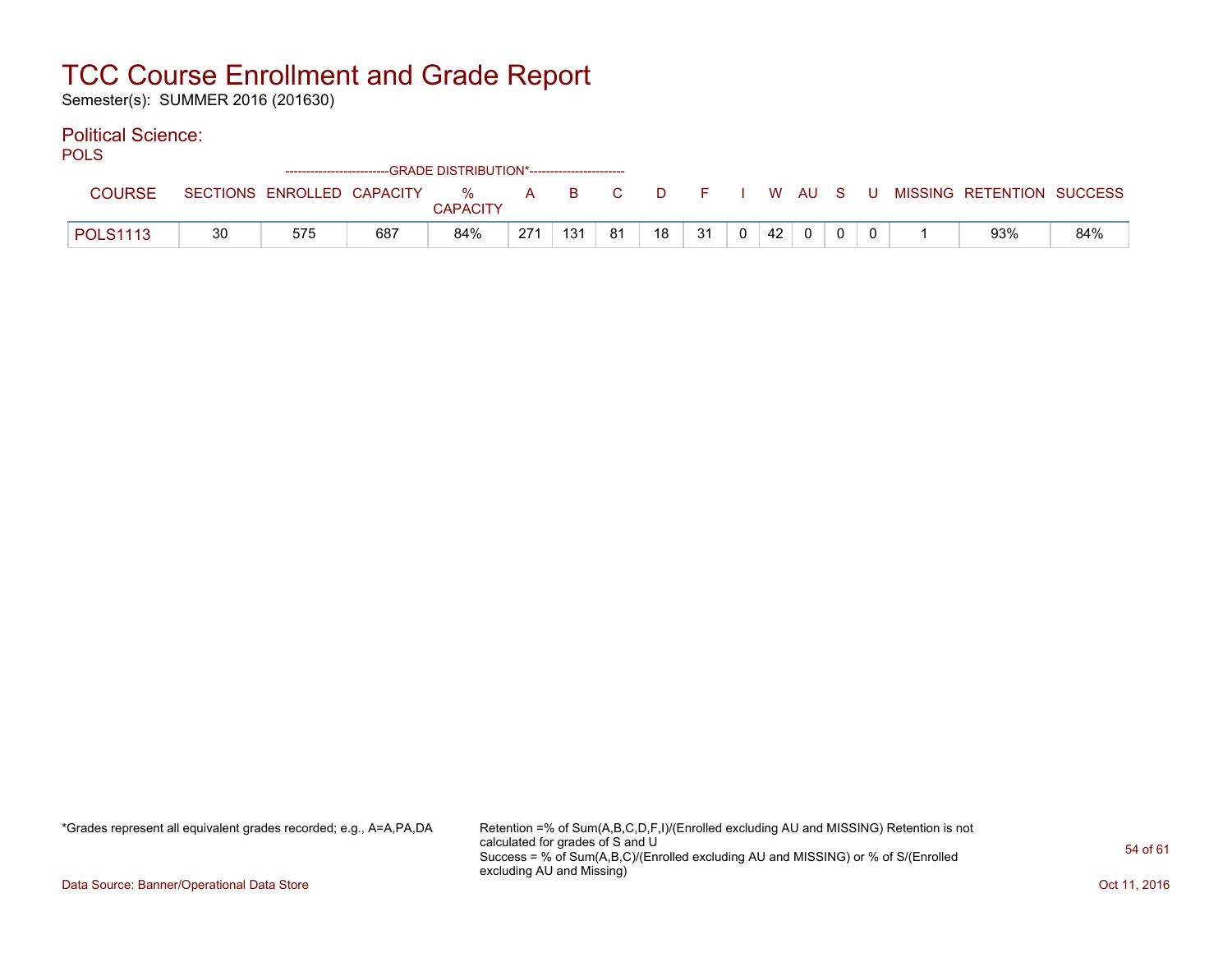Semester(s): SUMMER 2016 (201630)

#### Psychology: PSYC

|                 |                 |                   | -------------------------GRADE DISTRIBUTION*----------------------- |                         |                |    |          |    |          |              |                |    |              |   |                |           |                |
|-----------------|-----------------|-------------------|---------------------------------------------------------------------|-------------------------|----------------|----|----------|----|----------|--------------|----------------|----|--------------|---|----------------|-----------|----------------|
| <b>COURSE</b>   | <b>SECTIONS</b> | ENROLLED CAPACITY |                                                                     | $\%$<br><b>CAPACITY</b> | A              | в  | C        | D  | F        |              | W              | AU | S            | U | <b>MISSING</b> | RETENTION | <b>SUCCESS</b> |
| <b>PSYC1113</b> | 16              | 299               | 392                                                                 | 76%                     | 128            | 74 | 42       | 14 | 14       | $\mathbf{0}$ | 27             | 0  | $\Omega$     | 0 | $\Omega$       | 91%       | 82%            |
| <b>PSYC1313</b> |                 | 17                | 20                                                                  | 85%                     | 6              | 3  | 3        | 3  | $\Omega$ | $\mathbf{0}$ | $\overline{2}$ | 0  | $\Omega$     | 0 | 0              | 88%       | 71%            |
| <b>PSYC2023</b> | 6               | 116               | 120                                                                 | 97%                     | 75             | 20 | 8        | 3  | 0        | 0            | 10             | 0  | $\mathbf{0}$ | 0 | 0              | 91%       | 89%            |
| <b>PSYC2133</b> |                 | 10                | 15                                                                  | 67%                     | 7              | 3  | $\Omega$ | 0  | 0        | 0            | 0              | 0  | $\mathbf 0$  | 0 | 0              | 100%      | 100%           |
| <b>PSYC2193</b> |                 | 20                | 20                                                                  | 100%                    | 10             | 4  | 2        | 2  |          | $\mathbf{0}$ | 2              | 0  | $\Omega$     | 0 | 0              | $90\%$    | 80%            |
| <b>PSYC2523</b> |                 | 20                | 20                                                                  | 100%                    | 5              | 4  |          |    |          | $\mathbf{0}$ | 2              | 0  | $\Omega$     | 0 | $\mathbf{0}$   | $90\%$    | 80%            |
| <b>PSYC2713</b> |                 | 9                 | 10                                                                  | 90%                     | $\overline{2}$ |    | $\Omega$ | 0  |          | 0            | 5              | 0  | 0            | 0 | 0              | 44%       | 33%            |
| <b>PSYC2813</b> |                 | 11                | 15                                                                  | 73%                     | 6              | 5  | 0        | 0  | 0        | 0            | 0              | 0  | $\Omega$     | 0 | 0              | 100%      | 100%           |

\*Grades represent all equivalent grades recorded; e.g., A=A,PA,DA Retention =% of Sum(A,B,C,D,F,I)/(Enrolled excluding AU and MISSING) Retention is not calculated for grades of S and U Success = % of Sum(A,B,C)/(Enrolled excluding AU and MISSING) or % of S/(Enrolled excluding AU and Missing)

Data Source: Banner/Operational Data Store **Contract of the Contract of Contract Contract of the Contract Oct 11, 2016**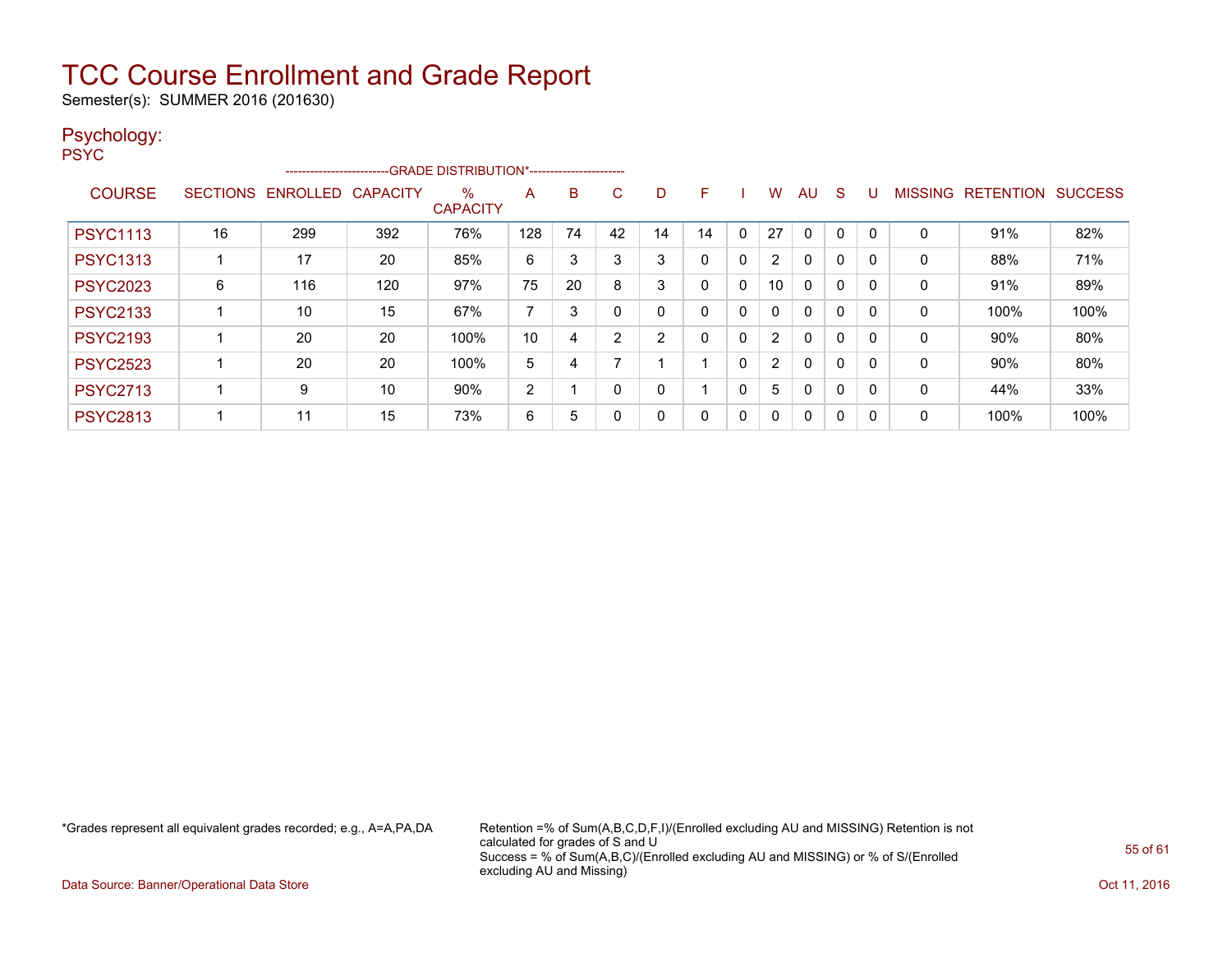Semester(s): SUMMER 2016 (201630)

#### Radiography:

| <b>RADT</b>     |                 |                      |    |                                             |    |    |    |   |   |              |          |              |    |    |   |                           |      |
|-----------------|-----------------|----------------------|----|---------------------------------------------|----|----|----|---|---|--------------|----------|--------------|----|----|---|---------------------------|------|
|                 |                 | -------------------- |    | -GRADE DISTRIBUTION*----------------------- |    |    |    |   |   |              |          |              |    |    |   |                           |      |
| <b>COURSE</b>   | <b>SECTIONS</b> | ENROLLED CAPACITY    |    | $\%$<br><b>CAPACITY</b>                     | A  | B. | C. | D | F |              | W        | AU.          | -S |    |   | MISSING RETENTION SUCCESS |      |
| <b>RADT1211</b> | າ               | 27                   | 30 | 90%                                         | 24 | 3  |    | 0 |   |              | $\Omega$ | $\mathbf{0}$ | 0  |    | 0 | 100%                      | 100% |
| <b>RADT1212</b> |                 | 4                    | 30 | 13%                                         | 0  | 2  |    | 0 | 0 | $\mathbf{0}$ | 2        | $\mathbf{0}$ | 0  |    | 0 | 50%                       | 50%  |
| <b>RADT1222</b> | 2               | 27                   | 32 | 84%                                         | 22 | 4  |    | 0 | 0 | 0            |          | 0            | 0  | 0  | 0 | 96%                       | 96%  |
| <b>RADT2301</b> |                 | 25                   | 30 | 83%                                         | 18 |    |    | 0 | 0 | $\mathbf{0}$ | $\Omega$ | 0            | 0  | 0  | 0 | 100%                      | 100% |
| <b>RADT2312</b> | 2               | 25                   | 30 | 83%                                         | 20 | 5  |    | 0 | 0 | 0            | $\Omega$ | 0            | 0  | -0 | 0 | 100%                      | 100% |

\*Grades represent all equivalent grades recorded; e.g., A=A,PA,DA Retention =% of Sum(A,B,C,D,F,I)/(Enrolled excluding AU and MISSING) Retention is not calculated for grades of S and U Success = % of Sum(A,B,C)/(Enrolled excluding AU and MISSING) or % of S/(Enrolled excluding AU and Missing)

Data Source: Banner/Operational Data Store **Contract of the Contract of Contract Contract of the Contract Oct 11, 2016**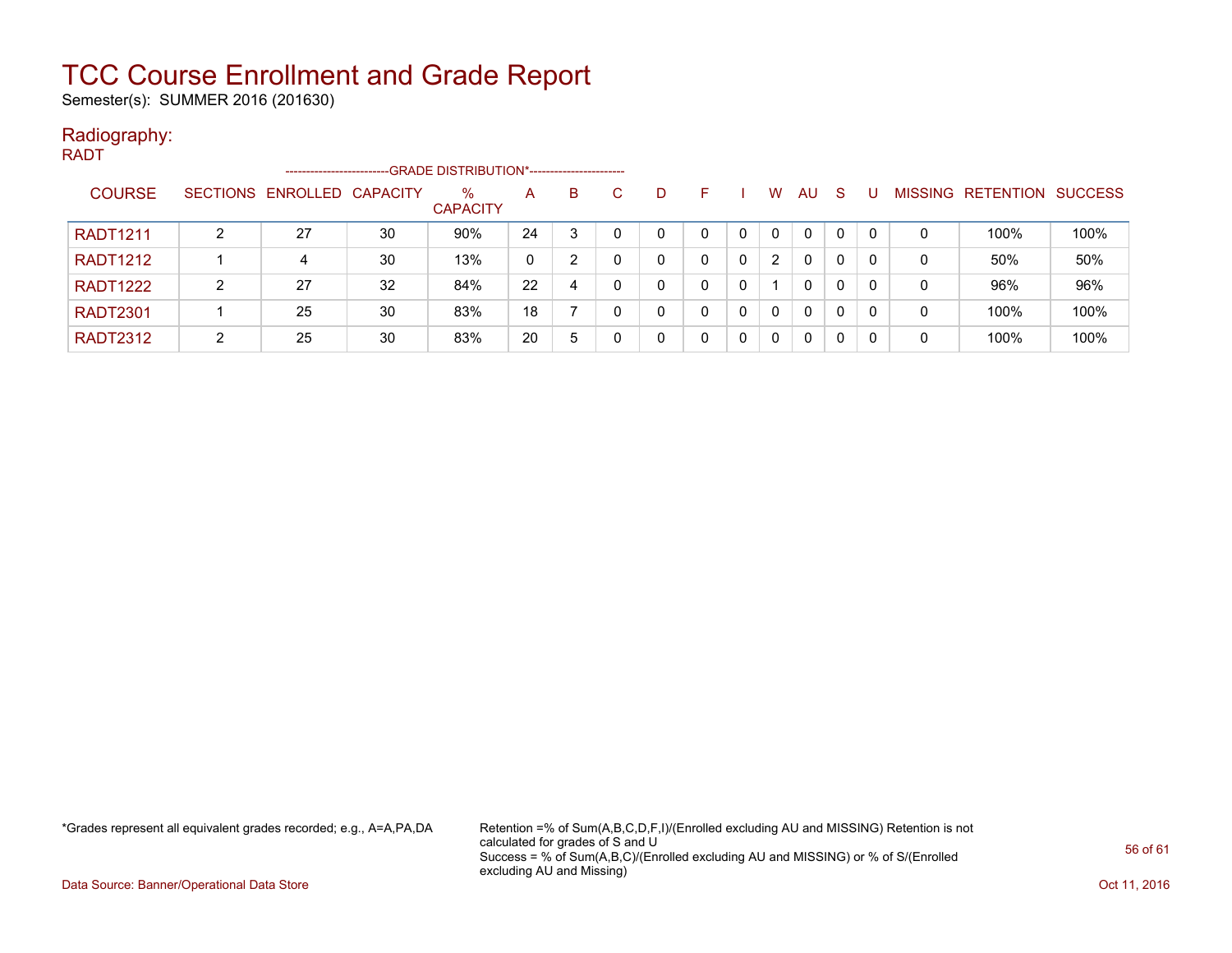Semester(s): SUMMER 2016 (201630)

#### Religious Studies:

RELG

|                 | ------------------------   |    | -GRADE DISTRIBUTION*---------------------- |   |    |   |  |   |              |    |          |                |           |                |
|-----------------|----------------------------|----|--------------------------------------------|---|----|---|--|---|--------------|----|----------|----------------|-----------|----------------|
| <b>COURSE</b>   | SECTIONS ENROLLED CAPACITY |    | $\%$<br><b>CAPACITY</b>                    | A | B. | D |  | W | AU.          | -S |          | <b>MISSING</b> | RETENTION | <b>SUCCESS</b> |
| <b>RELG1213</b> | 14                         | 20 | 70%                                        | 3 | 4  |   |  | 4 | $\mathbf{0}$ | 0  | $\Omega$ |                | 71%       | 64%            |
| <b>RELG1223</b> |                            | 20 | 55%                                        | 2 |    |   |  |   | 0            | 0  |          | 0              | 91%       | 82%            |
| <b>RELG2113</b> | 18                         | 20 | 90%                                        | 6 | 8  |   |  | 2 | 0            | 0  |          |                | 89%       | 83%            |
| <b>RELG2123</b> | 20                         | 20 | 100%                                       |   | 10 |   |  | 5 | 0            |    |          |                | 75%       | 70%            |

\*Grades represent all equivalent grades recorded; e.g., A=A,PA,DA Retention =% of Sum(A,B,C,D,F,I)/(Enrolled excluding AU and MISSING) Retention is not calculated for grades of S and U Success = % of Sum(A,B,C)/(Enrolled excluding AU and MISSING) or % of S/(Enrolled excluding AU and Missing)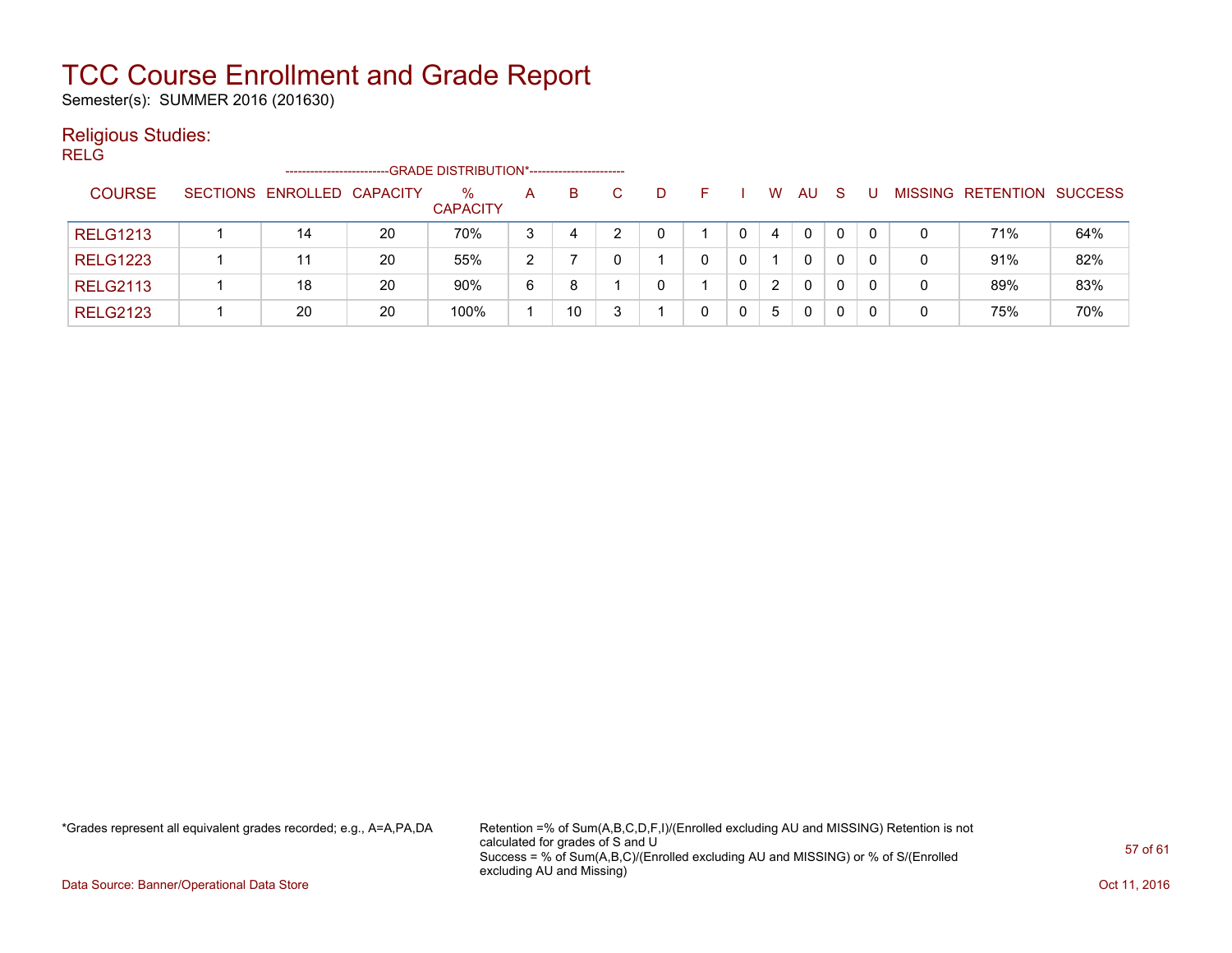Semester(s): SUMMER 2016 (201630)

#### Respiratory Care:

RESP

| - - - - -       |                            |    | -GRADE DISTRIBUTION*---------------------- |    |    |              |    |    |          |     |   |                           |      |
|-----------------|----------------------------|----|--------------------------------------------|----|----|--------------|----|----|----------|-----|---|---------------------------|------|
| <b>COURSE</b>   | SECTIONS ENROLLED CAPACITY |    | %<br><b>CAPACITY</b>                       | A  | B. | $\mathbf{D}$ |    | W. | AU.      | - S | U | MISSING RETENTION SUCCESS |      |
| <b>RESP1522</b> | 15                         | 22 | 68%                                        |    |    |              | n. |    | $\Omega$ |     |   | 100%                      | 100% |
| <b>RESP2102</b> | 15                         | 20 | 75%                                        | 10 |    |              |    |    | 0        |     |   | 100%                      | 100% |

\*Grades represent all equivalent grades recorded; e.g., A=A,PA,DA Retention =% of Sum(A,B,C,D,F,I)/(Enrolled excluding AU and MISSING) Retention is not calculated for grades of S and U Success = % of Sum(A,B,C)/(Enrolled excluding AU and MISSING) or % of S/(Enrolled excluding AU and Missing)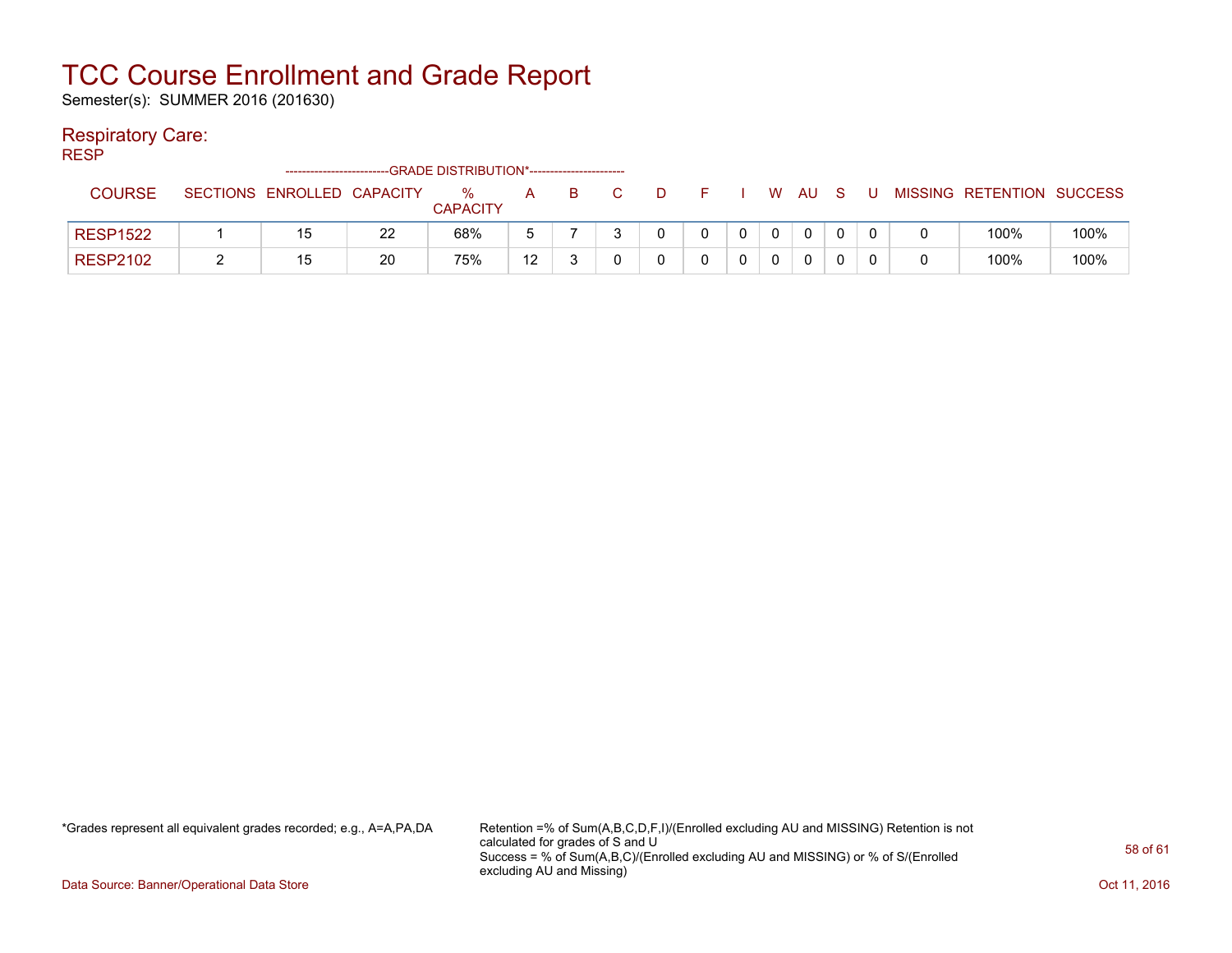Semester(s): SUMMER 2016 (201630)

#### Sociology:

| SOCI            |   |                            |     |                                             |    |    |    |   |    |   |              |              |    |              |   |                   |                |
|-----------------|---|----------------------------|-----|---------------------------------------------|----|----|----|---|----|---|--------------|--------------|----|--------------|---|-------------------|----------------|
|                 |   | ---------------------      |     | -GRADE DISTRIBUTION*----------------------- |    |    |    |   |    |   |              |              |    |              |   |                   |                |
| <b>COURSE</b>   |   | SECTIONS ENROLLED CAPACITY |     | $\%$<br><b>CAPACITY</b>                     | A  | B. | C. | D | F. |   | W            | AU           | -S | -U           |   | MISSING RETENTION | <b>SUCCESS</b> |
| <b>SOCI1113</b> | 8 | 140                        | 184 | 76%                                         | 79 | 29 | 16 | 3 | 5  |   |              | 0            | 0  | $\mathbf{0}$ | 0 | 95%               | 89%            |
| <b>SOCI1133</b> |   | 4                          | 8   | 50%                                         | 3  |    |    | 0 | 0  | 0 | $\mathbf{0}$ | $\Omega$     | 0  | 0            | 0 | 100%              | 100%           |
| <b>SOCI2043</b> |   | 16                         | 20  | 80%                                         | 3  | 8  |    | 0 |    | 0 | 3            | 0            | 0  | 0            | 0 | 81%               | 75%            |
| <b>SOCI2713</b> |   | 4                          | 10  | 40%                                         |    | 2  |    |   | 0  | 0 | 0            | 0            | 0  | 0            | 0 | 100%              | 75%            |
| <b>SOCI2813</b> |   | 2                          | 15  | 13%                                         | 0  | 2  |    | 0 | 0  | 0 | 0            | $\mathbf{0}$ | 0  | 0            | 0 | 100%              | 100%           |

\*Grades represent all equivalent grades recorded; e.g., A=A,PA,DA Retention =% of Sum(A,B,C,D,F,I)/(Enrolled excluding AU and MISSING) Retention is not calculated for grades of S and U Success = % of Sum(A,B,C)/(Enrolled excluding AU and MISSING) or % of S/(Enrolled excluding AU and Missing)

Data Source: Banner/Operational Data Store **Contract of the Contract of Contract Contract of the Contract Oct 11, 2016**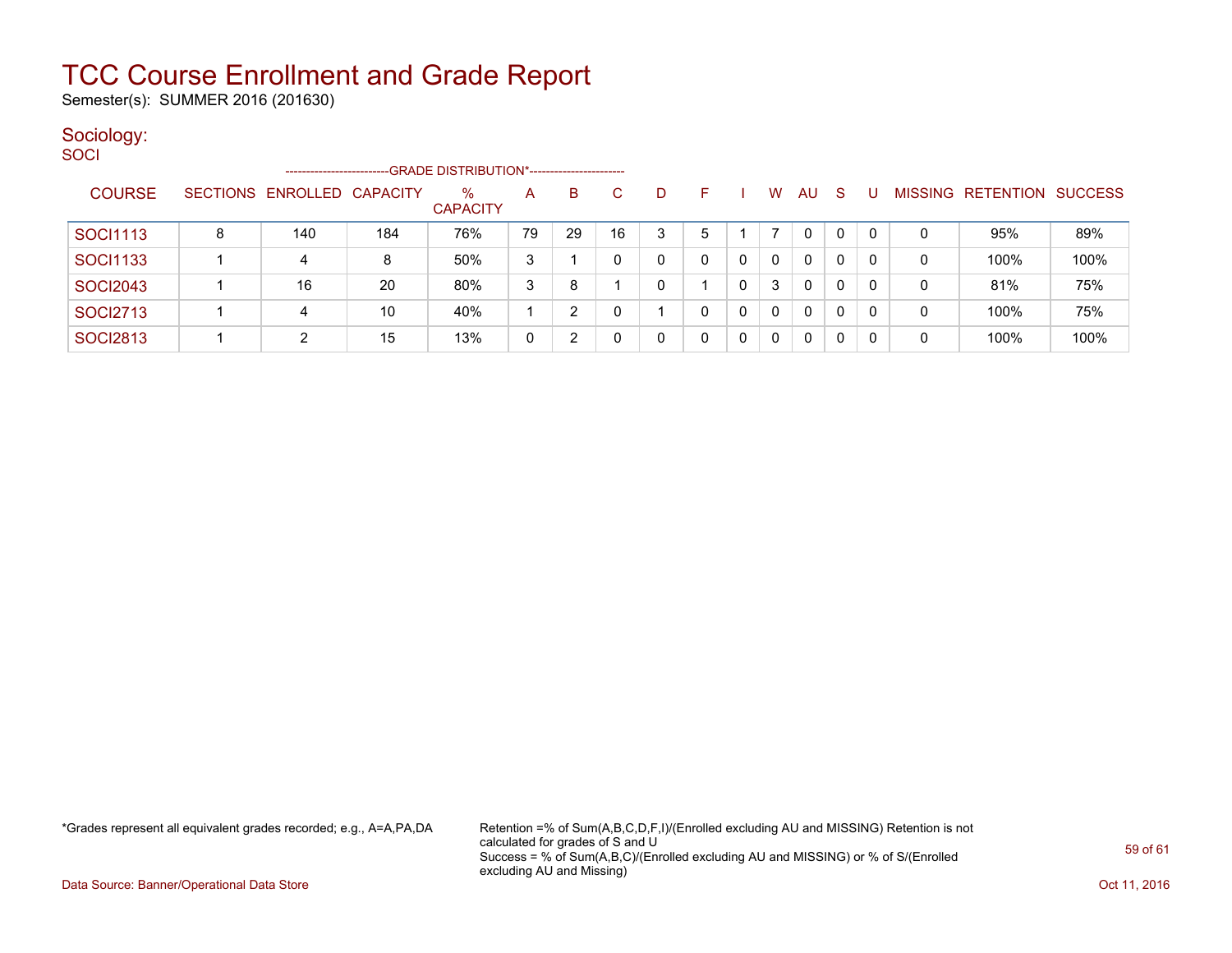Semester(s): SUMMER 2016 (201630)

#### Spanish:

| <b>SPAN</b>                                                         |   |                            |     |                         |    |     |    |   |    |          |          |           |              |   |                |                          |      |
|---------------------------------------------------------------------|---|----------------------------|-----|-------------------------|----|-----|----|---|----|----------|----------|-----------|--------------|---|----------------|--------------------------|------|
| -GRADE DISTRIBUTION*-----------------------<br>-------------------- |   |                            |     |                         |    |     |    |   |    |          |          |           |              |   |                |                          |      |
| <b>COURSE</b>                                                       |   | SECTIONS ENROLLED CAPACITY |     | $\%$<br><b>CAPACITY</b> | A  | B   | C. | D | F. |          | W        | <b>AU</b> | <sub>S</sub> | U | <b>MISSING</b> | <b>RETENTION SUCCESS</b> |      |
| <b>SPAN1103</b>                                                     | 5 | 95                         | 100 | 95%                     | 39 | -31 | 8  |   |    |          | 15       |           | 0            | 0 | 0              | 84%                      | 83%  |
| <b>SPAN1213</b>                                                     | 2 | 34                         | 40  | 85%                     | 21 | 6   |    |   |    | 0        | 6        | 0         | $\mathbf{0}$ | 0 | 0              | 82%                      | 79%  |
| <b>SPAN2113</b>                                                     |   | 17                         | 20  | 85%                     | 10 | 5   | າ  |   |    | $\Omega$ | $\Omega$ | 0         | 0            | 0 | 0              | 100%                     | 100% |
| <b>SPAN2533</b>                                                     |   | 11                         | 20  | 55%                     |    | 0   |    |   |    |          | $\Omega$ | 4         | 0            | 0 | 0              | 100%                     | 100% |
| <b>SPAN2993</b>                                                     |   |                            |     | 100%                    |    | 0   |    |   |    | 0        | $\Omega$ | 0         | 0            | 0 | 0              | 100%                     | 100% |

\*Grades represent all equivalent grades recorded; e.g., A=A,PA,DA Retention =% of Sum(A,B,C,D,F,I)/(Enrolled excluding AU and MISSING) Retention is not calculated for grades of S and U Success = % of Sum(A,B,C)/(Enrolled excluding AU and MISSING) or % of S/(Enrolled excluding AU and Missing)

Data Source: Banner/Operational Data Store **Contract of the Contract of Contract Contract of the Contract Oct 11, 2016**